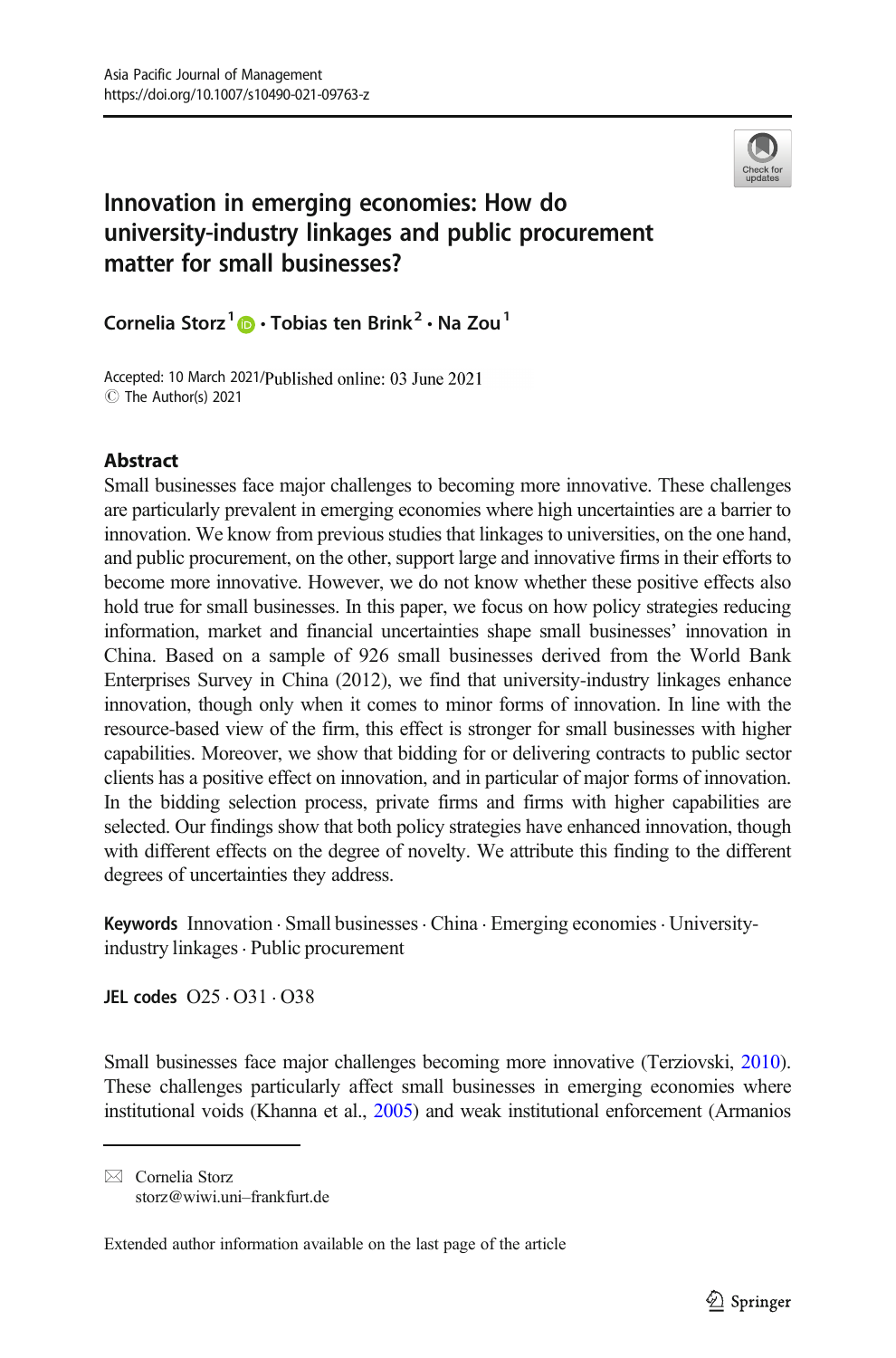& Eesley, [2021](#page-36-0); Pertuze et al., [2019](#page-39-0)) lead to high information, market and financial uncertainties. While large firms may be able to overcome these uncertainties by developing institutional substitutes, for example by establishing global research centers (Fu, [2015](#page-38-0)), this option is less available for small businesses as their resource scarcity does not allow them to create such substitutes (Deng & Zhang, [2018;](#page-37-0) Herrmann et al., [2020\)](#page-38-0). As a result, an environment characterized by uncertainty creates significant barriers even to incremental forms of innovation (Allard et al., [2012;](#page-36-0) Ngyuyen & Jaramillo, [2014](#page-39-0)).

Against this background, innovation policies aim at reducing these uncertainties. Policies stimulating linkages to universities reduce information uncertainty as they provide additional sources of knowledge, ideas and technological opportunities (Ponomariov, [2014\)](#page-39-0). Public procurement policies reduce uncertainties even more comprehensively as governments define promising technological paths, create demand, guarantee a certain amount of product sales, and hereby reduce information, market and financial uncertainties (Li et al., [2015\)](#page-39-0). Both strategies are high on the political agenda (Eom & Lee, [2010](#page-37-0); Monux & Ospina, [2016](#page-39-0); Tang et al., [2019\)](#page-40-0). In China, for example, three out of the nine major policy fields outlined in the present "National Medium- and Long-term Program for Science and Technology Development" are devoted to stimulating university-industry linkages. In turn, public spending on public procurement by far exceeds total government support to business R&D. With 3.1% of GDP, the spending on public procurement was 24 times larger than total government support to business R&D (data for 2015; Chinese Ministry of Finance, [2016;](#page-37-0) OECD, [2018\)](#page-39-0). Important examples include the development of innovative products such as LEDs, monitoring devices for environmental pollution or portable test systems for food.

However, prior research on the effect of these strategies in the context of emerging economies has mainly focused on large and innovative firms (Fischer et al., [2019a,](#page-37-0) [2019b;](#page-38-0) Hong & Su, [2013;](#page-38-0) Kafouros et al., [2015](#page-38-0); Liang & Liu, [2018;](#page-39-0) Motohashi & Yun, [2007;](#page-39-0) Tang et al., [2019](#page-40-0)). This is surprising given that small businesses constitute by far the largest share of businesses, and are an important potential source for building up innovative capabilities (Jones & Tilley, [2003\)](#page-38-0). Further, previous research did not differentiate between degrees of innovative novelty, leading to an ambiguous expectation that innovation policies have uniform effects on a firm's innovation outcome (Caloghirou et al., [2016;](#page-37-0) Fischer et al., [2019b\)](#page-38-0). Consequently, we do not know whether or how small businesses in emerging economies benefit from these strategies, and we also do not know which firms benefit most. This paper seeks to address this gap.

To address this gap, we empirically analyze the effect of university-industry linkages and public procurement on small businesses' innovation, and identify which firms benefit most. We use a nationwide sample of Chinese private manufacturing firms, developed based on the most recent World Bank Enterprise Survey in China (2012). This survey is similar to the Community Innovation Survey of the European Union which is one of the main sources of innovation research (Fitjar & Rodriguez-Pose, [2013;](#page-38-0) Love et al., [2014;](#page-39-0) Sadowski & Sadowski-Rasters, [2006](#page-40-0)). The data allow us to better understand whether and how these two policy strategies are associated with innovation, and who benefits most. Following previous research (see e.g. Klingebiel  $\&$ Rammer, [2014](#page-38-0); Sadowski & Sadowski-Rasters, [2006\)](#page-40-0), we use the distinction between new-to-firm and new-to-market with respect to innovation novelty degree. As we are able to address endogeneity and selection biases, we interpret these associations, within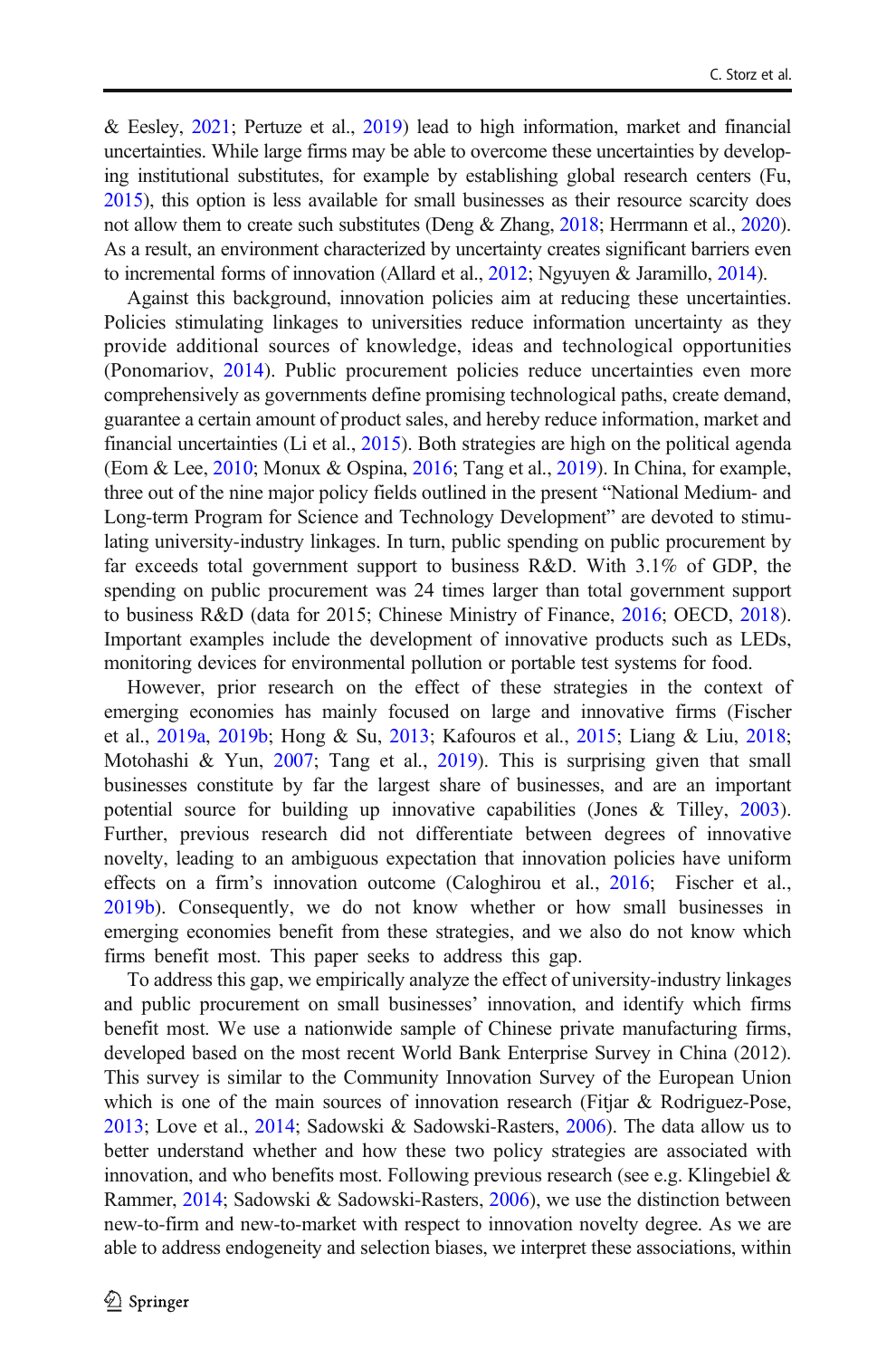the constraints of a statistical analysis, as causal effects. Experiences from one of the most innovative emerging economies may provide valuable lessons for other emerging economies with regard to innovation policy design.

Accordingly, our paper contributes to the literature on innovation in emerging economies, and in particular the literature on university-industry linkages and public procurement. Our first contribution is to the literature on university-industry linkages and innovation. We extend prior research which has focused on how large and innovative firms in emerging economies (Fischer et al., [2019a](#page-37-0); Hong & Su, [2013](#page-38-0); Kafouros et al., [2015;](#page-38-0) Liang & Liu, [2018](#page-39-0); Motohashi & Yun, [2007;](#page-39-0) Tang et al., [2019](#page-40-0)) benefit from such linkages, often connected with the finding that these lead to large jumps in firms' innovation (Caloghirou et al., [2016](#page-37-0); Fischer et al., [2019b](#page-38-0)). We show that linkages to universities only stimulate small businesses' new-to-firm innovation, thus minor innovations with a lower degree of novelty. Using university density as our instrument variable, we are able to show this to be a causal relationship, and that also small businesses which had not carried out innovations before benefit from these linkages. Hence, universities evidently play an important and previously overlooked role in upgrading small businesses: less by promoting large jumps of small businesses, but by supporting them in catching-up. We further identify important boundary conditions: Small businesses with higher capabilities are more likely to benefit from these linkages.

Our second contribution is to the literature on public procurement and innovation. We show that bidding for or delivering contracts to public sector clients has a positive effect on small businesses' innovativeness. In contrast to linkages with universities, engagement in public procurement leads to more novel innovations, i.e., new-to-market innovations. We also extend prior research by corroborating the tender process. We show that firms with higher capabilities are more likely to bid or receive a public contract, whereas firms with government ownership are less likely to receive a public contract.

Taking our findings on university-industry linkages and public procurement together, we identify university-industry linkages and public procurement as two important policy strategies to achieve a more viable innovation ecosystem in emerging economies by supporting small businesses' innovativeness, though both with different effects and with different firms as beneficiaries.

## Literature review and hypotheses development

## Small businesses in emerging economies: Institutional environment and uncertainty

Emerging economies are characterized by an institutional environment which creates strong barriers to business operation due to insufficient protection of property rights, high transaction costs and constrained resource supply (Armanios & Eesley, [2021\)](#page-36-0). Such an environment generates high uncertainties along the dimensions of information, market and finance (Fu, [2015](#page-38-0); Pertuze et al., [2019\)](#page-39-0). More precisely, information uncertainty refers to the degree to which knowledge on new technology or knowledge required to use new technology is lacking (Hall & Martin, [2005](#page-38-0)). Building linkages with external partners, for example, enables a firm to access new technological information, thereby reducing information uncertainty. Market uncertainty is the degree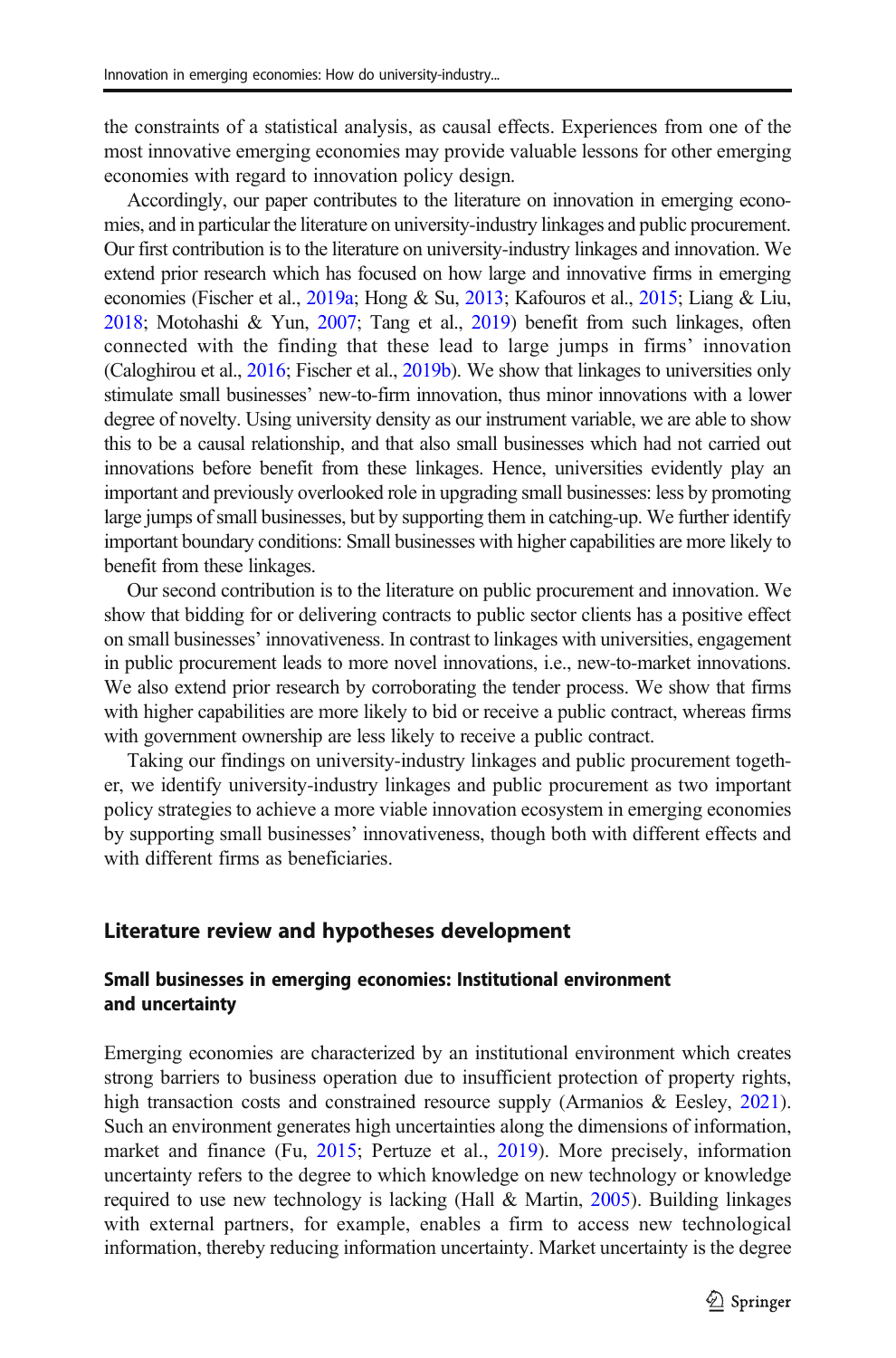to which a viable market for a product exists or can be created (Buddelmeyer et al., [2010\)](#page-37-0). One strategy to tackle market uncertainty is the provision of governmental information provided in guidelines on promising technological paths such as green technology, or the provision of technical requirements of targeted products in public procurement. Financial uncertainty is the degree to which sufficient R&D funding can be secured (Pertuze et al., [2019\)](#page-39-0). External financing from governmental sources, for instance, can make a big difference between project continuation and being put on hold (O'Connor & Rice, [2013\)](#page-39-0). All three types of uncertainty are temporarily interlinked (Morone, [1993\)](#page-39-0) and are known to be barriers to innovation (Feng & Johansson, [2017;](#page-37-0) Ngyuyen & Jaramillo, [2014\)](#page-39-0). While large firms are more likely to circumvent such uncertainties as they have abundant internal resources, allowing them to create institutional substitutes (Fu, [2015](#page-38-0); Liu et al., [2014](#page-39-0)), small businesses are less able to do so, reflecting their high resource scarcity (Herrmann et al., [2020;](#page-38-0) Nooteboom, [1993\)](#page-39-0). Hence, many emerging economies are characterized by a vast majority of small businesses which are not innovative and often in need of catching up (Steinfeld, [2004\)](#page-40-0). At the same time, though, small businesses have a potentially strong role in innovation – not because smallness per se creates an economic advantage, but because the greater number of businesses implies the potential for more innovation.<sup>1</sup> Encouraging innovation of small businesses is therefore central to policy initiatives to stimulate economic development and technological upgrading at the local, regional and national level (Audretsch & Thurik, [2001](#page-37-0); Jones & Tilley, [2003](#page-38-0); Lechevalier et al., [2014;](#page-39-0) Storz & Schäfer, [2011](#page-40-0)).

In the following, we analyze whether and how small businesses benefit from two distinct policy strategies which reduce uncertainty. We first analyze a policy strategy reducing information uncertainty through university-industry linkages, and then a policy strategy reducing information, market and financial uncertainties through public procurement. Following previous literature, we assume that high uncertainty is linked to lower levels of innovation novelty, and that low uncertainty is linked to higher levels of innovation novelty (O'Connor & Rice, [2013;](#page-39-0) Stockstrom & Herstatt, [2008](#page-40-0)).

#### Exploring new knowledge: Building up linkages to universities

Linkages to universities substantially reduce information uncertainty, in particular of technological information uncertainty, as they provide firms with information on recent technological developments, possible applications of newly developed technology and knowledge which is required to comprehend new technology (Fu, [2015](#page-38-0)). Consequently, they allow firms better to access external knowledge and to explore new ideas (Aschhoff et al.,  $2013$ ; Hong & Su,  $2013$ ).<sup>2</sup>

<sup>&</sup>lt;sup>1</sup> For example, 90.2% of firms in Chile are small firms; in Brazil and Czech Republic, their share is about 99% of all businesses. Also in China, the vast majority of firms is small or medium-sized; more than 95% of firms have less than 300 employees (National Bureau of Statistics, [2014\)](#page-39-0), and they create 80% of urban employment (Xinhua News Agency,  $2010$ ).<br><sup>2</sup> We conducted an extensive literature review on university-industry linkages and firm innovation. We find

that there is much research on university-industry linkages and firm innovation in developed economies than in emerging economies (see e.g. Fitjar and Rodríguez-Pose, 2013 on Norway; Fukugawa, [2013](#page-38-0) on Japan; Jensen et al., [2007](#page-38-0) on Denmark; Thursby & Thursby, [2011](#page-40-0) on US; Scandaura, 2016 on UK; Szücs, [2018](#page-40-0) on EU countries).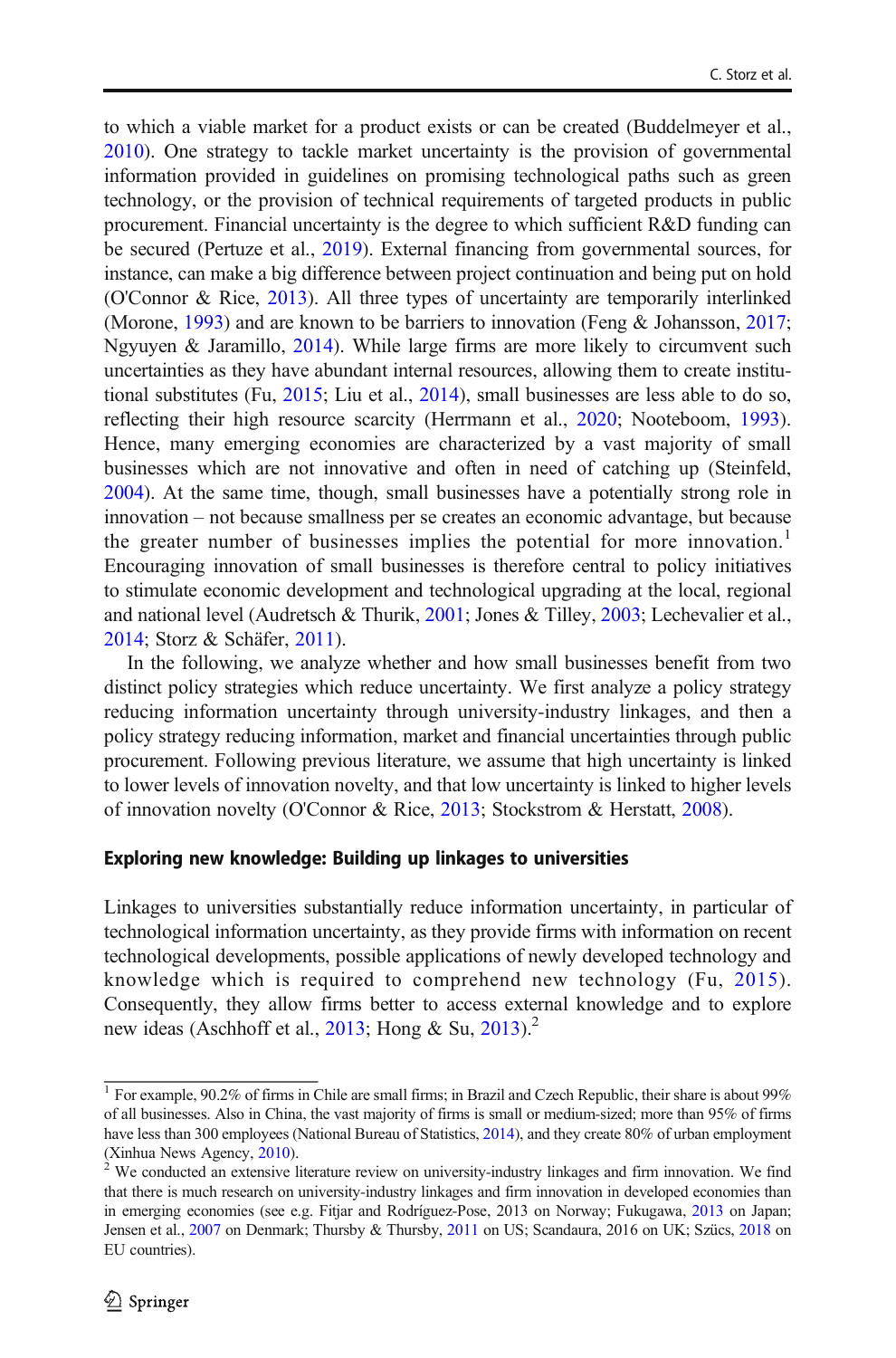Recent studies on emerging economies show that linkages to universities help carry out large innovative steps (Kafouros et al., [2015](#page-38-0); Zhou et al., [2019\)](#page-41-0). For example, Fischer et al., ([2019a](#page-37-0)) show that top universities in Brazil contribute substantially to technological activities, and D'Costa [\(2006\)](#page-37-0) points out the need of establishing strategic university-industry linkages for Indian firms to move up the value chain. Within China, the 985 and 211 programs for elite universities (The State Council, [2015;](#page-40-0) Wu, [2007,](#page-40-0) [2010\)](#page-40-0) have contributed to more innovation on the firm level.

However, the vast majority of these studies focuses on large and innovative firms, and less on small businesses (Kafouros et al., [2015;](#page-38-0) Tang et al., [2019;](#page-40-0) Zhou et al., [2019\)](#page-41-0). This difference matters, as small businesses have less opportunities to reduce uncertainty in the dimensions of information, market and finance. While linkages to universities reduce information uncertainty, market and financial uncertainties still remain. Even if small businesses may indeed receive novel ideas from university partners and may start to explore them, market and financial uncertainties last. These remaining uncertainties may refrain them from undertaking more novel and risky innovation projects (Ngyuyen & Jaramillo, [2014\)](#page-39-0). We therefore expect that linkages of small businesses to universities support innovation, but only innovation with a lower degree of novelty. This leads us to our first hypothesis:

Hypothesis 1 Linkages to universities are likely to enhance small businesses' innovation, but only for new-to-firm innovation.

#### Resource scarcity and the role of capabilities

Building up linkages to universities provides new opportunities, but entails opportunity costs. Searching activities take the management's attention away from other internal activities (Alvarez  $\&$  Busenitz, [2001](#page-36-0)), and require substantial resource commitments (Laursen & Salter,  $2006$ ). Given that small businesses are resource scarce, they may not be capable in gaining from such linkages (Herrmann et al., [2020](#page-38-0); Rothwell & Dodgson, [1991\)](#page-40-0). Hence, while innovation policies may support university-industry linkages, and while these linkages may reduce information uncertainty, to respond to these strategies requires substantial resources (Cunha et al., [2014](#page-37-0); Pollock et al., [2013;](#page-39-0) van Burg et al., [2012\)](#page-40-0). Indeed, prior research has shown that small businesses are often disadvantaged in benefiting from innovation policies (Wang et al., [2017](#page-40-0)).

The resource-based view of the firm posits that a firm's resources and capabilities shape whether and how a firm may appropriately adapt, integrate, and reconfigure internal and external knowledge (Teece et al., [1997](#page-40-0); Teece & Pisano, [1994](#page-40-0); van Burg et al., [2012\)](#page-40-0). Following Amit and Schoemarker (Amit & Schoemaker, [1993](#page-36-0): 35), we define capabilities as the firm's capacity to deploy resources for a desired end result such as innovation (Helfat & Winter, [2011\)](#page-38-0).

There are numerous capabilities of firms which matter for a firm's competitiveness such as a firm's connective capacity or a firm's transformative capacity (Lichtenthaler & Lichtenthaler, [2009\)](#page-39-0). In the case of drawing knowledge from external partners, like in the case of building up linkages to universities, it is especially the firm's absorptive capacity which matters (Lichtenthaler & Lichtenthaler, [2009](#page-39-0)) as this capacity defines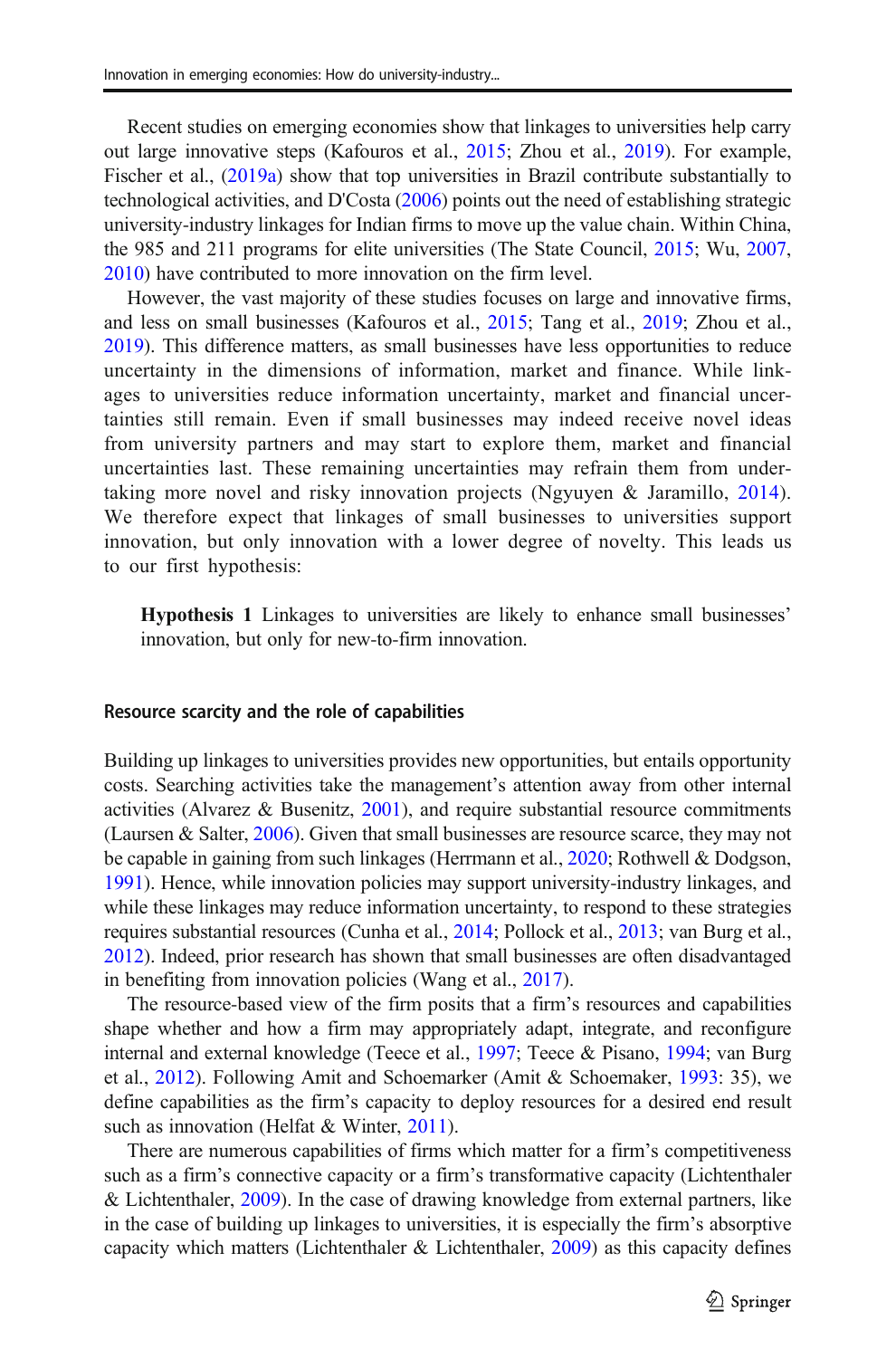how a firm is capable to acquire, assimilate and utilize the knowledge provided by the university partner (Cohen & Levinthal, [1989;](#page-37-0) Lane et al.,  $2006$ ).<sup>3</sup>

Firms with higher capabilities are more capable to combine various information which is essential to gain from the provided knowledge which needs to be evaluated, absorbed and incorporated into the existing knowledge base, and apply it to commercial ends (Cohen & Levinthal, [1989;](#page-37-0) Zahra & George, [2002](#page-41-0)). This requires, for example, a stock of human capital or internal R&D investment (Barney & Clark, [2007](#page-37-0)). Accordingly, firms with higher capabilities are more likely to benefit from collaborative efforts (Wang et al., [2015](#page-40-0)). We therefore expect that a firm's capabilities moderate the relationship between linkages to universities and small businesses' innovation. This leads us to the second hypothesis:

Hypothesis 2 Linkages to universities are more likely to enhance new-to-firm innovation of small businesses with higher capabilities.

#### Exploiting new knowledge: Public procurement

Public procurement contracts reduce various forms of uncertainty. First, they reduce information uncertainty because calls for tenders in public procurement emphasize the technical requirements of the targeted products (Edler & Georghiou, [2007:](#page-37-0) 960). Moreover, they reduce market and financial uncertainties as innovative prototypes can be commercialized, and as economies of scale effects lower costs (Aschhoff & Sofka,  $2009$ ).<sup>4</sup>

The underlying idea of public procurement is very simple – given that public spending occurs anyway and reaches large amounts in most countries, its redirection towards more innovative purchase products could create new markets for innovative solutions without additional spending (Czarnitzki et al., [2018](#page-37-0)). Edler & Yeow, ([2016](#page-37-0)) note that public procurement may be particularly effective for more substantial forms of innovation where entry and learning costs tend to be higher, if the challenges linked to the bidding process such as the adequate selection of firms or the learning of the buying organisation are solved. Even only an increase in the number of bidders can drive up competition and the variety of new product development if transparent selection mechanisms are at work, hereby increasing the potential for innovation (Grimm et al., [2006\)](#page-38-0). It is against this background that public procurement has received strong

<sup>&</sup>lt;sup>3</sup> Capabilities are often subdivided into ordinary (or operational) and dynamic capabilities (Helfat & Winter, [2011\)](#page-38-0), with dynamic capabilities defined as the set of capabilities that allows the firm to reconfigure its existing resource and capability base (Teece et al., [1997](#page-40-0)). However, Helfat & Winter [\(2011\)](#page-38-0) have convincingly argued that the distinction between ordinary and dynamic capabilities is blurred because, on one hand, radical and non-radical changes are continuously occurring, and, on the other, both ordinary and dynamic capabilities may support both types of changes. We therefore decided to use the more general term capabilities.

<sup>4</sup> Public procurement includes purchases of innovative products such as ICT or green products, as well as standard products with usually no innovation involved, such as pencils or printing ink (Aschhoff & Sofka, [2009\)](#page-36-0). Hence, while public procurement spending also includes traditional technologies and products, it may create an opportunity for innovation if it is confined to innovative products and services (Caloghirou et al., [2016;](#page-37-0) Czarnitzki et al., [2018;](#page-37-0) Georghiou et al., [2014\)](#page-38-0). See examples from the China Government Procurement Webpage [Zhongguo Zhengfu Caigou Wang]: <http://www.ccgp.gov.cn/>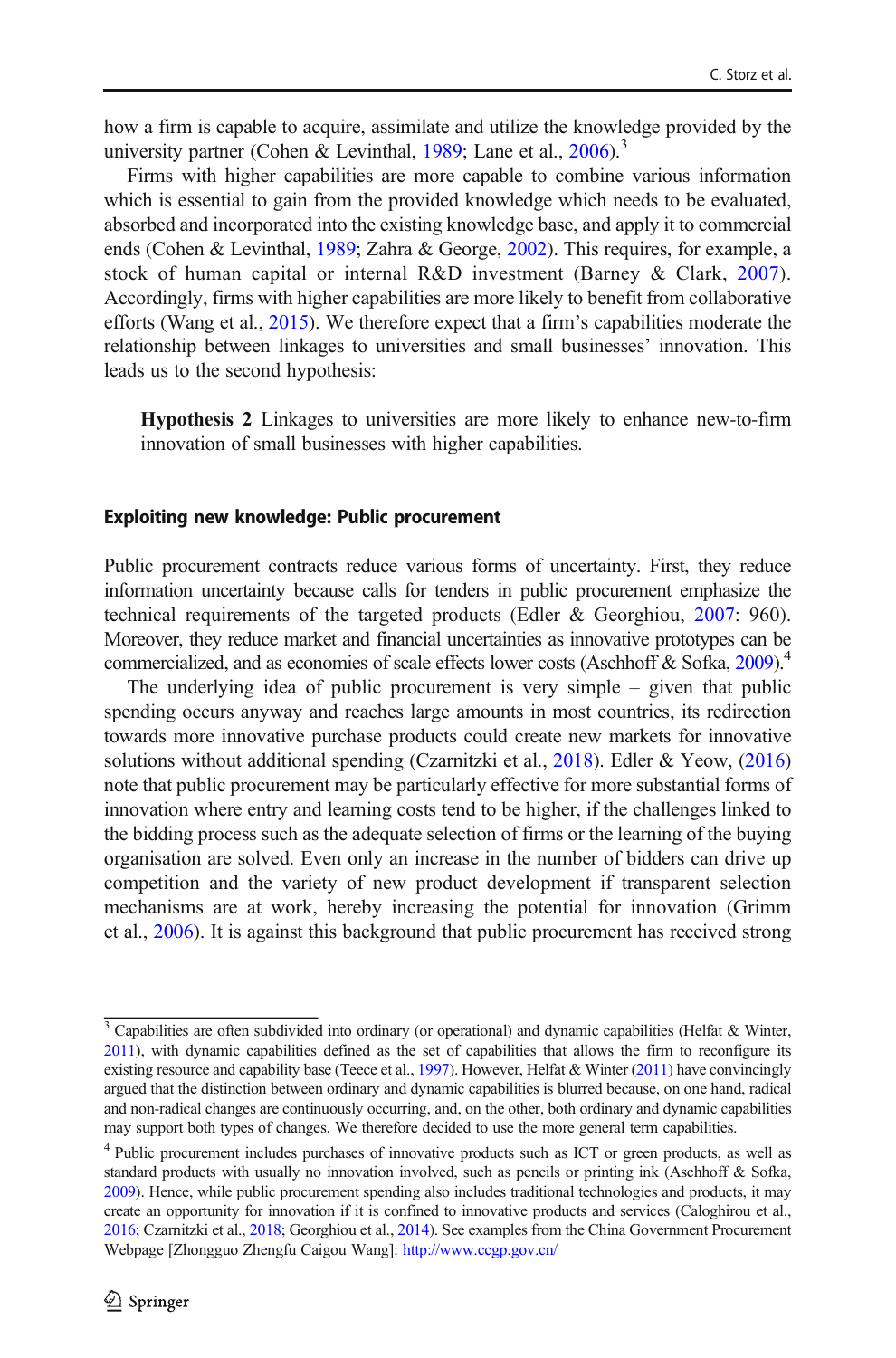attention as a potentially favourable strategy to support firm-level innovation (Aschhoff & Sofka, [2009](#page-36-0); Czarnitzki et al., [2018;](#page-37-0) Georghiou et al., [2014](#page-38-0)).5

For small businesses in emerging economies, public procurement may be even more important than for large and innovative firms as these contracts not only substantially reduce information uncertainty, but also almost eliminate market and financial uncertainties.<sup>6</sup> Indeed, the highly segmented and unpredictable nature of markets within emerging economies (Fu, [2015\)](#page-38-0), along with an often insufficient market demand, unfair competitive practices, the abrogation of contracts, the violation of intellectual property rights (Guo, [1997;](#page-38-0) Howell, [2018\)](#page-38-0), increase the risk of engaging in innovation for smaller, resource scarce businesses substantially. Hence, public procurement aiming at opening up new markets while guaranteeing a certain amount of sales may be an important path to build up innovation capabilities of small businesses, as it addresses uncertainty comprehensively. We therefore expect that public procurement enhances more major forms of innovation.

An important concern, however, pertains to the tender process (Edler & Yeow, [2016](#page-37-0); Edler & Georghiou, [2007\)](#page-37-0). This holds true in particular within emerging economies where institutions tend to be weak, and the political capacity to implement innovative procurement policies may be underdeveloped (Aschhoff & Sofka, [2009;](#page-36-0) Czarnitzki et al., [2018](#page-37-0); Kattel & Lember, [2010\)](#page-38-0). Hence, we only expect a positive effect of public procurement if government sales contracts are awarded based on their capabilities. This means that businesses which have lower innovation capabilities but are close to the government should not be preferred and, vice versa, businesses which have higher innovation capabilities should be selected. Doing so, rent-seeking should be discouraged. This leads us to our third hypothesis:

Hypothesis 3 Bidding for or delivering contracts to public sector clients helps enhance small businesses' innovation, in particular for new-to-market innovation, if the tender process is transparent.

### Data and measures

## Empirical setting and data

Our empirical analysis is based upon a sample of 926 Chinese small businesses within the manufacturing industries. We developed this sample from the World Bank Enterprise Survey China (2012) from which we have detailed information on small

<sup>&</sup>lt;sup>5</sup> In China, the share of public procurement spending was 3.1% of GDP in 2015. According to OECD [\(2018\)](#page-39-0), China's total government support to business R&D as a percentage of GDP was 0.13% in 2015. This includes both direct government funding for business R&D and tax incentives for R&D. The latter accounted for 49% of total government support for business R&D in China. Accordingly, direct government funding for business R&D is about 0.067% of GDP whereas tax incentives for R&D is about 0.066% of GDP in 2015 (OECD, [2018\)](#page-39-0).<br><sup>6</sup> China has developed very comprehensive catalogues specifying government demand for new products and

services which facilitates the participation of small businesses (Edler & Georghiou, [2007](#page-37-0)). While being deeply concerned by its protectionism from China's major trade partners (which eventually led to the catalogues being abandoned), these catalogues reduced information uncertainty because they help firm to choose a more promising technological path.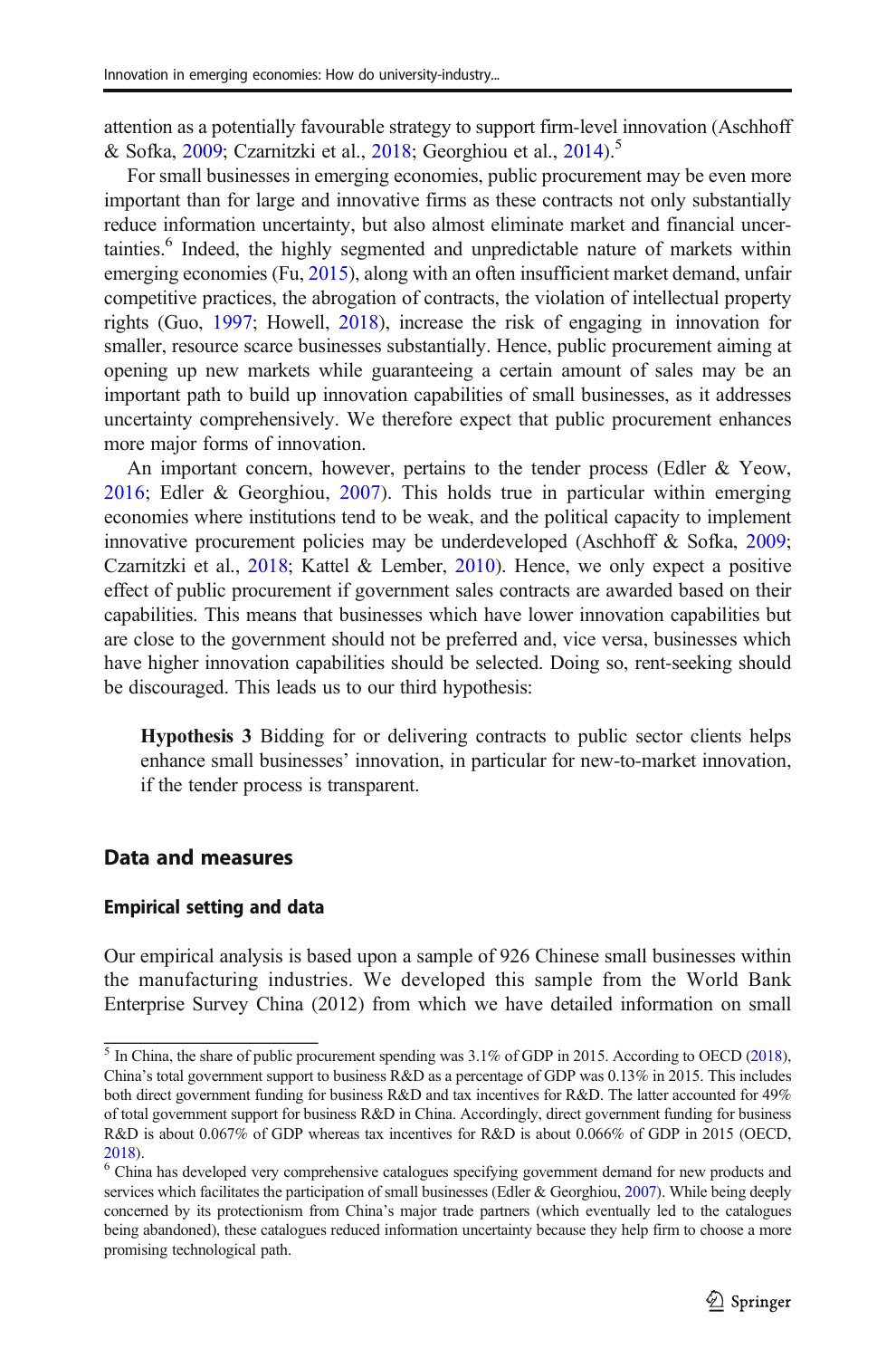businesses' innovation as well as on their engagement in linkage formation activities and in public procurement. To the best of our knowledge, this survey is the only innovation survey which covers country-wide data, and includes both innovative and non-innovative firms. This property allows us to understand the effect of the two policy strategies – university-industry linkages and public procurement – causally.

This survey follows the standardized questions of the Oslo Manual (OECD, [2005](#page-39-0)) upon which the widely used Community Innovation Survey (CIS) is based. It covers a three-year period from 2009 to 2011. Firms have been selected based upon a stratified random sampling method with three levels of stratification: Stratification by firm size divides the population of firms into three groups of small (5 to 19 employees), medium (20 to 99 employees), and large firms (more than 99 employees).<sup>7</sup> Stratification by geographical location reflects the distribution of non-agricultural economic activity, resulting in 25 middle-sized and large cities. Stratification by industry reflects the distribution of manufacturing and service industries as measured by the Gross National Income (at the 2-digit level according to ISIC revision 3.1; see World Bank, [2009\)](#page-40-0). As a result, the World Bank Enterprise Survey China (World Bank, [2012](#page-40-0)) provides a nationwide sample of 2700 Chinese private firms in the manufacturing and service industries. Given that the innovation survey was conducted only in the manufacturing industries, we restrict our sample to 1692 manufacturing firms. According to China's National Industrial Classification System, manufacturing firms with less than 300 employees are classified as small businesses (NBS, [2011\)](#page-39-0). We therefore drop firms with more than 300 employees, restricting our sample to 1438 firms. We further drop observations with a "don't know" answer or missing values. This procedure lowers our sample size to 926 small businesses with an average of 82 employees (median  $= 65$ ) in 2011.

The use of this dataset has three important advantages: First, there is, to our best knowledge, no other survey in terms of firm size, geographical and industrial coverage which covers innovation activities and is comparable to the CIS survey. Thus, this dataset allows us to build up our knowledge of the CIS survey, in particular as patents and scientific publications are severally biased towards large firms (Bound et al., [1982\)](#page-37-0). While the Chinese government has carried out innovation surveys which are similar to the CIS survey, they are not publicly available. Second, this dataset allows us to distinguish between new-to-firm and new-to-market innovations. This is important because overall estimates may underestimate innovation activities.<sup>8</sup> Third, since our data also provide linkage information on firms that did not introduce any product innovation, we are free from selection bias concerns; i.e., that only innovative firms were asked about their linkages to universities (Robin & Schubert, [2013](#page-40-0)). Given the cross-sectional data structure, we complemented these data with information on the number of universities, on the number of MBA programs, and on city-level population

 $\frac{1}{7}$  It is worth mentioning that the firm size classification used by the World Bank Group in this survey is neither consistent with the firm size classification in China (see: http://www.stats.gov.cn/tjsj/tjbz/201801/t20180103 [1569357.html](http://www.stats.gov.cn/tjsj/tjbz/201801/t20180103_1569357.html)) nor with that in the European Union [\(https://ec.europa.eu/eurostat/web/structural-business](https://ec.europa.eu/eurostat/web/structural-business-statistics/structural-business-statistics/sme)[statistics/structural-business-statistics/sme\)](https://ec.europa.eu/eurostat/web/structural-business-statistics/structural-business-statistics/sme).<br><sup>8</sup> We consider new-to-firm and new-to-market innovation as two categories on an ordinal scale of innovation,

with new-to-market innovation having a higher degree of novelty. Conceptually, new-to-market innovation also includes innovation which is new-to-firm. Thus, we cannot exclude that new-to-market innovation may be overestimated. We thank one anonymous reviewer for pointing out this limitation.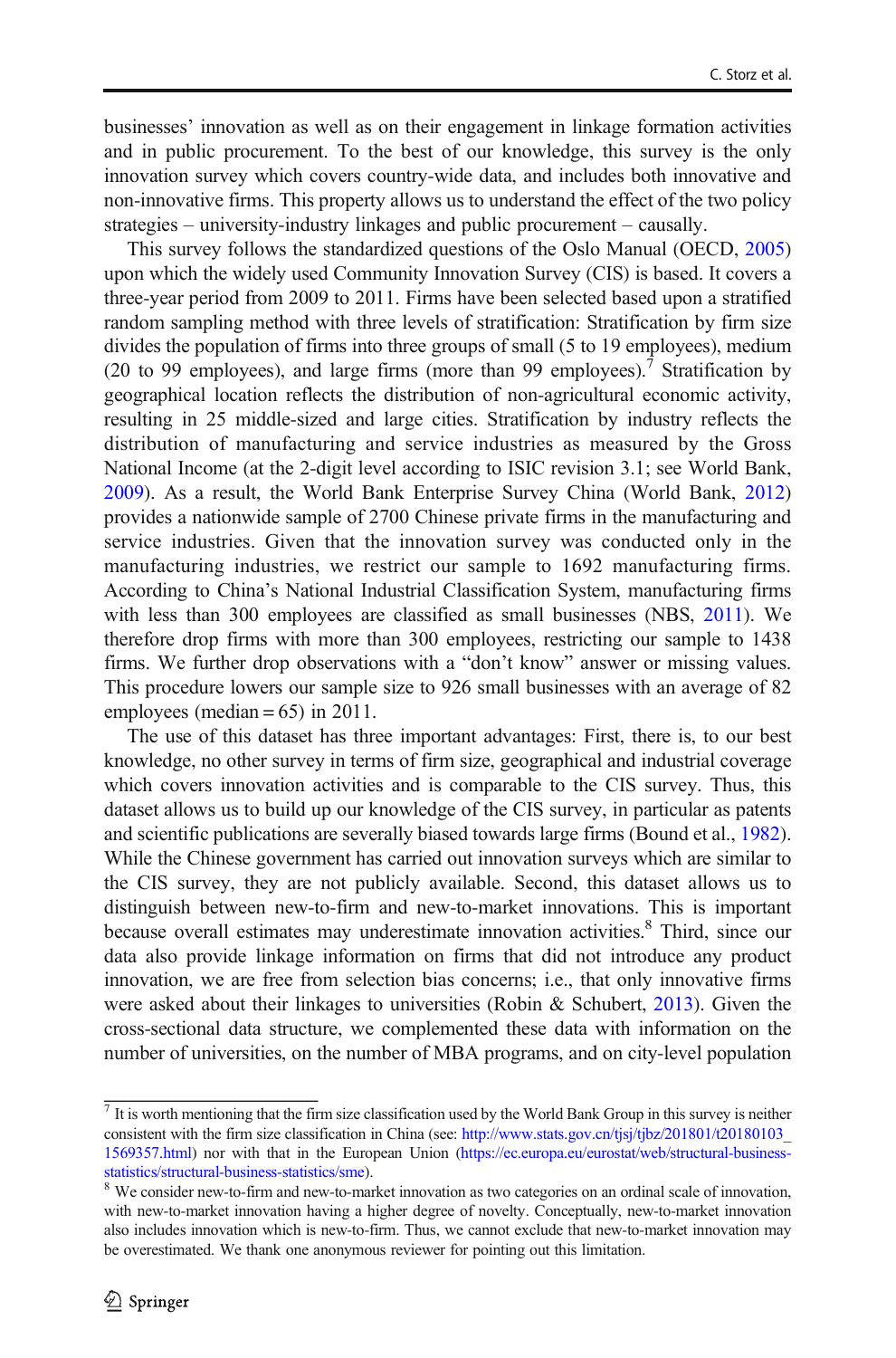data (Ministry of Education of China, 2008; China National Economic Census, 2008) in order to construct instrument variables (IV).

Finally, we made strong efforts contextualizing our data. We carried out field visits, conducted semi-structured interviews with external key informants from universities, intermediaries, industries, and Chinese local government authorities, and obtained information from experts at the World Bank Enterprise Survey Unit. These complementary data sources helped us to interpret our results (see Appendix Table [8](#page-23-0) for the list of data sources).

#### Dependent variables

Following the standard practice of identifying innovators as those firms which generate commercially successful new products or services, we measure our dependent variable, innovation performance, with the share of annual sales in 2011 which is attributed by the firms to new products (including services) having been introduced between 2009 and 2011 (Klingebiel & Rammer, [2014;](#page-38-0) Love et al., [2014](#page-39-0); Mairesse & Mohnen, [2003;](#page-39-0) Robin & Schubert, [2013](#page-40-0)). It stands for the overall innovation performance without differentiating the degree of novelty of innovation.

To differentiate between degrees of novelty, i.e., minor and major innovations, we follow the CIS practice which has been widely used in previous studies (see e.g., Klingebiel & Rammer, [2014](#page-38-0); Sadowski & Sadowski-Rasters, [2006\)](#page-40-0). Firms were asked whether their new products are their own version of a product already supplied by another firm (i.e. products only new to the surveyed firm). Product innovations only new to the firm are minor innovations whereas product innovations new to the market are major innovations. We then differentiate between *new-to-firm* and *new-to-market* innovation performance. The former is the share of annual sales in 2011 due to new-tofirm products or services introduced between 2009 and 2011; the latter is the share of annual sales in 2011 pertaining to new-to-market products or services introduced between 2009 and 2011.

#### Independent variables

Following the theoretical development in the literature review, we investigate (a) university-industry linkages as a means of enhancing the firm's innovation by reducing information uncertainty, and (b) public procurement as a means of enhancing the firm's innovation by reducing information, market as well as financial uncertainties.

University-industry linkages: We develop a dummy and define university-industry linkages equal to one if a firm implemented an idea from external sources such as universities or research institutes (Tang et al., [2019](#page-40-0)). From expert interviews we know that these ideas often originate from the universities' professors who consult firms as a "trouble shooter", based on their past collaborative experience with the firm.

Public procurement: We use government contract as a proxy for public procurement. We follow previous work (Georghiou et al., [2014](#page-38-0)) and set a dummy variable equal to one if a firm was bidding for or delivering contracts to public sector clients in 2011.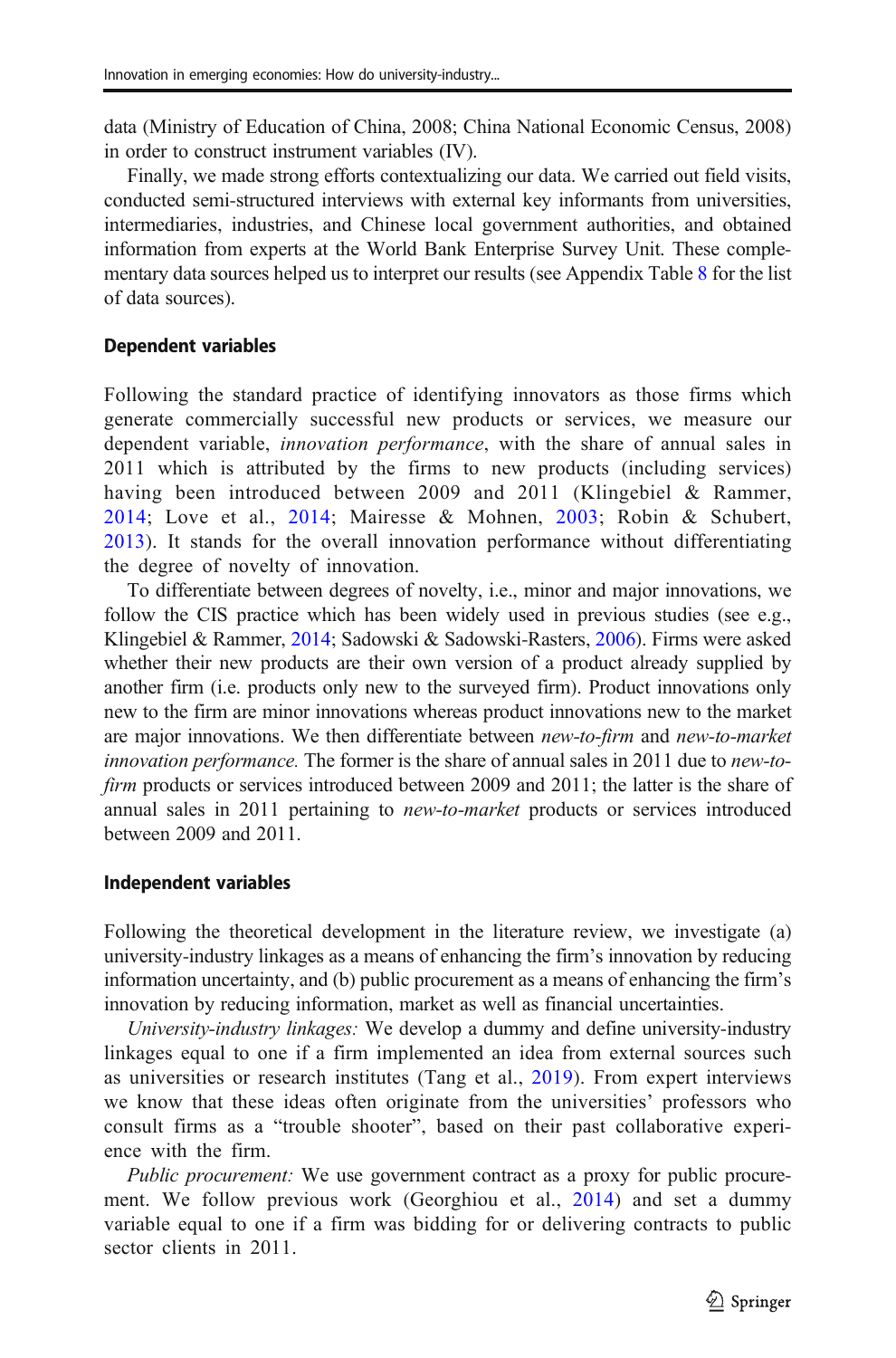## **Moderators**

In line with previous studies, we measure firm capabilities with the stock of human capital and the R&D investment level (Lane & Lubatkin, [1998](#page-38-0); Zahra & George, [2002\)](#page-41-0), resulting in two moderators. One, we differentiate firms between high and low capabilities by taking the mean split on the number of employees in 2011. Firms with more employees have a broader internal knowledge base and therefore having higher capabilities (Lane & Lubatkin, [1998\)](#page-38-0). Two, we classify a firm with high capabilities if the firm reported R&D expenditure and a firm with low capabilities if otherwise (Zahra & George, [2002](#page-41-0)).

## Control variables

We control for a number of firm-specific characteristics. To account for firm heterogeneity within small businesses, we control for firm size with log of employees in 2011. As firm age matters for firm-level innovative output (Kotha et al., [2011](#page-38-0)), we measure firm age by the log of firm age in 2011. We use a set of industry dummies as controls for industry (2-digit ISIC (rev. 3.1)), based on the entries of survey respondents. We control for firms' endowment as measured by the log of total sales in 2009 and employee skills measured by the average year of education of a typical permanent full-time production worker. A firm's innovation input is likely to shape firm-level innovation output. In line with previous literature (De Jong & Freel, [2010](#page-37-0); Eun et al., [2006\)](#page-37-0), we measure firm's  $R&D$  intensity to indicate the level of innovation input by calculating the log of firm's R&D intensity measured by R&D expenditure per permanent employee in 2009 (Mairesse & Mohnen, [2003\)](#page-39-0). Since access to finance has been shown to affect firm performance positively (Mina et al., [2013](#page-39-0)), we add a dummy variable to indicate whether a firm has an *overdraft facility* and a dummy variable to indicate whether a firm has a line of credit or a loan from a financial institution. As firms with an internationally recognized quality certification such as ISO 9000 have demonstrated their ability in producing high quality products and might be more innovative, we also use a dummy variable to control for this aspect *(International*) quality certification). The previous literature suggests that linkages with other firms and internal development are related to the innovativeness of firms (Fitjar & Rodriguez-Pose, [2013](#page-38-0); Jensen et al., [2007](#page-38-0)). We add a dummy variable to indicate whether a firm developed products in co-operation with suppliers and/or with client firms *(linkages*) with others); and a dummy variable to indicate whether a firm developed/adapted an inhouse product and implemented an idea from internal R&D (internal development).<sup>9</sup>

In addition, there are a number of control variables which are of special importance within an emerging economy context. This refers first to the role of foreign technology for growth and innovation (Fu et al., [2011\)](#page-38-0). Technology licensed from a foreign-owned company is equal to one if the firm licensed the technology from a foreign firm (excluding office software). Given the predominance of business groups in emerging

 $9$  We also tested further a more "loose" definition of internal development: i.e., dummy = 1 if a firm developed or adapted products in-house, or if a firm implemented an idea from internal R&D. Using "loosely" defined internal development in the regression analysis does not qualitatively change our results. Results can be provided upon request.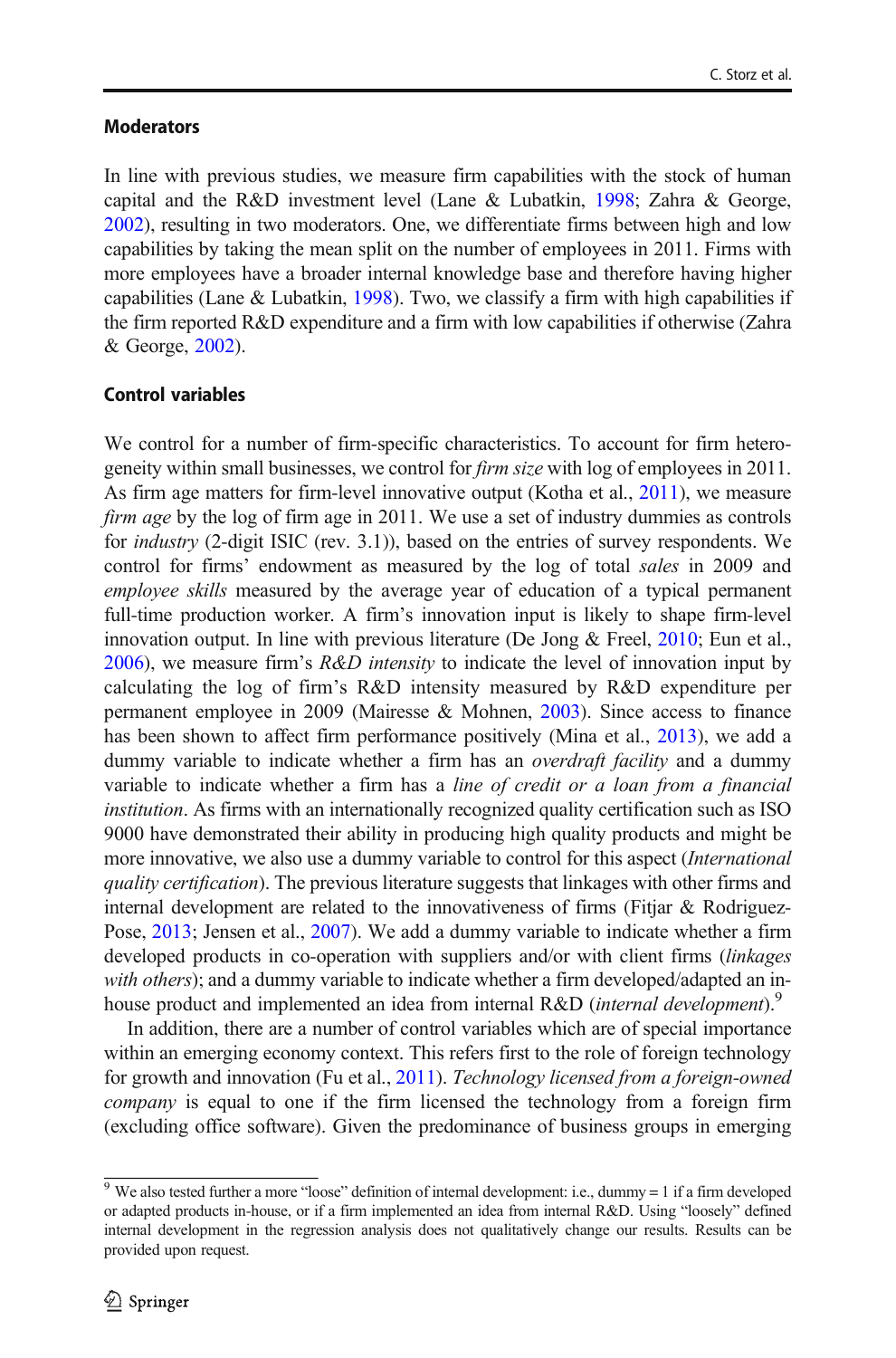economies, the literature attributes their origin to underdeveloped market institutions and high transaction costs so that firms belonging to a business group may feel a lesser need for building up linkages to universities (Eom & Lee, [2010](#page-37-0)). We therefore include a dummy variable to indicate whether a firm is part of a business group. As previous work found that firm ownership is negatively related to firm innovation (Choi et al., [2011\)](#page-37-0), we use a dummy variable which indicates a firm's government ownership. To take account for China's interregional heterogeneity (Kafouros et al., [2015\)](#page-38-0), we add city dummies (and *province* dummies when using the instrument variable). As firms tend to invest their resources on government-related regulatory work (Xie et al., [2015\)](#page-41-0), the time dealing with different government regulations variable includes regulatory work on taxes, customs, labor regulations and licensing, and may negatively affect the innovation output of firms if resources are misallocated (Feng & Johansson, [2017;](#page-37-0) Xie et al., [2015\)](#page-41-0). We therefore include the percentage of the total senior management's time spent on dealing with requirements imposed by government regulations in a typical week and its square term to take non-linearity into account. The survey questions for all variables are listed in the Appendix Table [9.](#page-23-0)

## Method

In order to estimate the effects of university-industry linkages and public procurement on innovation, we first estimate our baseline regressions as if university-industry linkages and public procurement were exogenous variables. We then proceed with strategies to deal with endogeneity separately. When analyzing the moderating effect of firm capabilities, we run a sample split analysis. We conduct the following general model to capture the determinant of innovation:

$$
Y_i = \beta_0 + \beta_1 UIL_i + \beta_1 PP_i + \beta_3 X_i + \gamma_{region} + \lambda_{sector} + \varepsilon_i
$$

In this formula,  $Y_i$  denotes innovation outcome, i.e., a firm's innovation performance.  $UIL<sub>i</sub>$  denotes university-industry linkages and  $PP<sub>i</sub>$  denotes public procurement. X is a vector of firm-level control variables likely to influence the outcome variables. In addition, we control for region ( $\gamma$ ) and sector ( $\lambda$ ) fixed effects.  $\varepsilon_i$  is an error term. In the baseline estimation, we use Tobit regressions for estimating innovation performance in order to respond to censoring issues.<sup>10</sup> We also employ OLS regression models and the results are very similar.

A number of previous studies deal with university-industry linkages and firm-level innovation in emerging economies without taking endogeneity into account (Freitas et al., [2013;](#page-38-0) Hong & Su, [2013;](#page-38-0) Lee et al., [2010;](#page-39-0) Liang & Liu, [2018\)](#page-39-0). This means that, if we identify the effect of university-industry linkages on a firm's innovativeness, this may be simply due to the fact that only innovative firms self-select into these linkages. We want to exclude endogeneity in order to understand whether also non-innovators benefit from

 $10$  Innovation performance is measured by the share of sales due to new product innovation. Thus, for firms which did not introduce any new product innovation, the innovation performance is censored at zero. In the regression analysis, in order to avoid losing many observations, we replaced zero with 0.1 before we did the log transformation. However, it does not change the fact that this variable is censored. Thus, Tobit regression is more appropriate.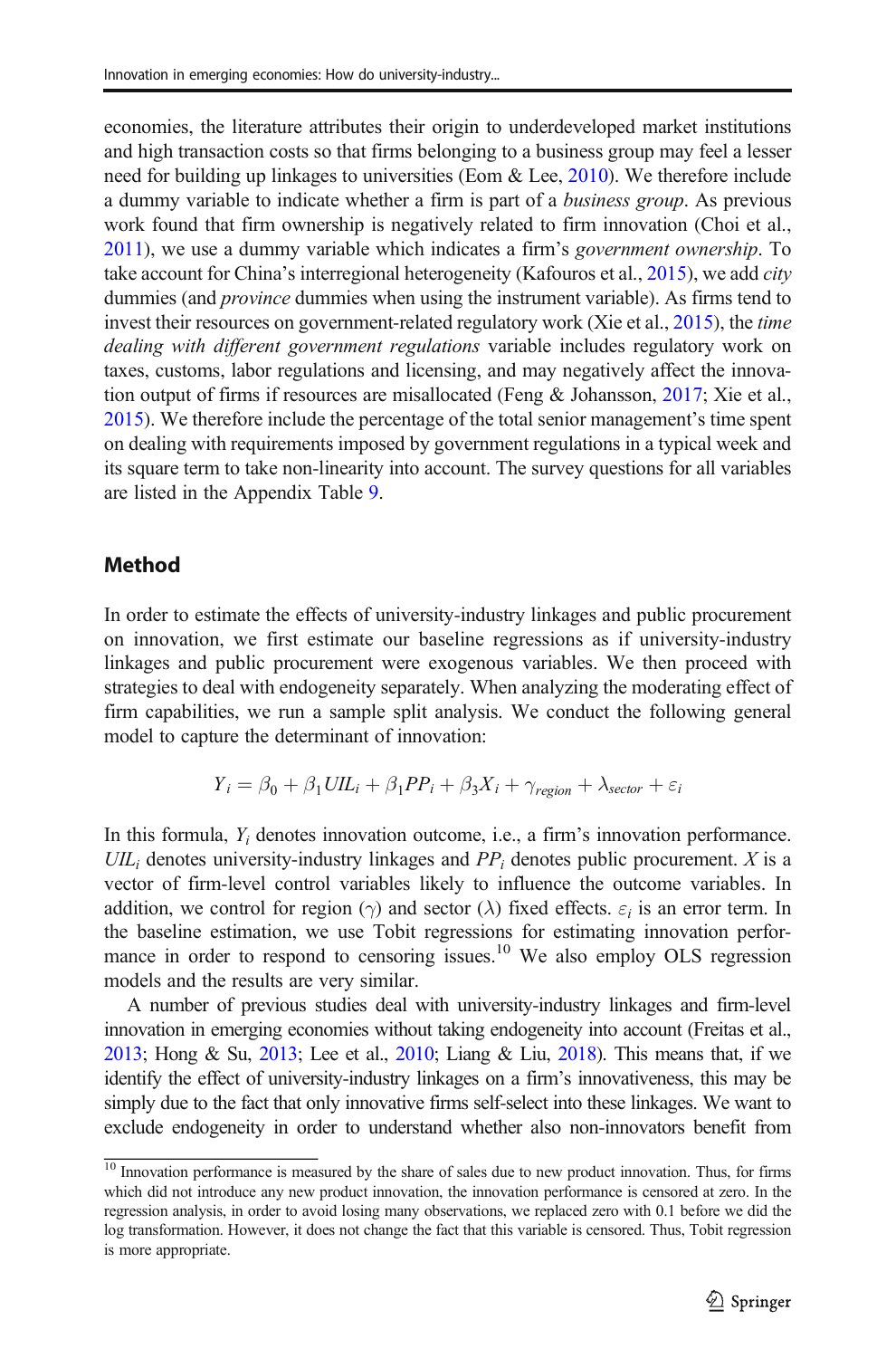linkages to universities. We addressed endogeneity by employing an instrument variable approach. In the first stage, we regressed UIL on the instrument variable (Z) and exogenous variables (X). In the second stage, we regressed innovation performance on the estimated variable ( $UIL^{\wedge}$ ) and the same set of exogenous variables  $(X)$ . Our instrument is university density which had been used in prior research (Robin & Schubert,  $2013$ ).<sup>11</sup>

With regard to public procurement, we employ matching methods. We cannot use regression methods like in the case of university-industry linkages as instruments for public procurement have not been established. Instead, we follow the common practice of using matching methods (Czarnitzki et al., [2018;](#page-37-0) Heckman et al., [1997](#page-38-0)). Specifically, we make use of four different matching algorithms (nearest neighbor matching; radius matching; kernel matching and stratification matching) to estimate the average treatment effect on the treated firms (i.e., firms which bade or delivered a public contract) with regard to their innovation performance. We first use a probit model to estimate the propensity of a firm bidding for or delivering contracts to public sector clients with a set of observable firm-level characteristics, and then compute the propensity score for each firm.<sup>12</sup> This matching method allows us to construct the counterfactual group based upon observable characteristics (see similar studies, e.g., Dehejia & Wahba, [2002](#page-37-0); Rosenbaum & Rubin, [1983](#page-40-0)).

## Analysis and results

#### Descriptive statistics

Table [1](#page-12-0) presents the descriptive statistics, and Table [2](#page-13-0) provides a pairwise correlation table. Most firms in our sample are founded in the early 2000s with an average of 82 employees in 2011 and a very low R&D intensity with a median of 0.1 thousand Yuan per employee (i.e., 15 USD per employee). 4% of firms have government ownership. The average educational attainment of production workers corresponds to a high school level, and graduates even with a bachelor's degree are rare. Given these firm characteristics, it is surprising how intense the innovation efforts are: About 26% of firms report having built up linkages to universities to develop new products, and about 10% report having bid for or delivered a public procurement contracts to public sector clients. About 11% of the annual sales originate from new products. About half of the firms report the development of *new-to-firm* product innovation and the other half new-to-market product innovation.

<sup>&</sup>lt;sup>11</sup> The intuition is that university density at the city level directly affects a firm's opportunity to establish a linkage with a university. However, the existence of linkage opportunities at the city level is unlikely to have a direct impact on the innovation performance of a specific firm.

<sup>&</sup>lt;sup>12</sup> Explanatory variables in the propensity score model should be selected carefully in order to minimize the bias in resulting estimation (Heckman et al., [1997\)](#page-38-0). Hence, only variables that are unaffected by the participation – in our case, bidding for or delivering new products to public sector clients - should be included in the model. As suggested by Caliendo and Kopeinig ([2008](#page-37-0)), we include unaffected variables which are fixed over time (like firm ownership, industry) and variables which are measured before the treatment (like number of employees in 2009; total sales in 2009; R&D intensity in 2009). According to the propensity score and after the confirmation of common support, we use four different matching algorithms - nearest neighbor matching (random draw); radius matching (caliper = 0.05); kernel matching (bandwidth = 0.06) and stratification matching - to estimate the average treatment effect on the treated group, i.e., firms which bade for or delivered new products to public sector clients.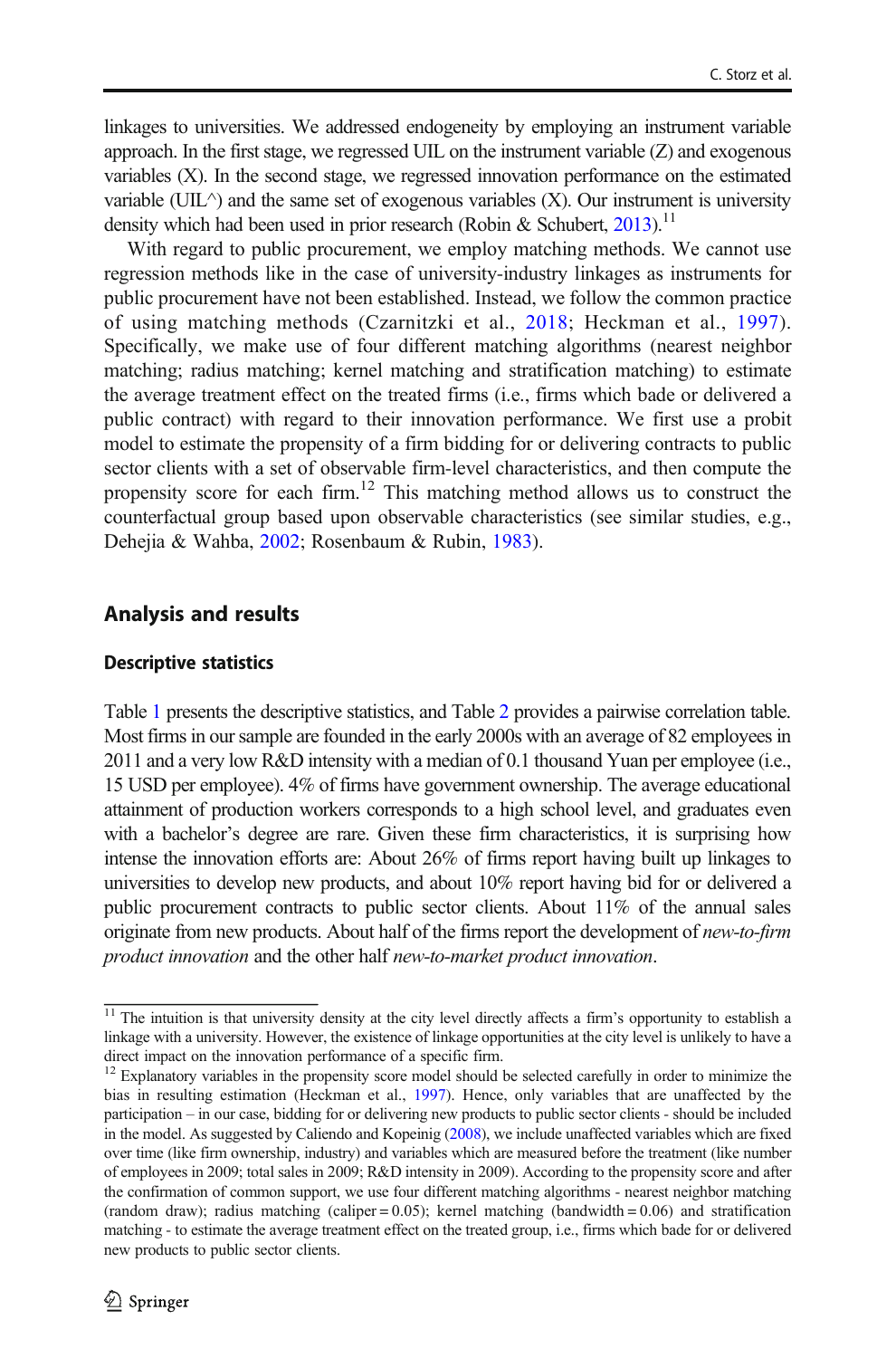#### <span id="page-12-0"></span>Table 1 Summary Statistics

| Variables                                                 | Obs. | Mean  | Median | S.D.  | Min      | Max |
|-----------------------------------------------------------|------|-------|--------|-------|----------|-----|
| Innovation performance (overall, %)                       | 1136 | 10.63 | 0.10   | 17.15 | $\Omega$ | 100 |
| Innovation performance (new-to-firm, $\%$ )               | 1136 | 5.10  | 0.10   | 13.46 | $\Omega$ | 100 |
| Innovation performance (new-to-market, $\%$ )             | 1136 | 5.52  | 0.10   | 12.89 | $\Omega$ | 90  |
| University-industry linkages                              | 983  | 0.26  | 0.00   | 0.44  | $\Omega$ | 1   |
| Public procurement                                        | 1136 | 0.10  | 0.00   | 0.30  | $\Omega$ | 1   |
| Number of employees in 2011                               | 1136 | 81.73 | 65.00  | 64.76 | 5        | 295 |
| Firm age in 2011                                          | 1136 | 11.30 | 10.00  | 6.07  | 2        | 40  |
| Total sales in 2009 (million yuan)                        | 1100 | 24.07 | 11.00  | 37.99 | $\Omega$ | 400 |
| Employee skills (average year of education)               | 1136 | 10.08 | 9.00   | 1.89  | 3        | 18  |
| R&D intensity in 2009 (R&D expenditure/total employees)   | 1136 | 7.91  | 0.10   | 27.22 | $\theta$ | 500 |
| Overdraft facility                                        | 1136 | 0.29  | 0.00   | 0.45  | $\theta$ | 1   |
| Line of credit                                            | 1136 | 0.30  | 0.00   | 0.46  | $\Omega$ | 1   |
| International quality certificate                         | 1124 | 0.66  | 1.00   | 0.47  | $\Omega$ | 1   |
| Linkages with suppliers and/or clients                    | 1136 | 0.37  | 0.00   | 0.48  | $\Omega$ | 1   |
| Internal development                                      | 983  | 0.59  | 1.00   | 0.49  | $\Omega$ | 1   |
| License foreign technology                                | 1136 | 0.21  | 0.00   | 0.41  | $\theta$ | 1   |
| Business group                                            | 1136 | 0.07  | 0.00   | 0.26  | $\Omega$ | 1   |
| Government ownership                                      | 1134 | 0.04  | 0.00   | 0.20  | $\Omega$ | 1   |
| Time dealing with different government regulations $(\%)$ | 1118 | 1.18  | 0.00   | 2.85  | $\theta$ | 35  |

### University-industry linkages and small businesses' innovation

Table [3](#page-17-0) presents statistical tests for the first hypothesis developed in Section 2. We find statistical support for our hypothesis. We find that linkages to universities enhance small businesses' innovation, in particular new-to-firm innovation. To be more specific, in our baseline estimation (Table [3](#page-17-0), column 1–3), linkages to universities show a positive coefficient for new-to-firm innovation. Using university density as an instrument (Table [3,](#page-17-0) column 4–6), we find that university-industry linkages have a positive effect on new-to-firm innovation (Table [3,](#page-17-0) column 5).<sup>13</sup> This effect is economically large: The annual sales attributed to such incrementally innovative products is about four times larger for firms which have built up a linkage to a university, compared with firms which did not built up any linkage. This result is striking as it indicates that also firms which have been noninnovators before they built up linkages to universities benefit from these linkages. These results remain if we use other instruments and other outcome measures (see Appendix Tables [11](#page-23-0)–[12\)](#page-23-0). We discuss our findings in the discussion and conclusion section.

 $13$  Appendix Table [10](#page-23-0) shows the regression result of the first stage, UIL^. The coefficient of university density is statistically significant and F-statistics is beyond the conventional cut-off point of 10, confirming the relevance of our instrument. In the first stage, the coefficient of university density is negative. We expect it because our instrument also includes high-quality universities (which belong to 985 and 211 programs) at the city level. In an environment with strong hierarchical ranking of universities, small businesses are less likely to enter linkages as there is a status gap between high-quality universities and small businesses.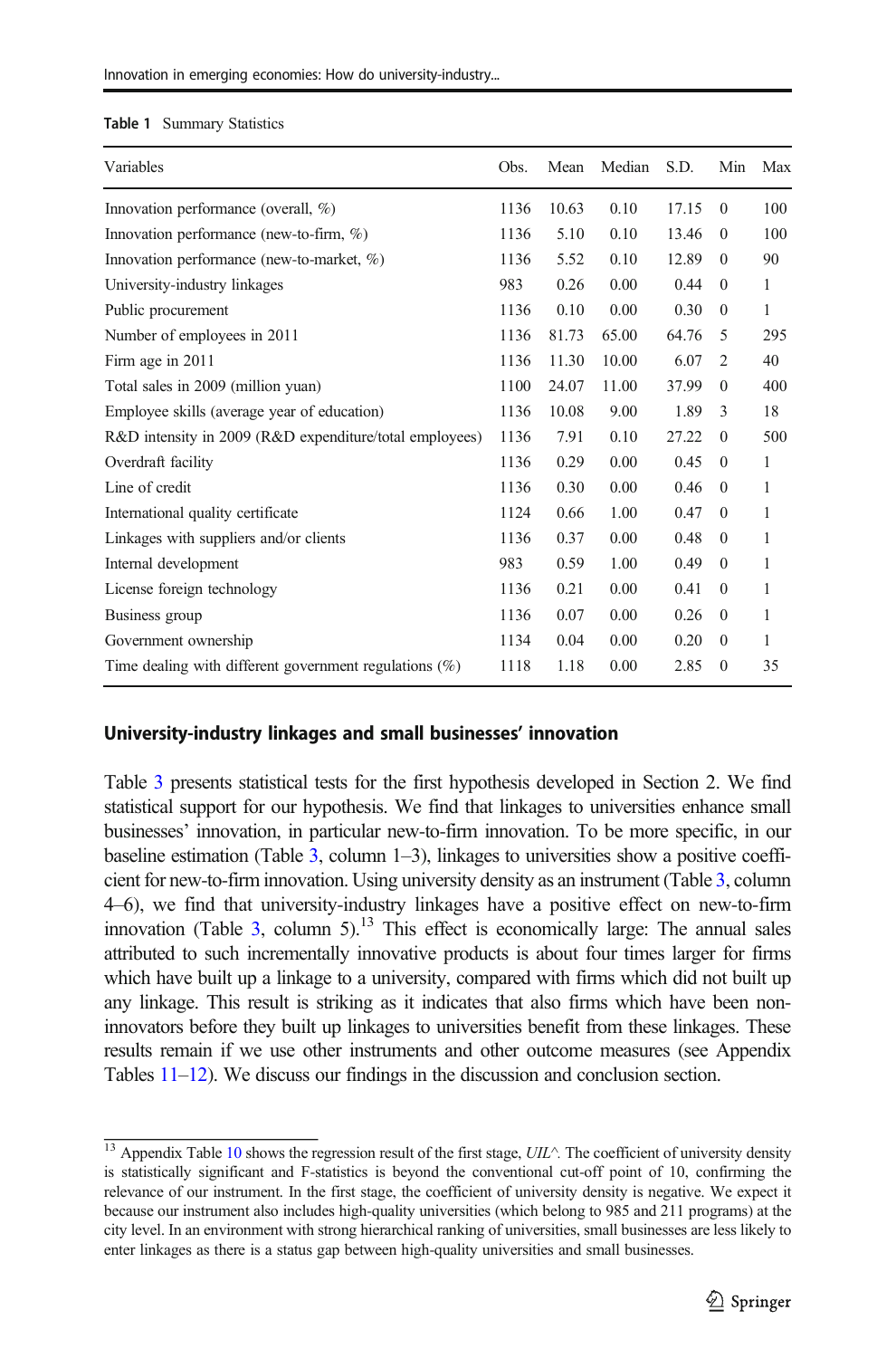<span id="page-13-0"></span>

|                 | Table 2 Correlation matrix of all variables                                                                                                       |                                  |                          |                     |                        |                          |                   |                      |             |                                             |                      |                |                   |                                     |                |                                       |                   |                          |          |                 |
|-----------------|---------------------------------------------------------------------------------------------------------------------------------------------------|----------------------------------|--------------------------|---------------------|------------------------|--------------------------|-------------------|----------------------|-------------|---------------------------------------------|----------------------|----------------|-------------------|-------------------------------------|----------------|---------------------------------------|-------------------|--------------------------|----------|-----------------|
|                 |                                                                                                                                                   |                                  | 2                        | 3                   | 4                      | 5                        | $\circ$           | Γ                    | ∞           | $\circ$                                     | $\overline{10}$      | $\Box$         | $\overline{12}$   | 13                                  | $\overline{4}$ | 15                                    | $\overline{16}$   | $\overline{17}$          | 18       | $\overline{19}$ |
|                 | Innovation performance<br>(overall)                                                                                                               |                                  |                          |                     |                        |                          |                   |                      |             |                                             |                      |                |                   |                                     |                |                                       |                   |                          |          |                 |
| $\sim$          | Innovation performance<br>$(new-to-firm)$                                                                                                         | $0.56***$                        |                          |                     |                        |                          |                   |                      |             |                                             |                      |                |                   |                                     |                |                                       |                   |                          |          |                 |
| 3               | Innovation performance<br>(new-to-market)                                                                                                         | $0.60^{\tiny\mbox{\tiny{3448}}}$ | $-0.3***$                |                     |                        |                          |                   |                      |             |                                             |                      |                |                   |                                     |                |                                       |                   |                          |          |                 |
| 4               | University-industry linkages                                                                                                                      | $0.18***$                        | $0.15***$                | 0.06                |                        |                          |                   |                      |             |                                             |                      |                |                   |                                     |                |                                       |                   |                          |          |                 |
| 5               | Public procurement                                                                                                                                | $0.12***$                        | $-0.02$                  | $0.15***$           | $0.09***$              | $\overline{\phantom{0}}$ |                   |                      |             |                                             |                      |                |                   |                                     |                |                                       |                   |                          |          |                 |
| $\circ$         | Number of employees (log)                                                                                                                         | $0.14***$                        | $0.08^{*}$               | $0.08^\ast$         | $0.10^{\ast\ast}$      | $0.10^{\ast\ast}$        |                   |                      |             |                                             |                      |                |                   |                                     |                |                                       |                   |                          |          |                 |
| $\overline{ }$  | Firm age (log)                                                                                                                                    | 0.03                             | $-0.03$                  | 0.06                | $0.07*$                | $-0.03$                  | $0.10^{\ast\ast}$ |                      |             |                                             |                      |                |                   |                                     |                |                                       |                   |                          |          |                 |
| $\infty$        | Total sales (log)                                                                                                                                 | $0.12^{\tiny\mbox{\tiny{max}}}$  | $0.06*$                  | $0.07$ <sup>*</sup> | $0.09^{\ast\ast}$      | $0.14***$                | $0.61***$         | 0.06                 |             |                                             |                      |                |                   |                                     |                |                                       |                   |                          |          |                 |
| $\circ$         | Employee skills                                                                                                                                   | 0.03                             | $-0.10^{**}$             | $0.13***$           | 0.06                   | $0.07^{\ast}$            | $0.06^*$          | $-0.01$              | $0.07*$     |                                             |                      |                |                   |                                     |                |                                       |                   |                          |          |                 |
| $\overline{10}$ | R&D intensity (log)                                                                                                                               | $0.44***$                        | $0.17^{\circ\circ\circ}$ | $0.34***$           | $0.20***$              | $0.14***$                | $0.20***$         | 0.04                 | $0.26***$   | $0.10***$                                   |                      |                |                   |                                     |                |                                       |                   |                          |          |                 |
| $\equiv$        | Overdraft facility                                                                                                                                | $0.27***$                        | 0.06                     | $0.25***$           | $0.14***$              | $0.12***$                | $0.24***$         | $0.20***$            | $0.08^{*}$  | $0.15***$                                   | 0.03                 | $\overline{a}$ |                   |                                     |                |                                       |                   |                          |          |                 |
| $\overline{c}$  | Line of credit                                                                                                                                    | $0.13***$                        | 0.03                     | $0.11***$           | $0.11***$              | $0.09^{\ast\ast}$        | $0.19***$         | $0.22***$            | 0.03        | $0.18^{\tiny\mbox{\tiny{3444}}\phantom{0}}$ | 0.05                 | $0.30***$      |                   |                                     |                |                                       |                   |                          |          |                 |
| $\frac{13}{2}$  | International quality<br>certification                                                                                                            | $0.07^*$                         | $-0.02$                  | $0.09***$           | $0.09^{\ast\ast}$      | $0.02\,$                 | $0.10^{\ast\ast}$ | $0.25***$            | 0.04        | $0.21***$                                   | $0.20***$            | $0.15***$      | 0.05              |                                     |                |                                       |                   |                          |          |                 |
| $\overline{4}$  | Collaboration with others                                                                                                                         | $0.29***$                        | $0.24***$                | $0.10^{\ast\ast}$   | $0.26***$              | $0.13^{\ast\ast\ast}$    | $0.12***$         | $0.06$               | 0.00        | $0.16^{\ast\ast\ast}$                       | $-0.11***$           | $0.11***$      | 0.01              | $-0.01$                             |                |                                       |                   |                          |          |                 |
|                 | 15 Internal development                                                                                                                           | $0.19***$                        | $0.08^\ast$              | $0.14***$           | $0.28^{\ast\ast\ast}$  | $0.10^{\ast\ast}$        | $0.33***$         | $0.14***$            | $0.08^\ast$ | $0.20^{\ast\ast\ast}$                       | $-0.05$              | $0.14***$      | $-0.03$           | $0.18^{\rm \tiny stars}$            | $0.25***$      |                                       |                   |                          |          |                 |
| $\frac{16}{1}$  | License foreign technology                                                                                                                        | $0.30***$                        | $0.22***$                | $0.13***$           | $0.16^{\tiny\rm stat}$ | 0.04                     | $0.26***$         | $0.20***$            | 0.03        | $0.19***$                                   | $0.11***$            | $0.21***$      | $0.15***$         | $0.18^{\scriptscriptstyle\rm stat}$ | $0.11***$      | 0.02                                  |                   |                          |          |                 |
| $\overline{17}$ | Business group                                                                                                                                    | $0.10^{\ast\ast}$                | $0.08^\ast$              | 0.03                | 0.04                   | 0.03                     | $0.08^\ast$       | $0.11***$            | $-0.04$     | $0.13***$                                   | $0.10^{\ast\ast}$    | 0.03           | 0.06              | $0.10^{\ast\ast}$                   | 0.06           | 0.03                                  | $0.09^{\ast\ast}$ | $\overline{\phantom{0}}$ |          |                 |
| $\frac{8}{18}$  | Government ownership                                                                                                                              | $-0.2***$                        | $-0.10***$               | $-0.10***$          | $-0.12***$             | $-0.06$                  | $-0.13***$        | $-0.07$ <sup>*</sup> | $-0.01$     | $-0.08$ <sup>*</sup>                        | $-0.08$ <sup>*</sup> | $-0.13***$     | $-0.13***$        | $0.13***$                           | $-0.2***$      | $0.15^{\scriptscriptstyle \text{mm}}$ | $-0.11***$        | $-0.07$ <sup>*</sup>     |          |                 |
|                 | 19 Time dealing with different<br>government regulations                                                                                          | $0.20***$                        | 0.01                     | $0.22***$           | $0.28***$              | $-0.02$                  | $0.16***$         | $-0.03$              | 0.05        | $-0.08$ <sup>*</sup>                        | $0.09***$            | $0.14***$      | $0.10^{\ast\ast}$ | 0.02                                | $-0.01$        | 0.03                                  | $0.18***$         | $0.00\,$                 | $-0.07*$ |                 |
|                 | Note: Calculated from World Bank Enterprise Survey 2012; $N = 926$ ; $\binom{n}{k} \ge 0.05$ , $\binom{m}{k} \ge 0.01$ , $\binom{m}{k} \ge 0.001$ |                                  |                          |                     |                        |                          |                   |                      |             |                                             |                      |                |                   |                                     |                |                                       |                   |                          |          |                 |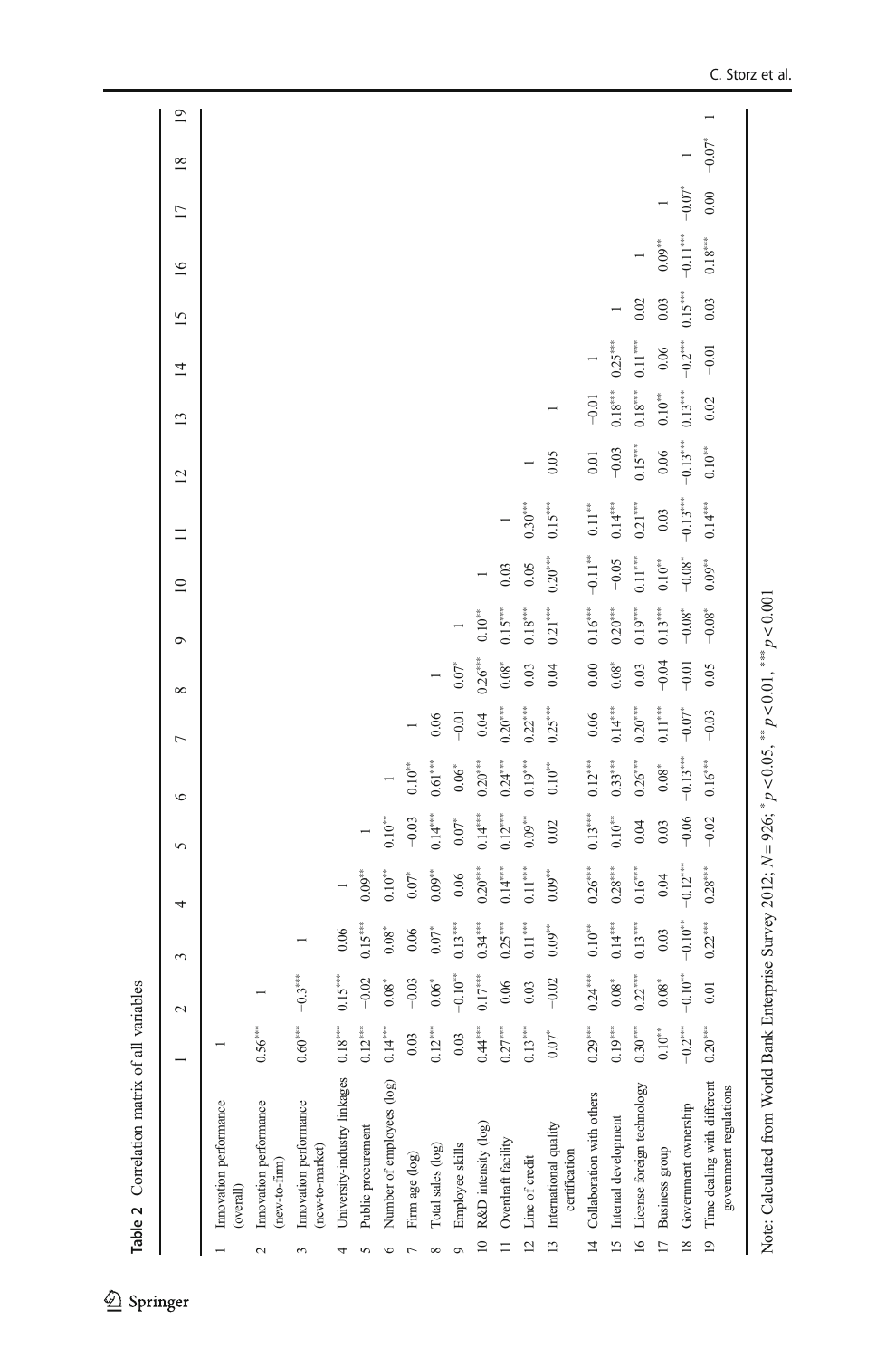Hypotheses 2 predicted that, when firm capabilities are higher, linkages to universities more likely to be associated with small businesses' new-to-firm innovation. We find support for this hypothesis. Following our theoretical argument, we conduct sample split analyses along two dimensions: We split our sample according to the mean number of employees in 2011 (Table [4](#page-19-0)) and whether a firm reported any R&D expenditure (Table [5](#page-20-0)). In all sample split analyses, we account for the endogeneity issue with university density as the instrument variable.<sup>14</sup> Linkages to universities have a positive effect on small businesses' new-to-firm innovation when firms have more employees and more R&D investment. Thus, the impact of linkages to universities is not universal. Instead, within small businesses, firms with higher capabilities are more likely to benefit more from linkages to universities (Barney & Clark, [2007\)](#page-37-0).

### Exploiting new knowledge: Public procurement and small businesses' innovation

Our findings also provide support for our third hypothesis. Table [6](#page-21-0) shows that firms bidding for or delivering contracts to public sector clients are more innovative than firms which do not participate in public procurement activities. Comparing the treated firms (i.e., firms which bade for or delivered a contract to public sector clients) with the counterfactual firms (i.e., firms which did not bid for or did not deliver a contract), the treated firms are more innovative in terms of new-to-market innovation, hence, they benefit by more major forms of innovation. This finding is in line with our expectation and is robust to all four matching algorithms.

Next, we analyze whether contracts are awarded based on their capabilities, this means, whether businesses which have higher innovation capabilities are selected. In turn, businesses which have lower innovation capabilities but which are close to the government should not be preferred in the tender process. Table [7](#page-22-0) shows the result of our propensity score model and the differences in the characteristics of firms. We observe that firms which did bid for or deliver contracts differ in a number of important characteristics from those which did not: First, treated firms are characterized by a higher R&D intensity prior to the treatment. Thus, government contracts do work as an incentive to attract firms with higher innovation capabilities. Second, treated firms tend to be private firms, and government ownership shows a negative coefficient. In line with previous literature (Rong et al., [2017\)](#page-40-0), ownership may be interpreted as an indicator of higher capabilities to innovate. Third, public procurement opens up new markets (which is why market uncertainty is reduced) so that firms need to have scaling up capabilities. Indeed, we find that for a number of indicators, treated firms have stronger scaling up capabilities, as for instance in terms of enlarging workforce, of using ICT for business transactions and of sharing information with suppliers as well as clients (Appendix Table [14](#page-23-0)). Taken together, our results seem to indicate a marketization of procurement policies where performance principles matter more than ownership. Hence, we attribute our results of positive innovation effects to the tender

<sup>&</sup>lt;sup>14</sup> All first stage results for the sample split analyses are in Appendix table [13](#page-23-0). We observe that our instrument is weak (i.e. first stage results show relevance, but F-statistics is below 10) among firms with below mean number of employees in 2011 (Table [4,](#page-19-0) column 4–6). We address this issue by using weak instrument robust inference which allows us to draw correct inference for UILˆ in spite of weak instrument (Andrew & Stock, [2018;](#page-36-0) Sun, [2018\)](#page-40-0). Within the subsample of firms without reporting any R&D expenditure, the instrument is no longer relevant (see Appendix table [13,](#page-23-0) column 4). We find it intuitive because these firms do not engage in any R&D activities and therefore, linkages to universities may be less relevant for them.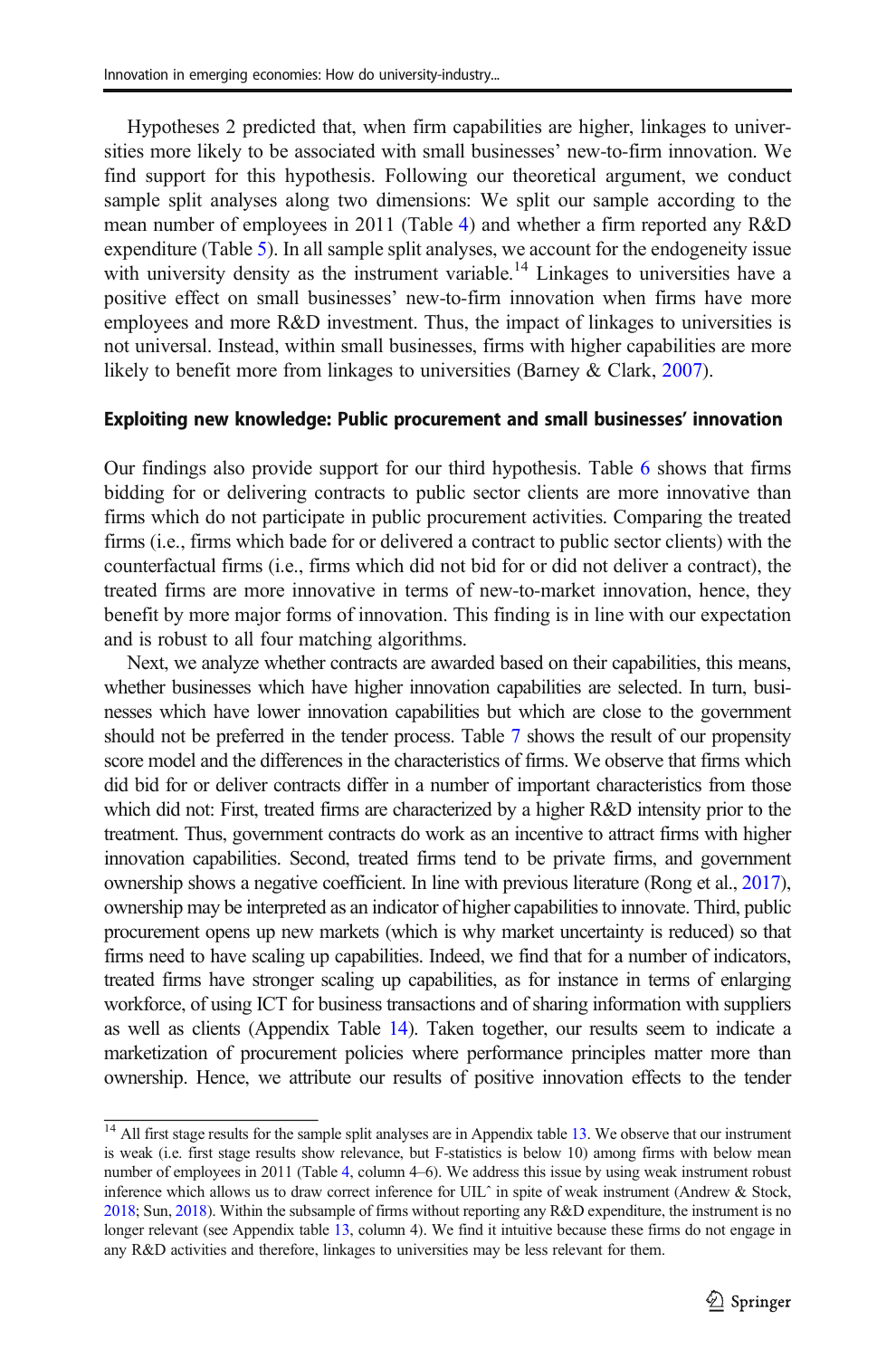process. This may explain why we find contrasting evidence to Fernández-Sastre and Montalvo-Quizhpi [\(2019\)](#page-37-0). We discuss and compare our findings in the discussion and conclusion section.

## Discussion and conclusion

#### Theoretical implications

Our main finding is that two important policy strategies – university-industry linkages and public procurement – have been effective in stimulating small businesses' innovation. More specifically, the former enhances new-to-firm innovation, and the latter new-to-market innovation. We attribute this finding to the different degrees of uncertainties these policies address.

Our results have implications for the related literatures on university-industry linkages, public procurement and the design of strategies to support innovation of small businesses in emerging economies. While previous work on university-industry linkages and firm innovation are mostly concentrated on advanced economies (Eom & Lee, [2010;](#page-37-0) Fitjar & Rodriguez-Pose, [2013](#page-38-0); Haus-Reve et al., [2019](#page-38-0); Jensen et al., [2007;](#page-38-0) Scandura, [2016;](#page-40-0) Szücs, [2018\)](#page-40-0), we do observe an increasing number of studies in emerging economies. However, the majority focuses on large and innovative firms (Fischer et al., [2019a](#page-37-0); Kafouros et al., [2015](#page-38-0)). We address this gap by focusing on small businesses. Our finding is complementary to a recent paper of Fischer et al., [\(2019a](#page-37-0)) which indicates an increasing embeddedness of universities in Brazil, but we go one step further by taking resource scarcity, degrees of novelty as well as boundary conditions into account. We show that the effect of university-industry linkages on firm-level innovation might have even been underestimated: It is not only the innovative, patenting and more resource-rich incumbent which benefits from linkages to universities (Kafouros et al., [2015](#page-38-0); Tang et al., [2019](#page-40-0)), but also the small and less innovative firm. Hence, universities seem to fulfill a double role: To stimulate more major forms of innovation for large and innovative firms (Fischer et al., [2019a;](#page-37-0) Kafouros et al., [2015;](#page-38-0) Tang et al., [2019\)](#page-40-0), and to stimulate minor forms of innovation – which is linked to learning, modification and upgrading – of small businesses. Our finding is consistent with what we observed in the field: University professors reported to provide problem-solving services for small businesses, for example by consulting them on how to improve products already existing in the market. According to our interviews, small businesses often adapt existing foreign products in the market which may explain why the surveyed firms answer that the new product which they develop with inputs from universities are new to the firm – indeed, they are only new to the respective firm, not new to the market.<sup>15</sup>

Moreover, we contribute to a better understanding of which small firms are benefitting most from the formation of linkages. We show that within small businesses, it is especially those firms equipped with a higher level of capabilities which benefit

<sup>&</sup>lt;sup>15</sup> We are grateful for one anonymous reviewer's suggestion on exploring regional institutional heterogeneity. We have explored the moderating role of regional institutional heterogeneity. However, the large regional institutional differences between Eastern and Western China are not visible in our setting. Hence, it is not surprising that we cannot find any significant moderating effects. We believe this null effect is a statistical artifact due to the sampling, not a reflection of negligible regional differences.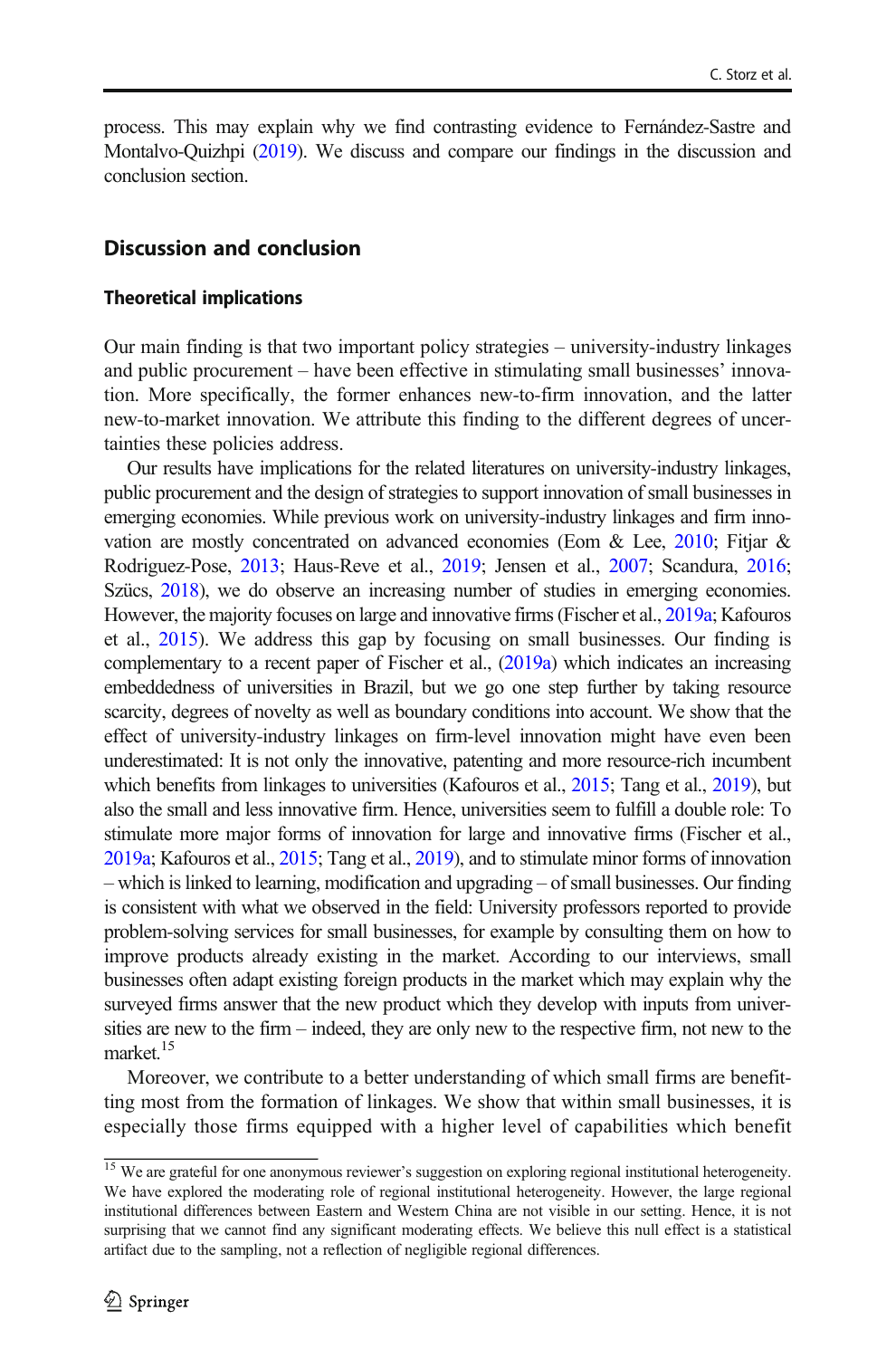from linkages to universities by becoming more innovative. Thus, our finding underscores the importance of a firm's internal capabilities which are crucial for them to being able to act upon policy strategies (Cunha et al., [2014;](#page-37-0) Pollock et al., [2013](#page-39-0)). We also tested whether small businesses engaging in linkages may pursue alternative strategic goals such as better access to financial loans other than innovation. However, our results do not show a significant association (Appendix Table [15\)](#page-23-0). This makes us confident that university-industry linkages are not grounded in other strategic objectives.

We further contribute to the debate on public procurement to enhance innovation of small businesses. While the role of public procurement continues to interest innovation researchers (Aschhoff & Sofka, [2009](#page-36-0); Czarnitzki et al., [2018](#page-37-0); Edler & Georghiou, [2007](#page-37-0); Georghiou et al., [2014](#page-38-0)), little previous work has related public procurement to emerging economies, with the important exceptions of Fernández-Sastre and Montalvo-Quizhpi ([2019](#page-37-0)) and Rocha [\(2018\)](#page-40-0). Like Fernández-Sastre and Montalvo-Quizhpi [\(2019\)](#page-37-0), we also do not find an effect on a firm's overall innovativeness, but we find an effect on newto-market innovation. This is an important finding as it shows that the effect of innovation policies needs to be measured carefully. Our result that bidding for or delivering contracts to public sector clients leads to more major innovations is important as the firms in our sample do not carry out these innovative activities within producer-user interactions (Lundvall, [1985](#page-39-0)). The finding that Brazilian suppliers with a public procurement contract show a higher innovation intensity (Rocha, [2018\)](#page-40-0) may be caused by the fact that all suppliers belong to one leading public energy company which announced a procurement policy under the local content goals. In contrast, in our sample, it was not one public Chinese company calling for innovative procurement of its suppliers, but small businesses individually interacted with public sector clients. We demonstrate that even in this setting with less learning opportunities, bidding for or delivering contracts to public sector clients may improve small businesses' innovation performance substantially. We attribute our finding to the substantial reduction in information, market and financial uncertainties.

Finally, we could not observe rent-seeking in the tender process in which firms bade for or delivered contracts to public sector clients. This is, on one hand, surprising, given that China's economic environment is characterized by a weak nature of its institutional set-up. Also, China has not yet signed the WTO Government Procurement Agreement. On the other hand, there is a large and rich literature in political science on the technocratic background of officials and "meritocratic bureaucracies" (Evans, [1995\)](#page-37-0). Against this background, Noland and Pack [\(2005\)](#page-39-0) suggest that China's management of public procurement may be in line with the experience of post-war East Asian industrial policy which linked purchasing activities to demanding quality standards to ensure continued innovation in the production of targeted products. These mechanisms may help rule out rent-seeking (Montinola et al., [1995](#page-39-0); Noland & Pack, [2005](#page-39-0)).

Our results on the effects of university-industry linkages and public procurement are also relevant for the ongoing discussion on foreign technologies and innovative upgrading. On the one hand, it has been argued that it is more efficient for emerging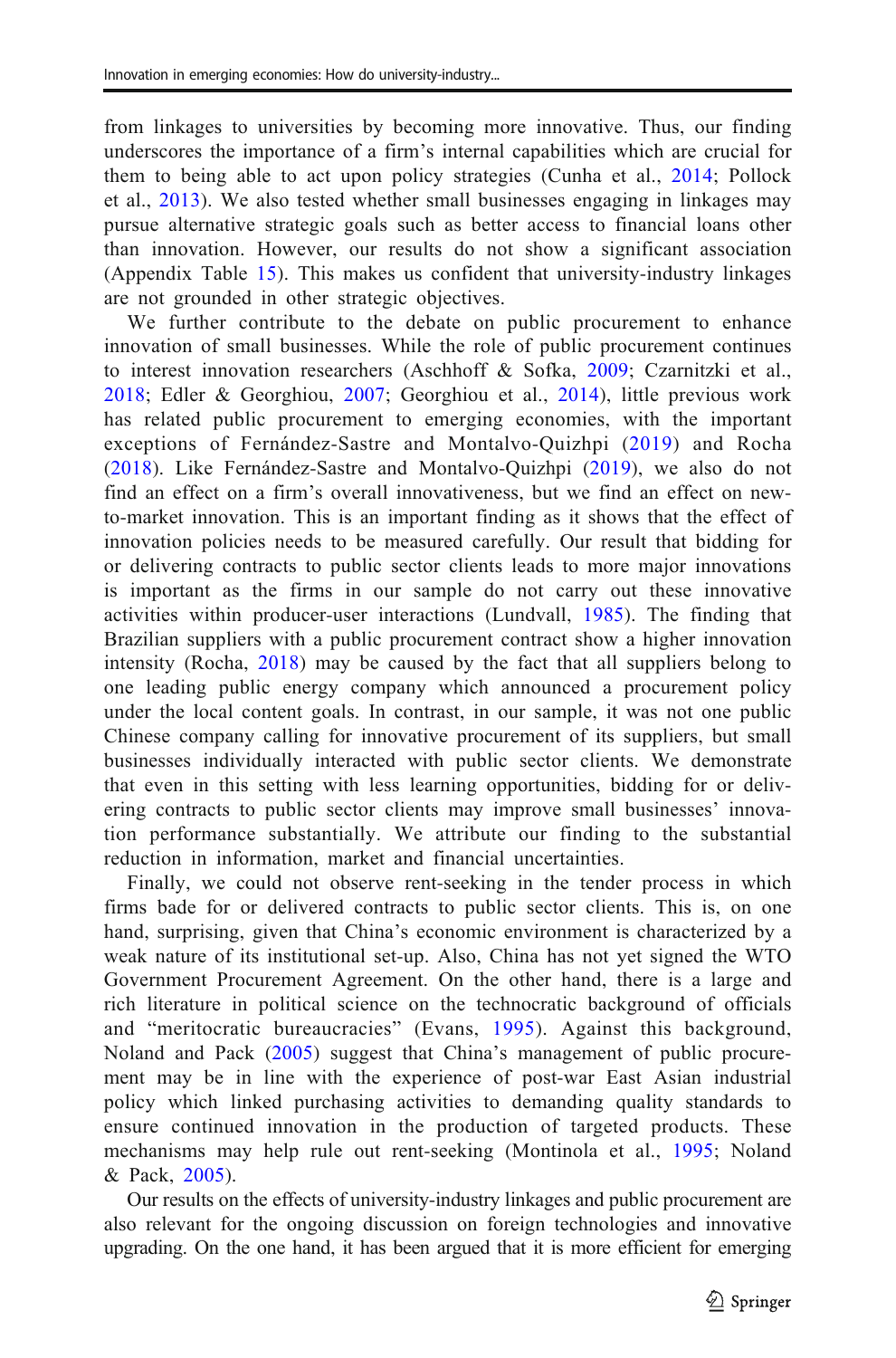<span id="page-17-0"></span>

|                                                 | Tobit model                 |                              |                             |                             | 2SLS (endogeneity controlled-IV: University density) |                            |
|-------------------------------------------------|-----------------------------|------------------------------|-----------------------------|-----------------------------|------------------------------------------------------|----------------------------|
|                                                 | Model 1<br>Overall          | New-to-firm<br>Model 2       | New-to-market<br>Model 3    | Model 4<br>Overall          | New-to-firm<br>Model 5                               | New-to-market<br>Model 6   |
| University-industry linkages                    | 0.40(0.77)                  | 0.94(1.16)                   | $-1.25(-1.08)$              |                             |                                                      |                            |
| University-industry linkages                    |                             |                              |                             | 1.091(0.77)                 | $4.04(1.79)^*$                                       | $-2.95(-1.21)$             |
| Control variables                               |                             |                              |                             |                             |                                                      |                            |
| Firm size-total employees (log)                 | $0.90(2.99)$ ***            | $1.18(2.62)$ ***             | 0.73(1.31)                  | $0.33(2.02)$ <sup>***</sup> | 0.22(1.01)                                           | 0.11(0.59)                 |
| Firm age (log)                                  | $-0.53(-1.35)$              | $-0.63(-1.00)$               | $-0.39(-0.49)$              | $-0.15(-0.65)$              | 0.02(0.05)                                           | $-0.17(-0.34)$             |
| Total sales (log)                               | $-0.43(-1.82)^{*}$          | $-0.07(-0.18)$               | $-0.71(-1.68)$ <sup>*</sup> | $-0.20(-1.37)$              | 0.01(0.04)                                           | $-0.21(-0.74)$             |
| Employee skills                                 | $0.21(1.94)^*$              | 0.21(1.14)                   | 0.30(1.25)                  | 0.01(0.06)                  | $-0.18(-1.35)$                                       | 0.19(1.25)                 |
| R&D intensity (log)                             | $0.54(5.81)$ ***            | $0.38(2.20)$ **              | $0.70(3.87)$ ***            | $0.34(5.56)$ ***            | 0.03(0.31)                                           | $0.31(2.70)$ ***           |
| Overdraft facility (dummy)                      | $-1.09(-1.83)$ <sup>*</sup> | $-1.86(-2.06)$ <sup>**</sup> | $-0.41(-0.34)$              | $-0.39(-1.06)$              | $-0.47(-1.01)$                                       | 0.08(0.13)                 |
| Credit or loan (dummy)                          | $0.95(1.80)$ <sup>*</sup>   | $-0.46(-0.55)$               | $2.08(2.03)$ **             | 0.32(0.90)                  | $-0.40(-1.02)$                                       | 0.73(1.33)                 |
| International quality certification (dummy)     | $-0.69(-1.30)$              | $-0.50(-0.55)$               | $-0.83(-1.03)$              | $-0.29(-1.00)$              | $-0.07(-0.15)$                                       | $-0.22(-0.53)$             |
| Linkages to suppliers and/or clients (dummy)    | $1.16(2.17)$ <sup>**</sup>  | $1.96(2.36)$ **              | 0.96(0.93)                  | 0.54(1.60)                  | 0.03(0.06)                                           | 0.51(0.86)                 |
| Internal development (dummy)                    | $0.96(1.99)$ **             | 0.93(1.16)                   | 1.22(1.27)                  | 0.18(0.36)                  | $-0.91(-1.34)$                                       | (.09(1.53)                 |
| Licensing foreign technology (dummy)            | $1.62(3.22)$ ***            | $2.57(3.01)$ ***             | 0.38(0.38)                  | $0.60(1.66)$ *              | 0.04(0.08)                                           | 0.56(1.17)                 |
| Business group (dummy)                          | $1.24(1.95)$ *              | 0.78(0.55)                   | $2.70(1.97)$ **             | 0.59(0.95)                  | 0.40(0.55)                                           | 0.20(0.26)                 |
| Government ownership (dummy)                    | $-6.15(-6.11)$ ***          | $-7.64(-4.25)$ ***           | $-7.60(-3.84)$ ***          | $-0.44(-1.16)$              | $-0.12(-0.18)$                                       | $-0.33(-0.54)$             |
| Time dealing with gov. regulations $(\%$        | 0.08(0.56)                  | $-0.11(-0.26)$               | 0.39(1.58)                  | 0.13(1.16)                  | $-0.16(-1.26)$                                       | $0.30(2.31)$ <sup>**</sup> |
| Time dealing with gov. regulations-squared $(%$ | 0.00(0.17)                  | $-0.01(-0.36)$               | $-0.01(-0.80)$              | $-0.00(-0.61)$              | 0.00(0.06)                                           | $-0.00(-0.51)$             |
| Public procurement                              | 0.93(1.58)                  | $-0.82(-0.74)$               | $2.53(2.52)$ <sup>**</sup>  |                             |                                                      |                            |
| Industries, City/Provinces FE                   | Yes                         | Yes                          | Yes                         | Yes                         | Yes                                                  | Yes                        |
|                                                 |                             |                              |                             |                             |                                                      |                            |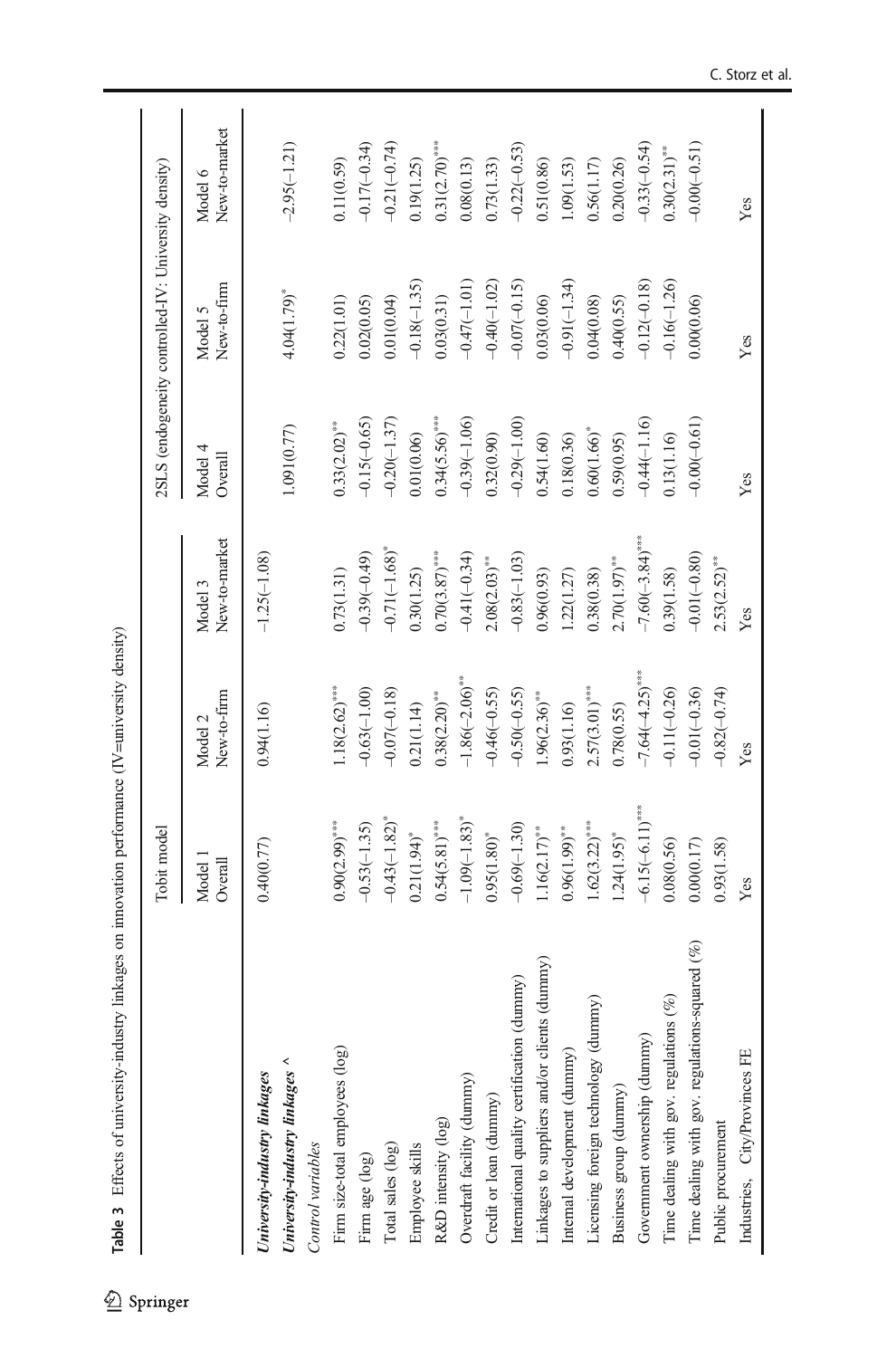|                                                                                                                                                                                                                                | Tobit model        |                        |                          |                    | 2SLS (endogeneity controlled-IV: University density) |                          |
|--------------------------------------------------------------------------------------------------------------------------------------------------------------------------------------------------------------------------------|--------------------|------------------------|--------------------------|--------------------|------------------------------------------------------|--------------------------|
|                                                                                                                                                                                                                                | Model 1<br>Overall | New-to-firm<br>Model 2 | New-to-market<br>Model 3 | Model 4<br>Overall | New-to-firm<br>Model 5                               | New-to-market<br>Model 6 |
| Constant                                                                                                                                                                                                                       | $-1.69(-0.80)$     | $-8.27(-2.36)$ **      | $-5.90(-1.35)$           | $-0.98(-0.76)$     | $-2.00(-1.21)$                                       | $-1.28(-0.94)$           |
| Number of observations                                                                                                                                                                                                         | 926                | 926                    | 926                      | 926                | 926                                                  | 926                      |
| In a second the contraction of the MCRI of the MCRI of the Hotel of the Hotel of the Hotel of the Hotel of the Hotel of the McCristian of the McCristian of the McCristian of the McCristian of the McCristian of the McCristi |                    |                        |                          |                    |                                                      |                          |

4-6 are 2SLS with university density as an instrument. Durbin Chi test and Wu-Hausman F test show that Model 5-6 have endogeneity. F-statistics is 20.99. As the second stage is estimated with a predicted variable, the asymptotic variance needed to be adjusted because of the generated regressor (Wooldridge, 2010: p.125-126). Hence the standard errors in Note: All models are specified with sampling weights. Models 1-3 are Tobit regressions. Clustering standard errors at the city level does not change the results in tobit models. Model model 4-6 are corrected with jackknife replications. We also tried model specifications without weights and corrected the standard errors with bootstrap replications (N=1000). The Note: All models are specified with sampling weights. Models 1–3 are Tobit regressions. Clustering standard errors at the city level does not change the results in tobit models. Model 4–6 are 2SLS with university density as an instrument. Durbin Chi test and Wu-Hausman F test show that Model 5–6 have endogeneity. F-statistics is 20.99. As the second stage is estimated with a predicted variable, the asymptotic variance needed to be adjusted because of the generated regressor (Wooldridge, 2010: p.125–126). Hence the standard errors in model 4–6 are corrected with jackknife replications. We also tried model specifications without weights and corrected the standard errors with bootstrap replications (N=1000). The  $p< 0.01$  $p$  < 0.05, \*\*\* results are very similar. Coefficient and t statistics in parentheses;  $* p < 0.1$ ,  $**$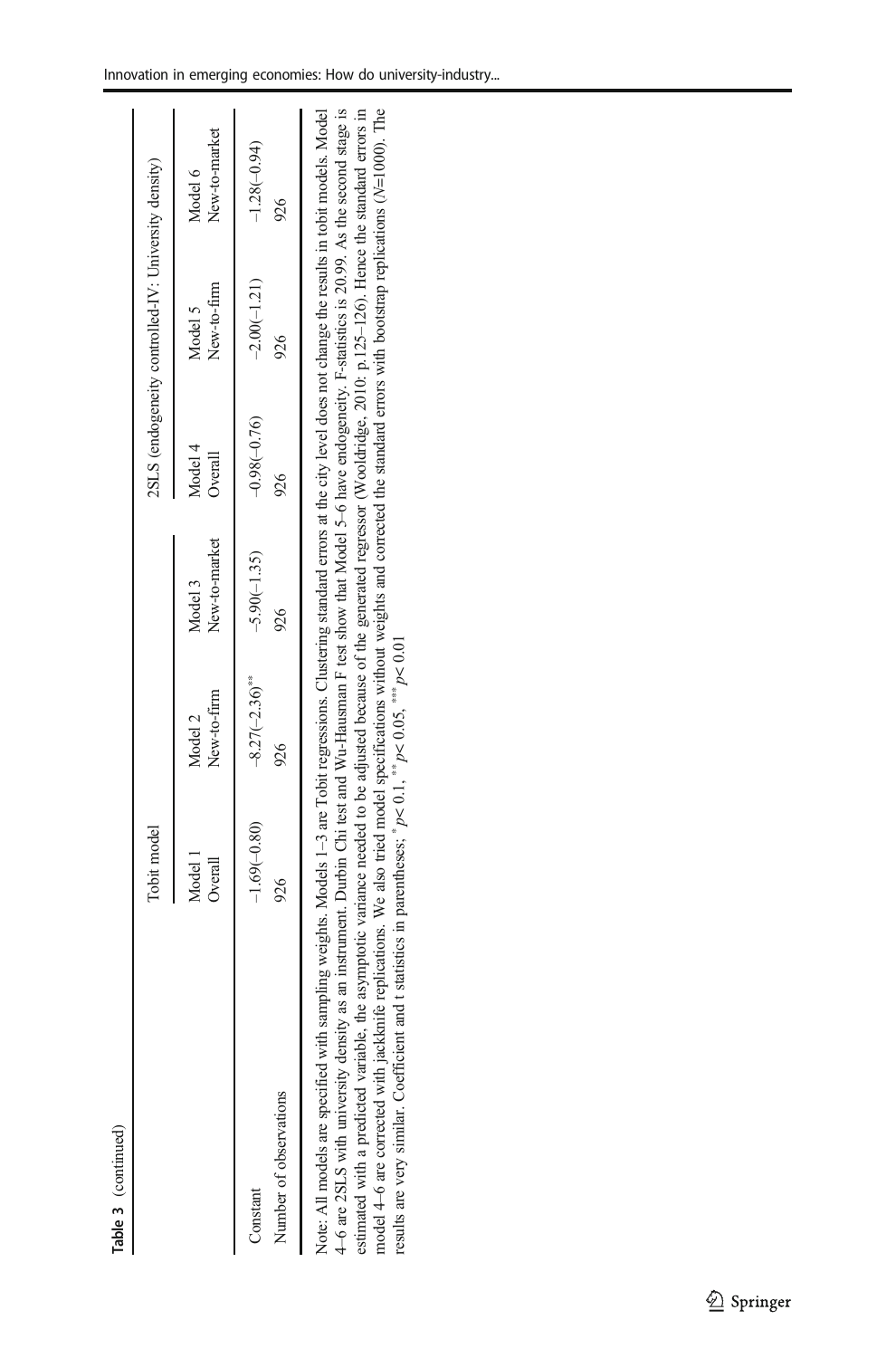<span id="page-19-0"></span>

|                                                   |                   | 2SLS (endogeneity controlled-IV: University density)<br>Firms with above mean employees |                           |                    | 2SLS (endogeneity controlled-IV: University density)<br>Firms with below mean employees |                          |
|---------------------------------------------------|-------------------|-----------------------------------------------------------------------------------------|---------------------------|--------------------|-----------------------------------------------------------------------------------------|--------------------------|
|                                                   | Mode 1<br>Overall | New-to-firm<br>Model 2                                                                  | New-to-market<br>Model 3  | Model 4<br>Overall | New-to-firm<br>Model 5                                                                  | New-to-market<br>Model 6 |
| University-industry linkages<br>Control variables | 1.44(0.51)        | $4.66(2.94)$ ***                                                                        | $-3.21(-1.02)$            | 0.37(0.11)         | 3.55(0.82)                                                                              | $-3.19(-0.66)$           |
| Firm size-total employees (log)                   | $-0.13(-0.24)$    | 1.03(1.59)                                                                              | $-1.16(-1.89)$            | 0.28(1.00)         | 0.32(0.92)                                                                              | $0.03(-0.10)$            |
| Firm age (log)                                    | 0.15(0.46)        | $-0.25(-0.57)$                                                                          | 0.40(0.80)                | $-0.24(-0.65)$     | 0.16(0.26)                                                                              | $-0.40(-0.57)$           |
| Total sales (log)                                 | $-0.06(-0.27)$    | $-0.46(-1.89)$ <sup>*</sup>                                                             | $0.40(1.67)$ *            | $-0.23(-1.21)$     | 0.07(0.30)                                                                              | $-0.31(-0.92)$           |
| Employee skills                                   | 0.15(1.45)        | $-0.10(-0.88)$                                                                          | $0.25(2.02)^{***}$        | 0.02(0.13)         | $0.17(-0.80)$                                                                           | 0.19(0.80)               |
| R&D intensity (log)                               | $0.32(4.20)$ ***  | 16(1.62)                                                                                | $0.16(1.66)^*$            | $0.31(3.55)$ ***   | 0.03(0.22)                                                                              | $0.28(2.00)$ **          |
| Overdraft facility (dummy)                        | $-0.16(-0.27)$    | $-1.69(-3.08)$ ***                                                                      | $.53(2.13)$ <sup>**</sup> | $-0.56(-1.03)$     | $-0.26(-0.49)$                                                                          | $-0.31(-0.47)$           |
| Credit or loan (dummy)                            | 0.28(0.71)        | 0.24(0.48)                                                                              | 0.04(0.07)                | 0.46(0.74)         | $-0.66(-0.96)$                                                                          | .12(1.19)                |
| International quality certification (dummy)       | $-0.25(-0.41)$    | $-0.53(-0.90)$                                                                          | 0.28(0.38)                | $-0.35(-0.81)$     | $-0.20(-0.38)$                                                                          | $-0.15(-0.27)$           |
| Linkages to suppliers and/or clients (dummy)      | 0.31(0.28)        | $-0.36(-0.66)$                                                                          | 0.67(0.54)                | 0.54(0.95)         | 0.10(0.11)                                                                              | 0.44(0.49)               |
| Internal development (dummy)                      | $-0.55(-0.58)$    | $-0.99(-1.56)$                                                                          | 0.45(0.46)                | 0.66(0.58)         | $-0.68(-0.49)$                                                                          | 1.34(0.87)               |
| Licensing foreign technology (dummy)              | 0.38(1.00)        | 0.58(1.20)                                                                              | $-0.21(-0.44)$            | 0.65(0.96)         | $-0.33(-0.34)$                                                                          | 0.99(0.98)               |
| Business group (dummy)                            | 0.23(0.40)        | $-0.18(-0.23)$                                                                          | 0.41(0.43)                | 0.56(0.49)         | 0.72(0.50)                                                                              | $-0.17(-0.11)$           |
| Government ownership (dummy)                      | 1.14(0.62)        | $.34(1.71)^*$                                                                           | $-1.20(-0.95)$            | $-0.69(-1.09)$     | $-0.28(-0.31)$                                                                          | $-0.41(-0.41)$           |
| Time dealing with gov. regulations $(\%)$         | 0.07(0.21)        | 0.07(0.18)                                                                              | $-0.00(-0.01)$            | 0.15(0.83)         | $-0.16(-0.79)$                                                                          | $0.31(1.82)^*$           |
| Time dealing with gov. regulations-squared (%)    | $-0.00(-0.08)$    | $0.03(-1.02)$                                                                           | 0.02(0.89)                | $-0.00(-0.44)$     | 0.00(0.21)                                                                              | $-0.00(-0.63)$           |
| Industries, City/Provinces FE                     | Yes               | Yes                                                                                     | Yes                       | Yes                | Yes                                                                                     | Yes                      |
| Constant                                          | $-2.83(-0.91)$    | $-2.7(-0.73)$                                                                           | $-2.43(-0.70)$            | $-0.06(-0.03)$     | $-2.52(-1.01)$                                                                          | 0.16(0.08)               |
| <b>F-statistics</b>                               | 20.89             | 20.89                                                                                   | 20.89                     | 6.22               | 6.22                                                                                    | 6.22                     |
| Number of observations                            | 385               | 385                                                                                     | 385                       | 541                | 541                                                                                     | 541                      |

Model 4–6 contain only firms with less than 82 full-time employees. The coefficient of University-industry linkages<sup>8</sup> in model 4–6 are statistically insignificant with weak instrument

Model 4–6 contain only firms with less than 82 full-time employees. The coefficient of University-industry linkages^ in model 4–6 are statistically insignificant with weak instrument robust inference. t statistics in pare

robust inference. t statistics in parentheses;  $*$   $p<0.10$ ,  $**$   $p<0.05$ ,  $**$   $p<0.01$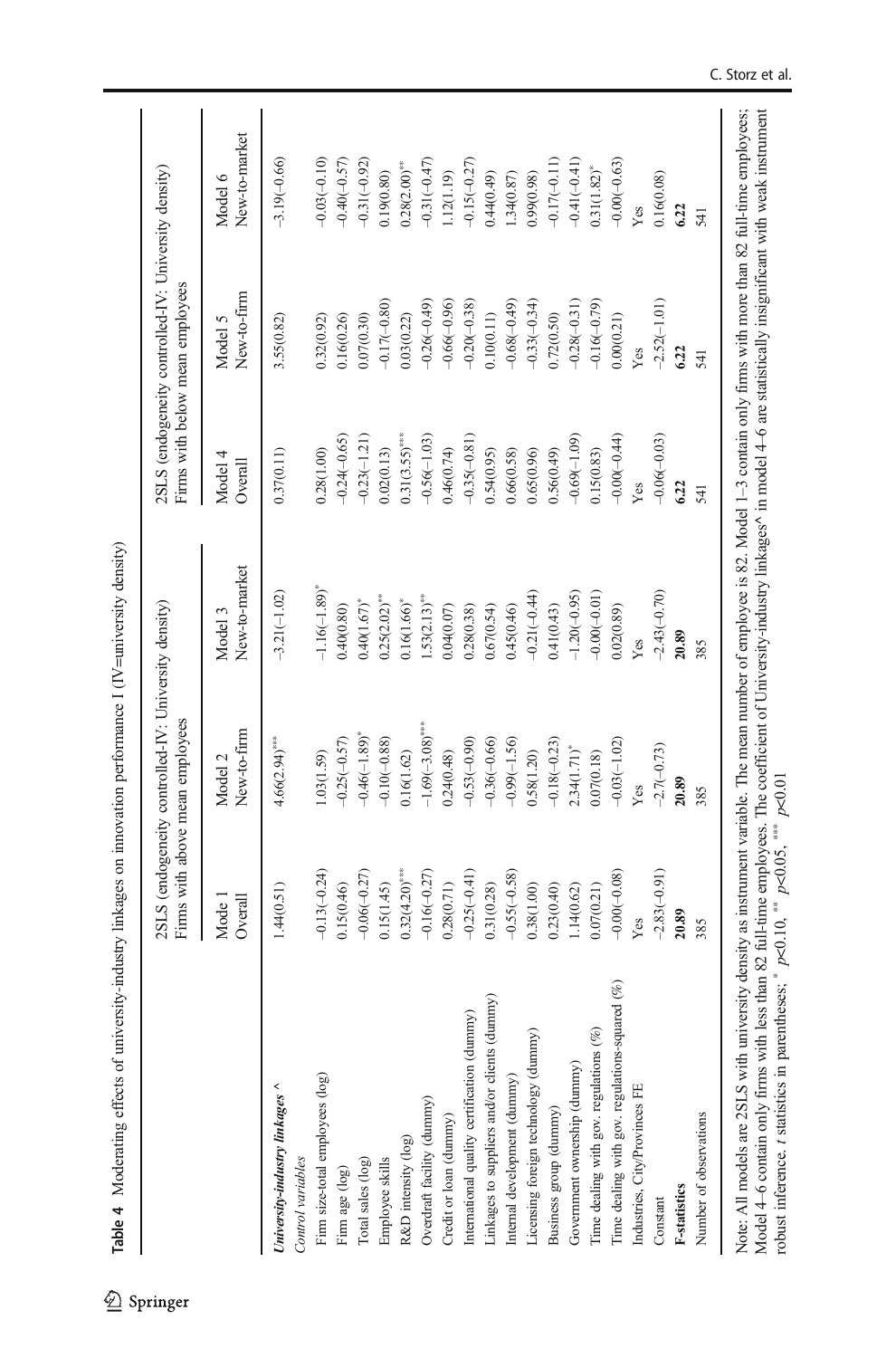<span id="page-20-0"></span>

|                                                   | Firms with R&D expenditure  | 2SLS (endogeneity controlled-IV: University density) |                          | Firms without R&D expenditure | 2SLS (endogeneity controlled-IV: University density) |                          |
|---------------------------------------------------|-----------------------------|------------------------------------------------------|--------------------------|-------------------------------|------------------------------------------------------|--------------------------|
|                                                   | Mode 1<br>Overall           | New-to-firm<br>Model 2                               | New-to-market<br>Model 3 | Model 4<br>Overall            | New-to-firm<br>Model 5                               | New-to-market<br>Model 6 |
| University-industry linkages<br>Control variables | $-0.04(-0.01)$              | $3.68(1.69)^*$                                       | $-3.72(-1.19)$           | 5.18(0.75)                    | 9.32(1.07)                                           | $-4.14(-0.83)$           |
| Firm size-total employees (log)                   | 0.08(0.20)                  | $-0.00(-0.01)$                                       | 0.08(0.18)               | 0.17(0.45)                    | 0.16(0.32)                                           | 0.00(0.01)               |
| Firm age (log)                                    | 0.16(0.26)                  | $-0.54(-0.86)$                                       | 0.70(0.80)               | $-0.43(-0.90)$                | $-0.35(-0.56)$                                       | $-0.08(-0.25)$           |
| Total sales (log)                                 | $-0.07(-0.29)$              | $-0.03(-0.12)$                                       | $-0.04(-0.11)$           | $-0.25(-0.85)$                | $-0.30(-0.75)$                                       | 0.06(0.28)               |
| Employee skills                                   | $-0.06(-0.28)$              | $-0.26(-1.33)$                                       | 0.20(0.73)               | 0.07(0.43)                    | $-0.05(-0.22)$                                       | 0.12(1.15)               |
| R&D intensity (log)                               | $0.48(1.88)$ *              | 0.11(0.45)                                           | 0.37(1.22)               |                               |                                                      |                          |
| Overdraft facility (dunmy)                        | $-0.59(-0.95)$              | $-0.35(-0.46)$                                       | $-0.24(-0.22)$           | $-0.19(-0.26)$                | $-0.90(-1.15)$                                       | 0.71(1.42)               |
| Credit or loan (dummy)                            | 0.90(1.10)                  | $-0.52(-0.64)$                                       | .42(1.06)                | 0.31(0.48)                    | $-0.65(-0.90)$                                       | $0.96(1.85)$ *           |
| International quality certification (dummy)       | $-0.54(-0.83)$              | $-0.43(-0.63)$                                       | $-0.11(-0.14)$           | $-0.14(-0.22)$                | $-0.26(-0.32)$                                       | 0.13(0.34)               |
| Linkages to suppliers and/or clients (dummy)      | 0.25(0.24)                  | 0.03(0.03)                                           | 0.22(0.17)               | 0.40(0.41)                    | $-0.47(-0.40)$                                       | 0.87(1.39)               |
| internal development (dummy)                      | 1.29(0.90)                  | $-0.84(-0.78)$                                       | 2.12(1.17)               | $-1.21(-0.58)$                | $-2.53(-0.94)$                                       | 1.32(0.84)               |
| Licensing foreign technology (dummy)              | $1.10(2.42)$ <sup>***</sup> | 0.86(1.35)                                           | 0.24(0.35)               | $-0.79(-0.50)$                | $-1.61(-0.81)$                                       | 0.82(0.73)               |
| Business group (dummy)                            | 0.94(0.88)                  | $-0.24(-0.24)$                                       | .18(0.86)                | 0.96(0.69)                    | 0.30(0.21)                                           | 0.66(0.84)               |
| Government ownership (dummy)                      | 1.40(0.70)                  | $4.34(2.22)$ <sup>***</sup>                          | $2.94(-1.16)$            | 0.36(0.24)                    | 1.34(0.73)                                           | $-0.98(-0.99)$           |
| Time dealing with gov. regulations (%)            | 0.11(0.49)                  | $-0.39(-1.86)$ <sup>*</sup>                          | $0.50(1.67)$ *           | $-0.25(-0.72)$                | $-0.36(-0.80)$                                       | 0.11(0.37)               |
| Time dealing with gov. regulations-squared (%)    | $-0.00(-0.31)$              | 0.01(1.06)                                           | $-0.01(-0.94)$           | 0.03(0.96)                    | 0.02(0.66)                                           | 0.01(0.18)               |
| Industries, City/Provinces FE                     | Yes                         | Yes                                                  | Yes                      | Yes                           | Yes                                                  | Yes                      |
| Constant                                          | $-2.95(-1.03)$              | $-2.04(-0.60)$                                       | $-3.20(-0.93)$           | $-1.14(-0.45)$                | $-2.65(-0.80)$                                       | $-0.79(-0.48)$           |
| <b>F-statistics</b>                               | 14.47                       | 14.47                                                | 14.47                    | 2.43                          | 2.43                                                 | 2.43                     |
| Number of observations                            | 367                         | 367                                                  | 367                      | 559                           | 559                                                  | 559                      |

**Table 5** Moderating effects of university-industry linkages on innovation performance  $\Pi$  ( $\nabla$ =university density) Table 5 Moderating effects of university-industry linkages on innovation performance II (IV=university density)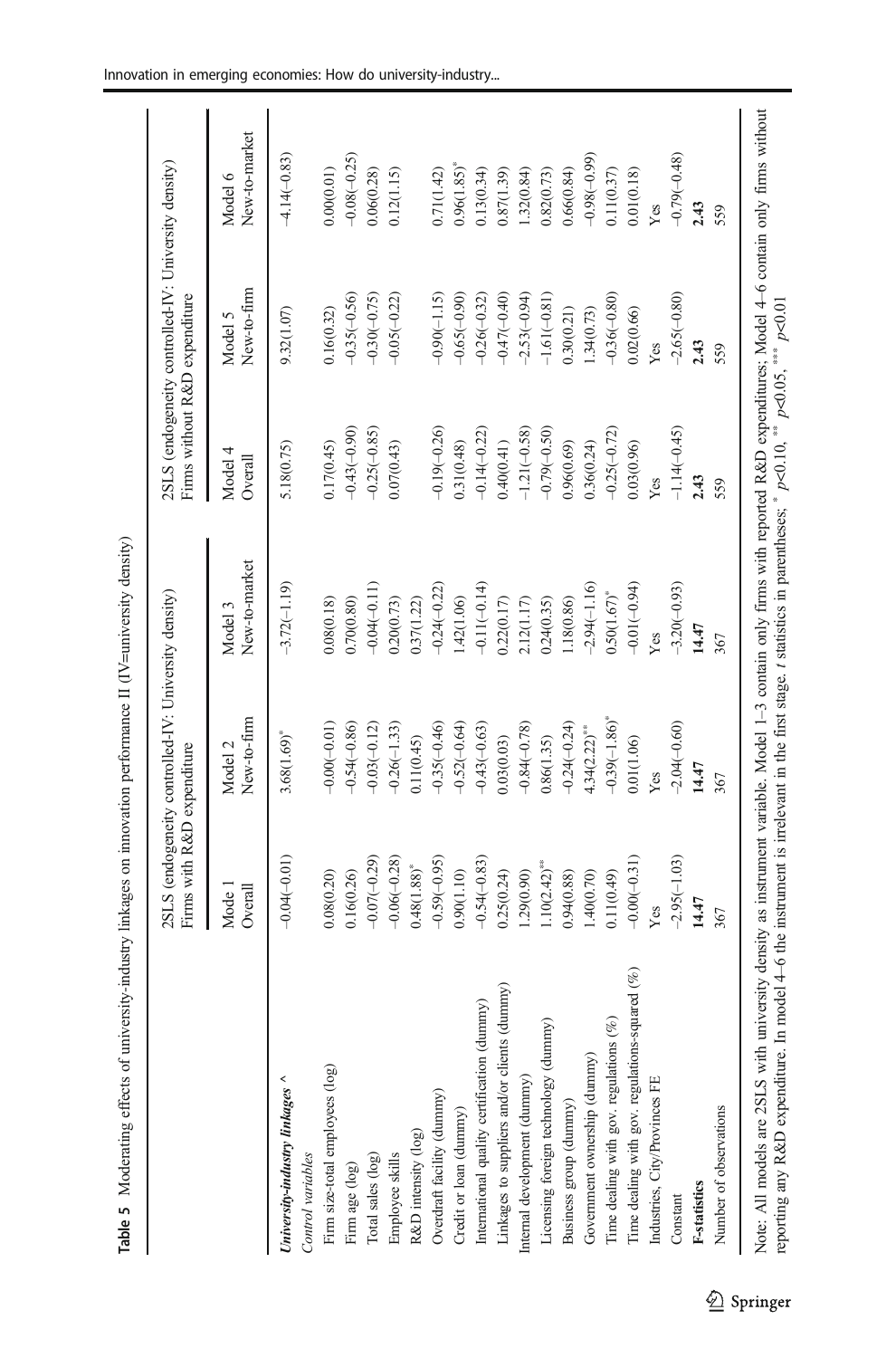<span id="page-21-0"></span>

| Panel A: Innovation performance (overall)       |                        |                        |                                                |                          |
|-------------------------------------------------|------------------------|------------------------|------------------------------------------------|--------------------------|
| Matching models                                 | Number of treated obs. | Number of control obs. | Average treatment effects on the treated group | Bootstrap standard error |
| Nearest neighbor matching                       | 107                    | $\overline{56}$        | 0.353                                          | 0.415                    |
| Radius matching (0.05)                          | 105                    | 864                    | $0.767***$                                     | 0.270                    |
| Kernel matching (bandwidth=0.06)                | 107                    | 865                    | $0.522*$                                       | 0.278                    |
| Stratification matching                         | 107                    | 865                    | 0.390                                          | 0.287                    |
| Panel B: Innovation performance (new-to-firm)   |                        |                        |                                                |                          |
| Matching models                                 | Number of treated obs. | Number of control obs. | Average treatment effects on the treated group | Bootstrap standard error |
| Nearest neighbor matching                       | 107                    | $\overline{56}$        | $-0.568$                                       | 0.371                    |
| Radius matching (0.05)                          | 105                    | 864                    | $-0.242$                                       | 0.222                    |
| Kernel matching (bandwidth=0.06)                | 107                    | 865                    | $-0.350$                                       | 0.230                    |
| Stratification matching                         | 107                    | 865                    | $-0.402$                                       | 0.246                    |
| Panel C: Innovation performance (new-to-market) |                        |                        |                                                |                          |
| Matching models                                 | Number of treated obs. | Number of control obs. | Average treatment effects on the treated group | Bootstrap standard error |
| Nearest neighbor matching                       | 107                    | $\overline{56}$        | $0.921***$                                     | 0.387                    |
| Radius matching (radius=0.05)                   | 105                    | 864                    | $1.027***$                                     | 0.252                    |
| Kernel matching (bandwidth=0.06)                | 107                    | 865                    | $0.884***$                                     | 0.263                    |
| Stratification matching                         | 107                    | 865                    | $0.802***$                                     | 0.268                    |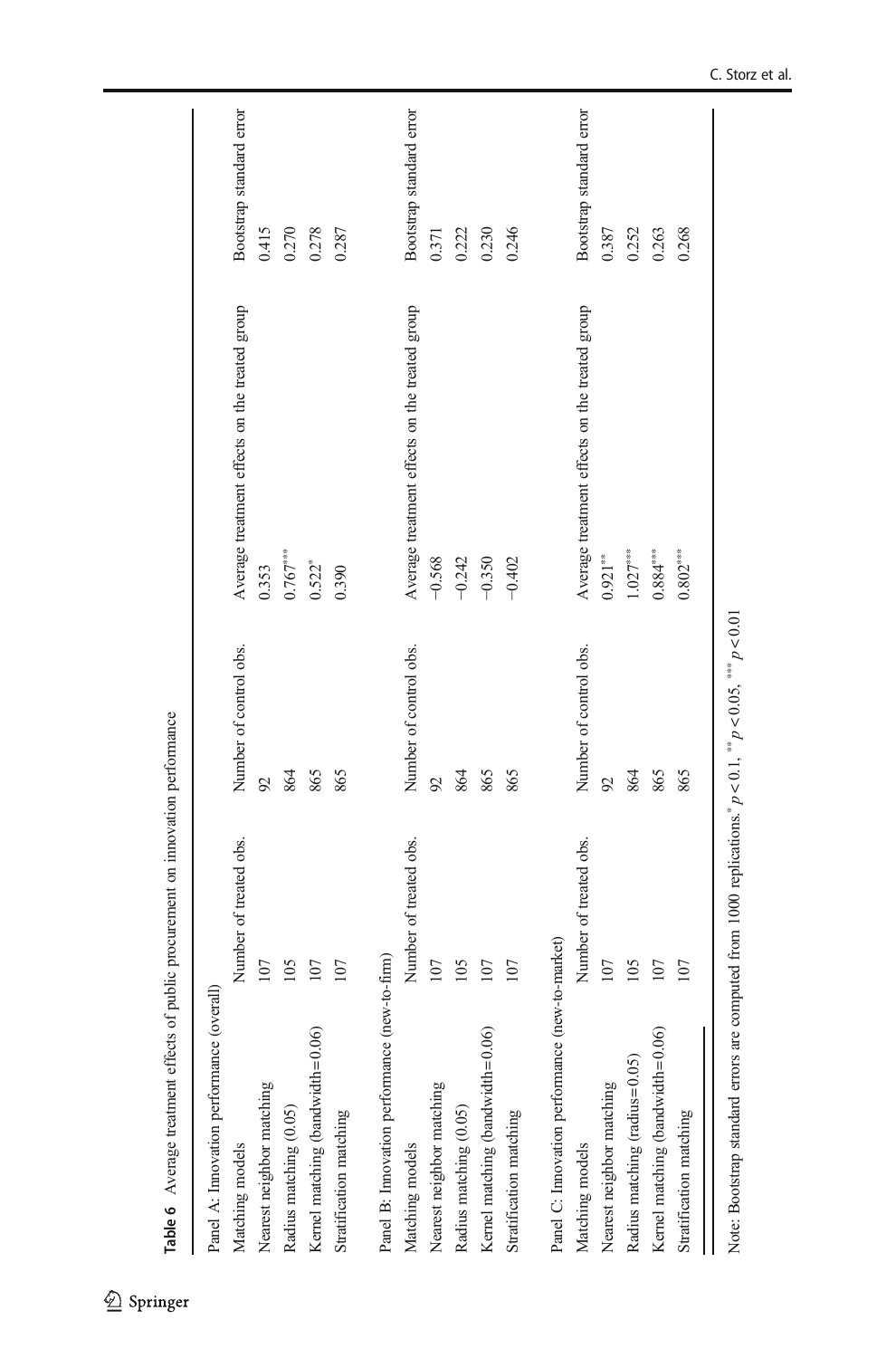<span id="page-22-0"></span>economies to acquire foreign technology developed in advanced market economies, given that innovation tends to be risky and costly (Barro & Sala-i-Martin, [1995;](#page-37-0) Eaton & Kortum, [1995\)](#page-37-0). On the other hand, as innovation essentially relies on a country's absorptive capacity, foreign technology imports may not be beneficial (Atkinson & Stiglitz,  $1969$ ; Basu & Weil,  $1998$ ). Fu et al.  $(2011)$  $(2011)$  and Li  $(2011)$  reply to this discussion by showing that indigenous and foreign efforts are complementary. We contribute to this literature by showing that university-industry linkages and public procurement, i.e., (mainly) domestic technology purchases, contribute to firm-level innovation. Both policies may be important tools to enhance a country's indigenous innovative capacity. This, in turn, may be an important channel to benefit a country's absorptive capacity, thereby enhancing the "complementary side" of foreign technology acquisition.

### Managerial and policy implications

Our analysis shows the impact of university-industry linkages on the creation of new-to-firm innovation. One may argue, like Robin and Schubert [\(2013\)](#page-40-0), that "public-private collaborations should not be encouraged at all costs, since they may not sustain all forms of innovation". However, policy makers may encourage university-industry linkages even if it enhances only innovations with a

| Dependent variable: Dummy=1 if a firm has secured or attempted to secure a government contract in 2011 |             |                       |  |
|--------------------------------------------------------------------------------------------------------|-------------|-----------------------|--|
| Variables                                                                                              | Coefficient | <b>Standard Error</b> |  |
| R&D intensity (log) 2009                                                                               | $0.06***$   | 0.02                  |  |
| Total employees (log) 2009                                                                             | 0.02        | 0.10                  |  |
| Firm age $(log)$ 2011                                                                                  | $-0.20*$    | 0.11                  |  |
| Total sales (log) 2009                                                                                 | $0.18***$   | 0.06                  |  |
| Business group (dummy)                                                                                 | 0.01        | 0.20                  |  |
| Government ownership (dummy)                                                                           | $-0.53*$    | 0.29                  |  |
| Medium-sized firm (dummy)                                                                              | 0.26        | 0.17                  |  |
| Large firm (dummy)                                                                                     | 0.03        | 0.18                  |  |
| Shareholding with shares trade in the stock (dummy)                                                    | 0.56        | 0.61                  |  |
| Shareholding without shares trade in the stock (dummy)                                                 | 0.81        | 0.79                  |  |
| Sole proprietorship (dummy)                                                                            | 0.21        | 0.56                  |  |
| Partnership (dummy)                                                                                    | 0.28        | 0.59                  |  |
| Limited partnership (dummy)                                                                            | 0.36        | 0.56                  |  |
| Manufacturing industries FE                                                                            | Yes         |                       |  |
| Constant                                                                                               | $-2.03***$  | .69                   |  |
| $LR$ test $(p)$                                                                                        | 0.000       |                       |  |
| Pseudo R <sub>2</sub>                                                                                  | 0.12        |                       |  |
| Number of observations                                                                                 | 1045        |                       |  |
|                                                                                                        |             |                       |  |

Table 7 Propensity score model: Firm characteristics and public procurement

Note: Small firm and ownership (others) are omitted as reference groups. Coefficient and robust standard errors are presented;  $^{*} p < 0.1$ ,  $^{**} p < 0.05$ ,  $^{***} p < 0.01$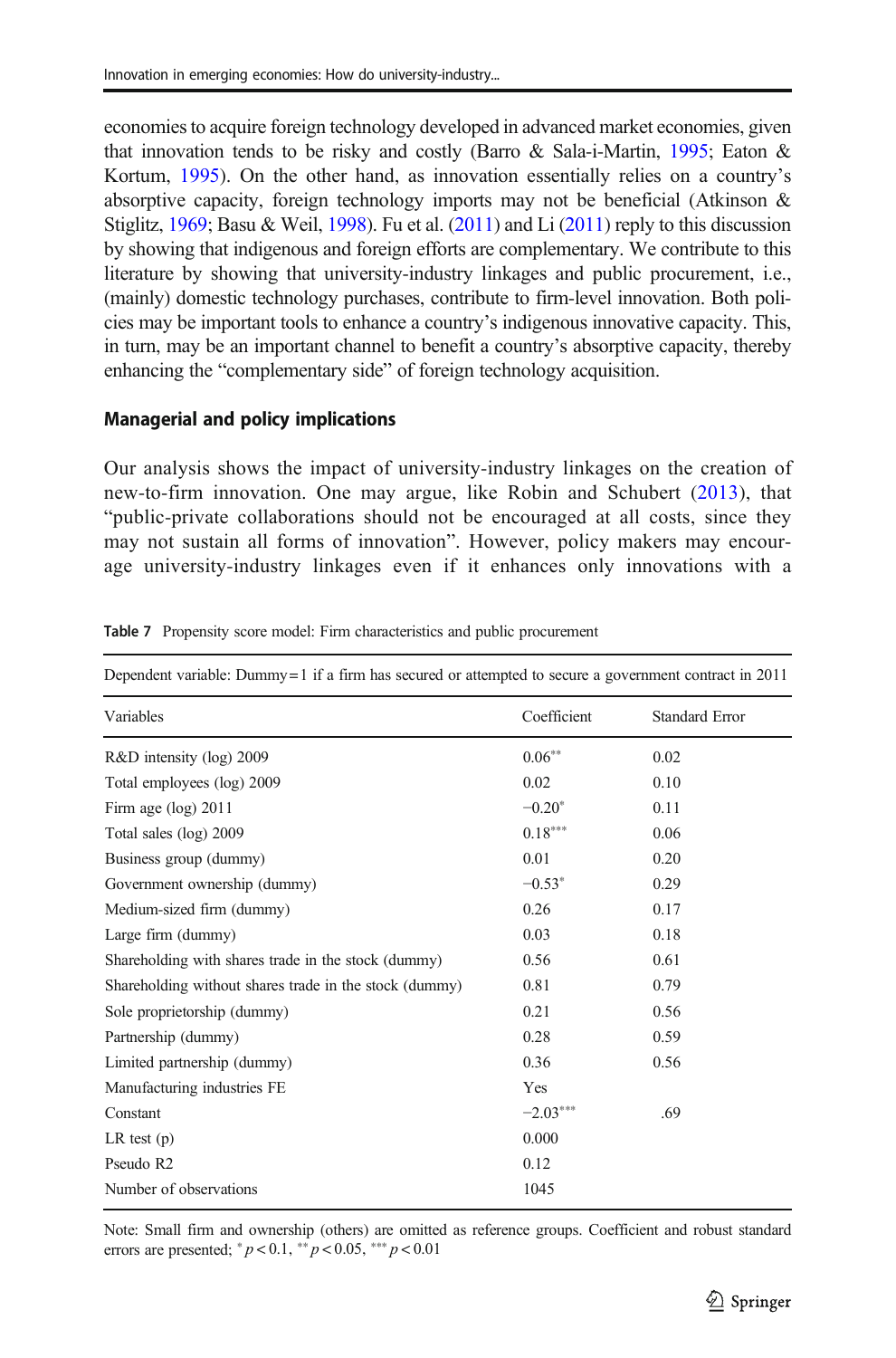<span id="page-23-0"></span>lower degree of novelty because universities seem to be important solution providers for firms. If this is not the policy's objective, incentive structures to enhance more major innovations should be created. At the same time, in emerging economies with high market and financial uncertainties, innovative public procurement may be a "ready-at-hand" strategy to enhance more major forms of innovation even of small businesses, under the condition that the government ensures a transparent tender process.

## Limitations and future research

One limitation of our research is that innovation measurement relies on subjective statements (Cirera, [2015](#page-37-0)). There are other more objective measures which can capture innovation and its degree of novelty, as for instance invention patents, utility models or scientific publications. At the same time, the concern of subjectivity needs to be counterweighted against the advantage of gaining insights into the innovation behavior of small businesses which usually do not patent or publish scientific publications. If we want to develop a more comprehensive picture of innovation in China, we need to rely on surveys which allow us to capture innovations which may not be captured by patents or publications, and to differentiate between different degrees of novelty. Second, our data do not allow us to conduct meaningful analysis on the moderating effect of regional institutional heterogeneity. This is due to the data sampling framework which reflects the geographical distribution of economic activities. While our results on both policy strategies are encouraging, future research should consider regional institutional heterogeneity as one important boundary condition. A further concern is that our data, like the CIS data, rely on observable characteristics. This is an important weakness, given that informal networks play an important role in China (Nee & Opper, [2012\)](#page-39-0). An important area for further research is to conceptualize informal factors influencing firm-level innovation such as the personal networks of company or university presidents, and informal networks between firms which buy and sell in public procurement.

While these and other future research directions are important to develop a better understanding of the drivers of innovation in emerging economies, our results help existing efforts to unravel how strategies addressing different types of uncertainties in the innovation process contribute to raising innovative capabilities of small businesses in emerging economies.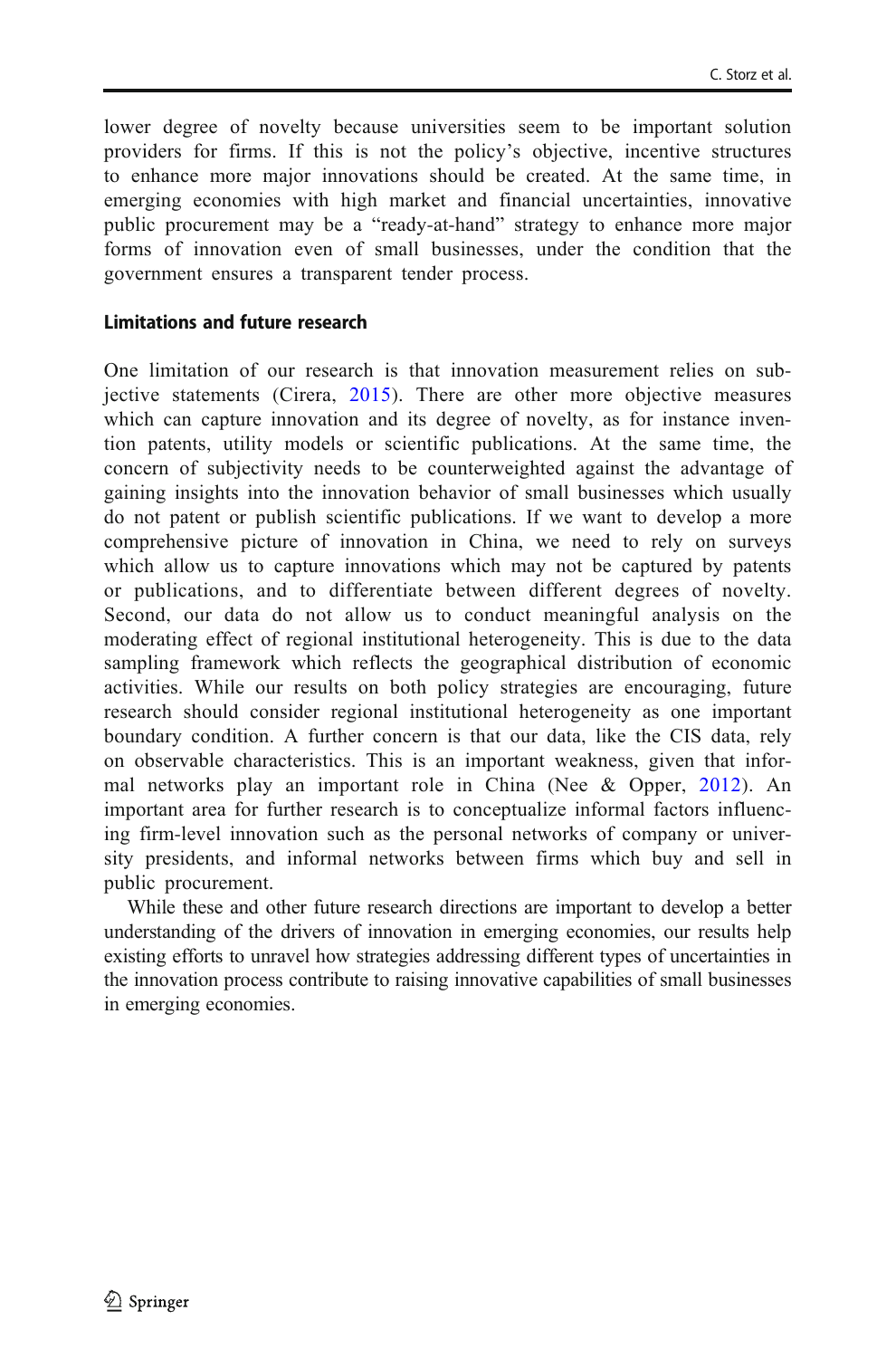|                                                                                              | able $\alpha$ Description of data used in the analysis of university-industry in kages and public procurement                                                                                                                                                                                                                                                                                                                                                                                                                                                                                                                                                                                                                                                                                                                                                                                                                                                                                                                                                                    |                                                                                                                                                                                                             |
|----------------------------------------------------------------------------------------------|----------------------------------------------------------------------------------------------------------------------------------------------------------------------------------------------------------------------------------------------------------------------------------------------------------------------------------------------------------------------------------------------------------------------------------------------------------------------------------------------------------------------------------------------------------------------------------------------------------------------------------------------------------------------------------------------------------------------------------------------------------------------------------------------------------------------------------------------------------------------------------------------------------------------------------------------------------------------------------------------------------------------------------------------------------------------------------|-------------------------------------------------------------------------------------------------------------------------------------------------------------------------------------------------------------|
| Source of data                                                                               | Type of data                                                                                                                                                                                                                                                                                                                                                                                                                                                                                                                                                                                                                                                                                                                                                                                                                                                                                                                                                                                                                                                                     | Use in analysis                                                                                                                                                                                             |
| Databases                                                                                    | China Statistic Yearbook Database (CNKI)<br>China National Economic Census (2008)<br>World Bank Enterprise Survey<br>World Bank Database<br>China (2012)                                                                                                                                                                                                                                                                                                                                                                                                                                                                                                                                                                                                                                                                                                                                                                                                                                                                                                                         | Information on firm characteristics and innovation<br>activities; city-level population; China's R&D<br>expenditure as a percentage of GDP                                                                  |
| Official websites;<br>Reports                                                                | MBA programs offered by "985", "211" universities, Duration of these programs<br>http://www.cgpnews.cn/articles/3711, in Chinese, accessed on Sept 16, 2018].<br>Chinese Ministry of Finance and Department of Science and Technology in<br>to give preference to indigenous innovative products, and to establish a<br>http://www.gov.cn/zwgk/2006-02/26/content_211553.htm (in Chinese),<br>Chinese Government Procurement News. 2014. Beijing publishes the 8th<br>purchases, to improve the evaluation methods of public procurement,<br>2006 (The State Council, 2006). According to these policies, China<br>"Some Supporting Policies for Implementing the MLP Program" in<br>intends to establish a system for indigenous innovation products<br>government as a lead user to incentivize indigenous innovation:<br>"985", "211" university names from the Ministry of Education<br>indigenous innovation product catalog [available at:<br>Guangdong Province (scale of public procurement)<br>OECD report on R&D Tax incentives in China<br>accessed on Sept 14, 2018. | Constructing instrument variables for public-private<br>collaboration; examples of innovative public<br>procurement; comparison between public<br>innovation-stimulating policies.<br>procurement and other |
| Guangdong province in<br>External key informants<br>(including field visits in<br>June 2018) | exchanges and 3 skype talks to survey experts on the clarification of<br>In total 9 interviews with industry professionals on innovation capacity<br>professors on the role of universities in the overall science; 2 email<br>building in China, with Guangdong local government officials on<br>background information on policy changes and with university                                                                                                                                                                                                                                                                                                                                                                                                                                                                                                                                                                                                                                                                                                                   | Identifying relevant instruments; avoiding omitted<br>variables; contextualizing the survey data;<br>interpretation of results                                                                              |

Table 8 Description of data used in the analysis of university-industry linkages and public procurement ر:<br>اما Į.  $\ddot{\cdot}$ J.  $\overline{\phantom{a}}$ l, t ţ j.  $\ddot{ }$ j Table 8 Desc

J,

Appendix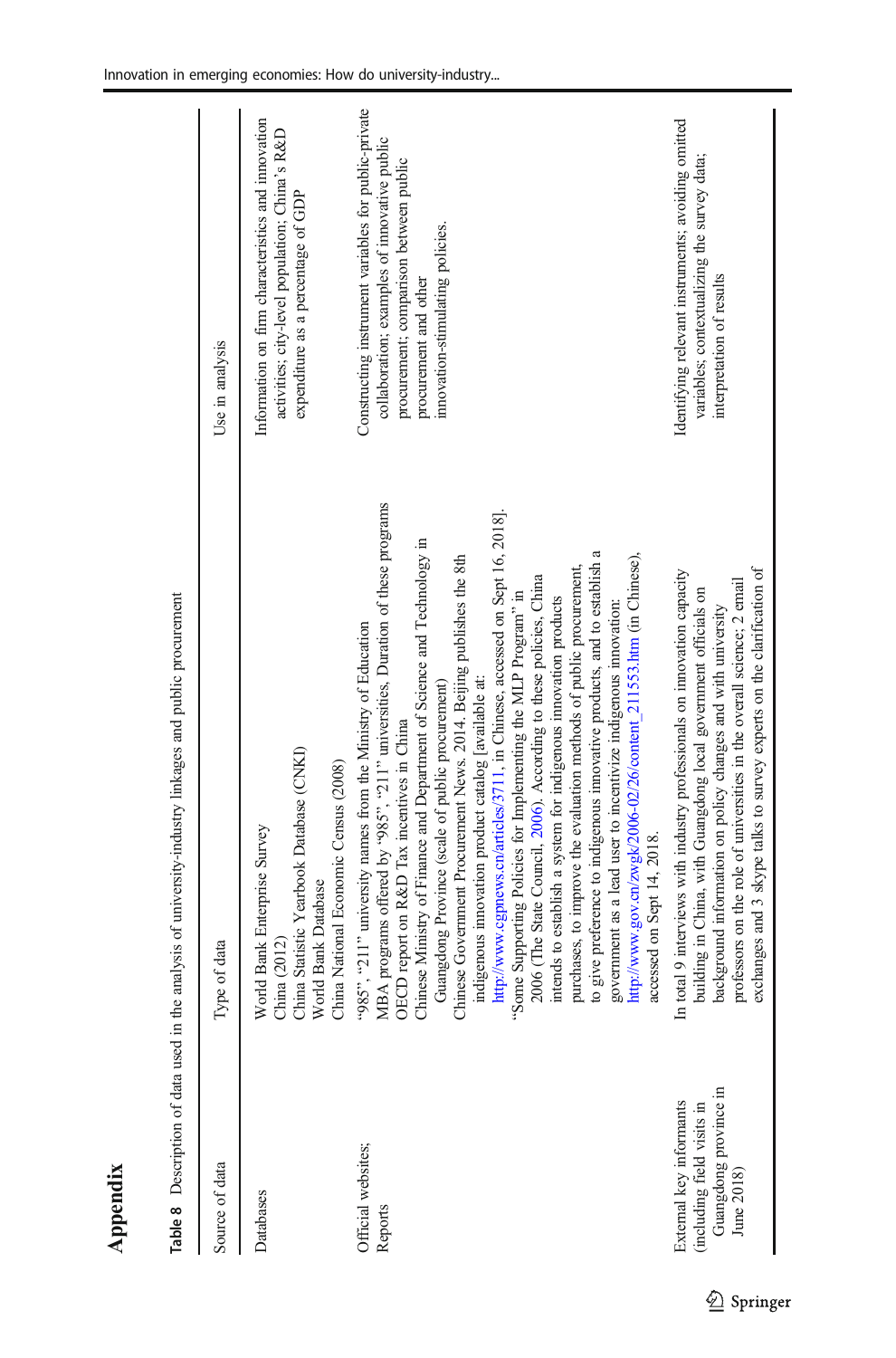| Table 8 (continued)                   |                                                                                                                                                                                                                                                                                                                         |                                                                                                                                                 |
|---------------------------------------|-------------------------------------------------------------------------------------------------------------------------------------------------------------------------------------------------------------------------------------------------------------------------------------------------------------------------|-------------------------------------------------------------------------------------------------------------------------------------------------|
| Source of data                        | lype of data                                                                                                                                                                                                                                                                                                            | Use in analysis                                                                                                                                 |
| Conferences                           | Conference paper presentations (SASE2018; TIE/VHB2019; APIC2019)<br>survey items from the World Bank Enterprises Survey and on<br>general firm survey practices                                                                                                                                                         | Scope and change of industry-science linkages<br>and of public procurement over time                                                            |
| newspaper articles<br>Business press; | public procurement in their socio-political context; selected articles<br>Articles about the development of university-industry linkages and<br>from People's Daily and China Business Network                                                                                                                          | university-industry linkages, public procurement<br>Tracking external socio-political developments to<br>and other relevant innovation policies |
| Own visit in the field                | Information on the modes of science-industry collaboration; one three-hours<br>on small and medium-sized firms' technological upgrading strategies;<br>panel discussion with six government officials from Nanhai district,<br>Two days of firm visits in Foshan, Guangdong province; Information<br>Foshan, Guangdong. | Contextualizing the survey data; interpretation<br>of our results.                                                                              |
|                                       |                                                                                                                                                                                                                                                                                                                         |                                                                                                                                                 |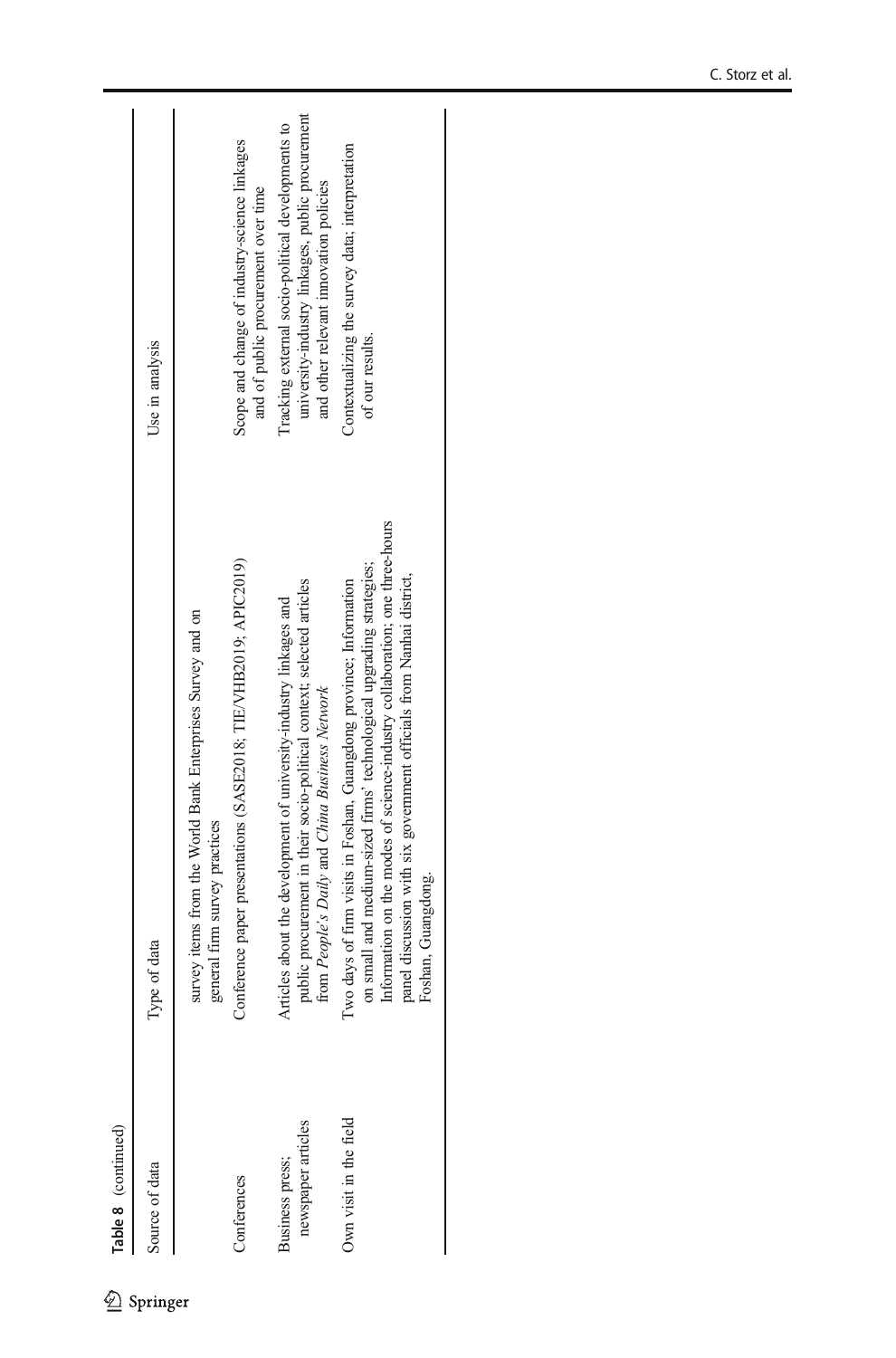| Variables                                       | Survey questions                                                                                                                                                                                                                                                                                                             |
|-------------------------------------------------|------------------------------------------------------------------------------------------------------------------------------------------------------------------------------------------------------------------------------------------------------------------------------------------------------------------------------|
| Innovation performance (overall)                | accounted for by products or services that were introduced in the last three years?<br>In fiscal year 2011, what percentage of this establishment's total annual sales was                                                                                                                                                   |
| Innovation performance (new-to-firm)            | percentage of sales from own version of a product already supplied (by another firm)<br>Conditional on having introduced products or services in the last three years,                                                                                                                                                       |
| Innovation performance (new-to-market)          | percentage of sales not from own version of a product already supplied by others.<br>Condition on having introduced products or services in the last three years,                                                                                                                                                            |
| University-industry linkages                    | In what way has this establishment introduced new products or services? Implemented<br>idea from an external source: e.g., universities, research<br>institutions and consultants                                                                                                                                            |
| Public procurement                              | Over the last year, has this establishment secured or attempted to secure<br>a government contract?                                                                                                                                                                                                                          |
| Firm age in 2011                                | In which year was this establishment formally registered?                                                                                                                                                                                                                                                                    |
| Total employees in 2011                         | At the end of fiscal year 2011, how many permanent, full-time individuals<br>worked in this establishment?                                                                                                                                                                                                                   |
| Total sales in 2009 (million yuan)              | In fiscal year 2009, three fiscal years ago, what were total annual sales<br>for this establishment?                                                                                                                                                                                                                         |
| Employee skills (average year of education)     | What is the average number of years of education of a typical permanent<br>full-time production worker employed in this establishment?                                                                                                                                                                                       |
| R&D intensity (R&D expenditure/total employees) | and development activities performed within this establishment on average annually?<br>Over the last three years, how much did this establishment spend on research<br>At the end of fiscal year 2009, how many permanent, full-time individuals<br>worked in this establishment? Please include all employees and managers. |
| Overdraft facility                              | At this time, does this establishment have an overdraft facility?                                                                                                                                                                                                                                                            |
| Line of credit                                  | At this time, does this establishment have a line of credit or a loan from a financial institution?                                                                                                                                                                                                                          |
| International quality certificate               | Does this establishment have an internationally-recognized quality certification?                                                                                                                                                                                                                                            |

Linkages with suppliers and/or clients

 $\overline{\phantom{a}}$ 

Linkages with suppliers and/or clients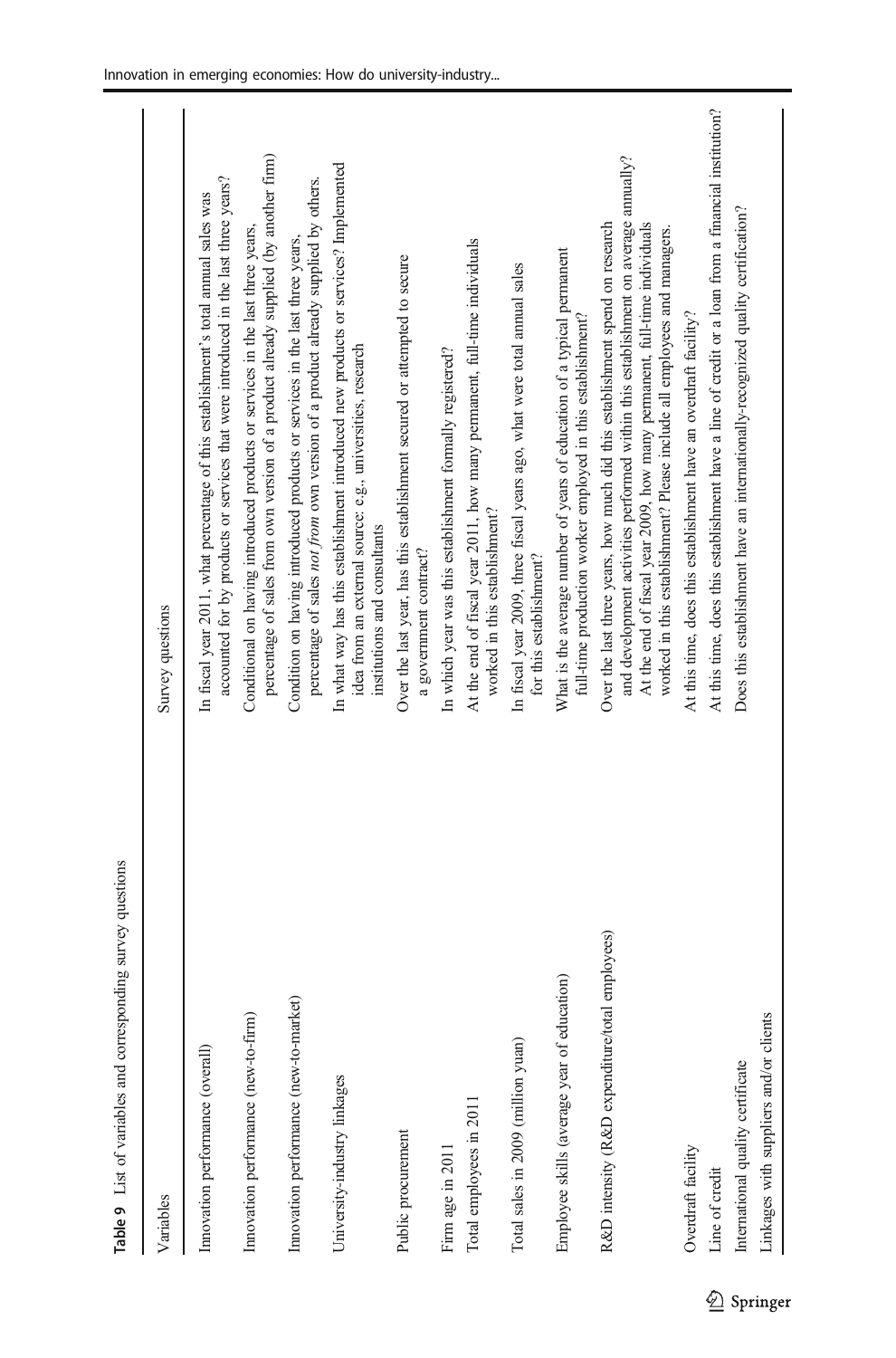| Table 9 (continued)                                                                 |                                                                                                                                                                         |
|-------------------------------------------------------------------------------------|-------------------------------------------------------------------------------------------------------------------------------------------------------------------------|
| Variables                                                                           | Survey questions                                                                                                                                                        |
|                                                                                     | Developed in cooperation with suppliers; Developed in cooperation with client firms<br>In what ways has this establishment introduced new products or services? -       |
| Internal development                                                                | In what ways has this establishment introduced new products or services? - Developed<br>or adapted in house; Implemented idea from internal R&D                         |
| License foreign technology                                                          | Does this establishment at present use technology licensed from a<br>foreign-owned company, excluding office software?                                                  |
| Business group                                                                      | Establishment is part of a larger firm (Yes; No, a firm on its own)                                                                                                     |
| Government ownership                                                                | What percentage of this firm is owned government or state?                                                                                                              |
| with different government regulations (%)<br>Total senior management's time dealing | senior management's time was spent on dealing with requirements<br>In a typical week over the last year, what percentage of total<br>imposed by government regulations? |
|                                                                                     |                                                                                                                                                                         |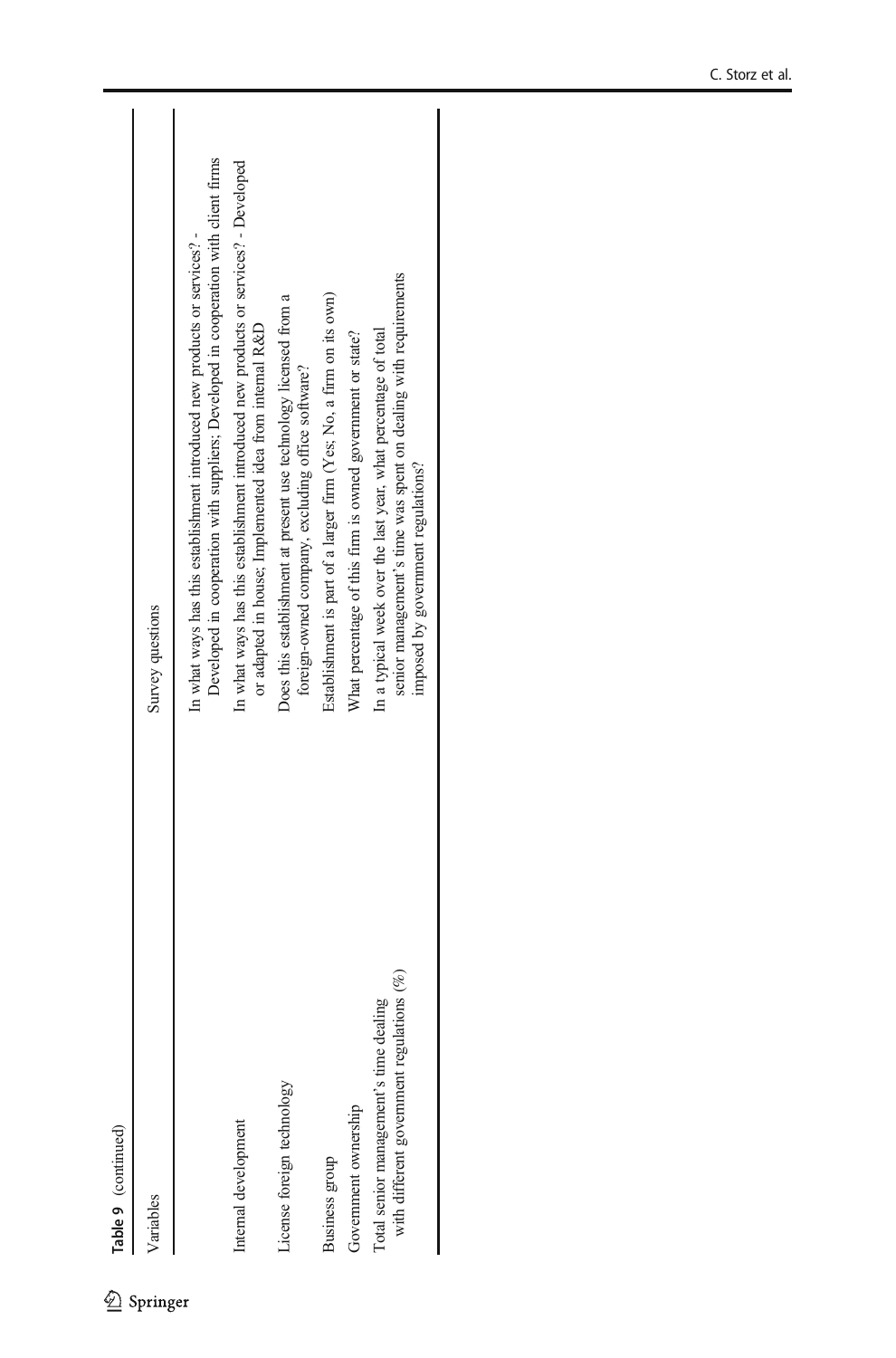#### Table 10 Endogeneity: First stage

|                                                    | University-industry linkages University-industry linkages<br>Model 1 | Model 2           |
|----------------------------------------------------|----------------------------------------------------------------------|-------------------|
| Firm size – total employees $(\log)$               | 0.06(1.09)                                                           | 0.06(1.15)        |
| Firm age $(log)$                                   | $-0.02(-0.20)$                                                       | $-0.01(-0.09)$    |
| Total sales (log)                                  | 0.00(0.06)                                                           | 0.01(0.16)        |
| Employee skills                                    | $0.05(1.66)$ *                                                       | 0.05(1.56)        |
| R&D intensity (log)                                | 0.01(0.72)                                                           | 0.01(0.67)        |
| Overdraft facility (dummy)                         | 0.00(0.00)                                                           | $-0.00(-0.01)$    |
| Credit or loan (dummy)                             | 0.04(0.55)                                                           | 0.04(0.55)        |
| International quality certification (dummy)        | 0.02(0.29)                                                           | 0.01(0.15)        |
| Linkages to suppliers and/or clients (dummy)       | $0.21(3.30)$ ***                                                     | $0.18(2.64)$ ***  |
| Internal development (dummy)                       | $0.31(5.20)$ ***                                                     | $0.31(5.18)$ ***  |
| Licensing foreign technology (dummy)               | 0.11(1.62)                                                           | 0.10(1.36)        |
| Business group (dummy)                             | $-0.11(-0.84)$                                                       | $-0.10(-0.81)$    |
| Government ownership (dummy)                       | $-0.08(-0.91)$                                                       | $-0.08(-0.80)$    |
| Time dealing with gov. regulations $(\%)$          | $0.05(2.31)$ **                                                      | $0.05(2.29)$ **   |
| Time dealing with gov. regulations -squared $(\%)$ | $-0.00(-1.27)$                                                       | $-0.00(-1.39)$    |
| Industries, Provinces FE                           | Yes                                                                  | Yes               |
| Constant                                           | $-0.07(-0.24)$                                                       | 0.36(0.99)        |
| <b>Instruments</b>                                 |                                                                      |                   |
| University density                                 | $-0.04(-2.83)$ ***                                                   |                   |
| Number of MBA programs                             |                                                                      | $-0.04(-2.44)$ ** |
| <b>First stage F-statistics</b>                    | 20.99                                                                | 11.36             |
| Adj. R-square                                      | 0.41                                                                 | 0.40              |
| Number of observations                             | 926                                                                  | 926               |

Note: First-stage model is specified with sampling weights. The standard errors are corrected with jackknife replications. Coefficient and t statistics (with jackknife standard error) in parentheses;  $p < 0.1$ ,  $\binom{*}{p} < 0.05$ , \*\*\*  $p < 0.01$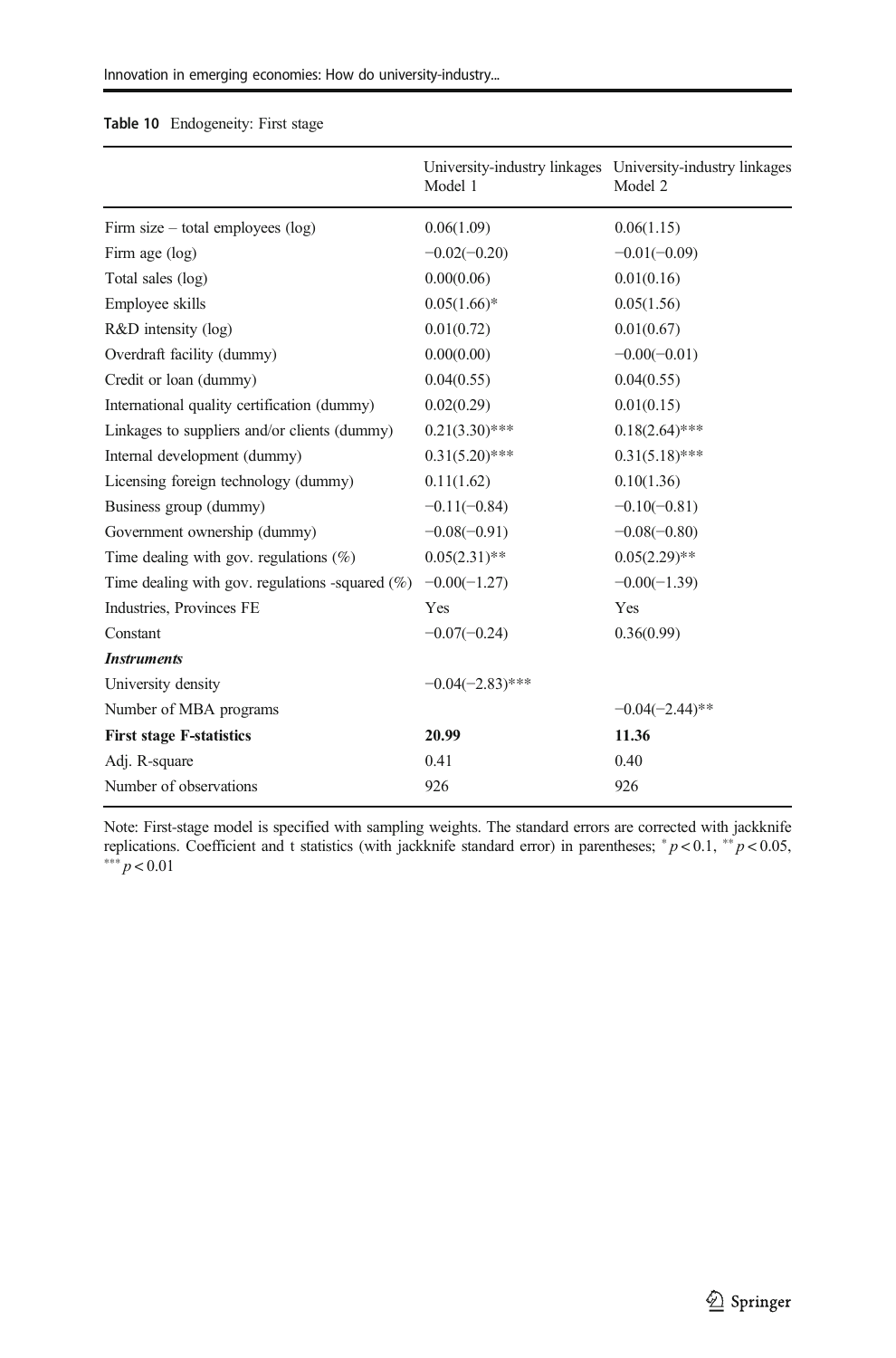|                                                 | Tobit model                 |                              |                             |                    | 2SLS (endogeneity controlled-IV: MBA programs) |                             |
|-------------------------------------------------|-----------------------------|------------------------------|-----------------------------|--------------------|------------------------------------------------|-----------------------------|
|                                                 | Model 1<br>Overall          | New-to-firm<br>Model 2       | New-to-market<br>Model 3    | Model 4<br>Overall | New-to-firm<br>Model 5                         | New-to-market<br>Model 6    |
| University-industry linkages                    | 0.40(0.77)                  | 0.94(1.16)                   | $-1.25(-1.08)$              |                    |                                                |                             |
| University=industry linkages                    |                             |                              |                             | 0.21(0.10)         | $5.70(1.88)$ <sup>*</sup>                      | $-5.50(-1.55)$              |
| Control variables                               |                             |                              |                             |                    |                                                |                             |
| Firm size-total employees (log)                 | $0.90(2.99)$ ***            | $1.18(2.62)$ ***             | 0.73(1.31)                  | $0.34(2.11)^{***}$ | 0.20(0.76)                                     | 0.14(0.53)                  |
| Firm age (log)                                  | $-0.53(-1.35)$              | $-0.63(-1.00)$               | $-0.39(-0.49)$              | $-0.15(-0.62)$     | 0.03(0.04)                                     | $-0.18(-0.25)$              |
| Total sales (log)                               | $-0.43(-1.82)$ <sup>*</sup> | $-0.07(-0.18)$               | $-0.71(-1.68)$              | $-0.20(-1.34)$     | 0.01(0.03)                                     | $-0.21(-0.61)$              |
| Employee skills                                 | $0.21(1.94)$ *              | 0.21(1.14)                   | 0.30(1.25)                  | 0.04(0.44)         | $-0.26(-1.39)$                                 | 0.30                        |
| R&D intensity (log)                             | $0.54(5.81)$ ***            | $0.38(2.20)$ <sup>**</sup>   | $0.70(3.87)$ ***            | $0.35(5.09)$ ***   | 0.01(0.12)                                     | $0.33(2.12)$ **             |
| Overdraft facility (dummy)                      | $-1.09(-1.83)$ <sup>*</sup> | $-1.86(-2.06)$ <sup>**</sup> | $-0.41(-0.34)$              | $-0.40(-1.02)$     | $-0.45(-0.80)$                                 | 0.06(0.07)                  |
| Credit or loan (dummy)                          | $0.95(1.80)$ <sup>*</sup>   | $-0.46(-0.55)$               | $2.08(2.03)$ **             | 0.37(0.95)         | $-0.49(-1.03)$                                 | 0.86(1.29)                  |
| International quality certification (dummy)     | $-0.69(-1.30)$              | $-0.50(-0.55)$               | $-0.83(-1.03)$              | $-0.29(-0.97)$     | $-0.08(-0.14)$                                 | $-0.21(-0.36)$              |
| Linkages to suppliers and/or clients (dummy)    | $1.16(2.17)$ <sup>***</sup> | $1.96(2.36)$ <sup>***</sup>  | 0.96(0.93)                  | 0.71(1.60)         | $-0.28(-0.34)$                                 | 0.98(1.07)                  |
| Internal development (dummy)                    | $0.96(1.99)$ **             | 0.93(1.16)                   | 1.22(1.27)                  | 0.45(0.69)         | $-1.41(-1.54)$                                 | $-.86(1.73)$ <sup>*</sup>   |
| Licensing foreign technology (dummy)            | $1.62(3.22)$ ***            | $2.57(3.01)$ <sup>****</sup> | 0.38(0.38)                  | $0.68(1.80)^*$     | $-0.11(-0.17)$                                 | 0.79(1.20)                  |
| Business group (dummy)                          | $1.24(1.95)$ <sup>*</sup>   | 0.78(0.55)                   | $2.70(1.97)$ **             | 0.52(0.88)         | 0.53(0.65)                                     | $-0.01(-0.01)$              |
| Government ownership (dummy)                    | $-6.15(-6.11)$ ***          | $-7.64(-4.25)$ ***           | $-7.60(-3.84)$ ***          | $-0.51(-1.24)$     | 0.01(0.02)                                     | $-0.52(-0.60)$              |
| Time dealing with gov. regulations (%)          | 0.08(0.56)                  | $-0.11(-0.26)$               | 0.39(1.58)                  | 0.18(1.32)         | $-0.26(-1.41)$                                 | $0.44(2.51)$ <sup>***</sup> |
| Time dealing with gov. regulations-squared $(%$ | 0.00(0.17)                  | $-0.01(-0.36)$               | $-0.01(-0.80)$              | $-0.00(-0.84)$     | 0.00(0.44)                                     | $-0.01(-1.00)$              |
| Public procurement                              | 0.93(1.58)                  | $-0.82(-0.74)$               | $2.53(2.52)$ <sup>***</sup> |                    |                                                |                             |
| Industries, City/Provinces FE                   | Yes                         | Yes                          | Yes                         | Yes                | Yes                                            | Yes                         |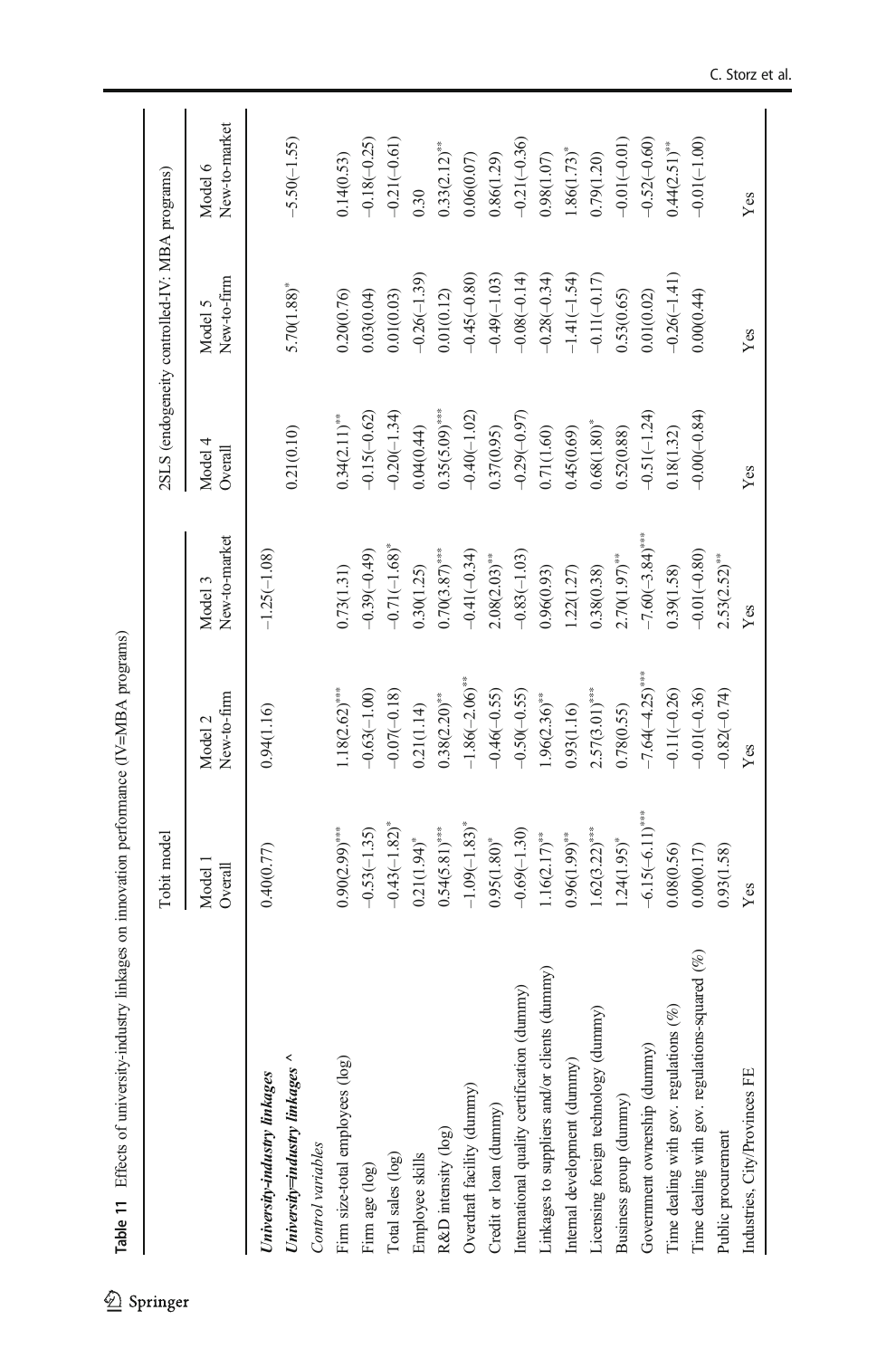|                                                                                                                                                                                                                               | Tobit model        |                        |                          |                    | 2SLS (endogeneity controlled-IV: MBA programs) |                          |
|-------------------------------------------------------------------------------------------------------------------------------------------------------------------------------------------------------------------------------|--------------------|------------------------|--------------------------|--------------------|------------------------------------------------|--------------------------|
|                                                                                                                                                                                                                               | Model 1<br>Overall | New-to-firm<br>Model 2 | New-to-market<br>Model 3 | Model 4<br>Overall | New-to-firm<br>Model 5                         | New-to-market<br>Model 6 |
| onstant                                                                                                                                                                                                                       | $-1.69(-0.80)$     | $-8.27(-2.36)$ **      | $-5.90(-1.35)$           | $-1.09(-0.93)$     | $-1.79(-0.88)$                                 | $-1.60(-0.94)$           |
| Number of observations                                                                                                                                                                                                        | 926                | 926                    | 926                      | 926                | 926                                            | 926                      |
| The Moral Contrast the second to the light of the Moral Contrast of the Human School Contrast the Contrast of the Contrast of the Contrast of the Contrast of the Contrast of the Contrast of the Contrast of the Contrast of |                    |                        |                          |                    |                                                |                          |

stage is estimated with a predicted variable, the asymptotic variance needed to be adjusted because of the generated regressor (Wooldridge, 2010; p.125-126). Hence the standard errors Note: All models are specified with sampling weights. Models 1-3 are Tobit regressions. Clustering standard errors at the city level does not change the results in tobit models. Model 4-6 are 2SLS with the number of MBA programs as an instrument. Durbin Chi test and Wu-Hausman F test show that Model 5-6 have endogeneity. F-statistics is 11.36. As the second Note: All models are specified with sampling weights. Models 1–3 are Tobit regressions. Clustering standard errors at the city level does not change the results in tobit models. Model 4–6 are 2SLS with the number of MBA programs as an instrument. Durbin Chi test and Wu-Hausman F test show that Model 5–6 have endogeneity. F-statistics is 11.36. As the second stage is estimated with a predicted variable, the asymptotic variance needed to be adjusted because of the generated regressor (Wooldridge, 2010: p.125–126). Hence the standard errors in model 4–6 are corrected with jackknife replications. We also tried model specifications without weights and corrected the standard errors with bootstrap replications (N=1000). The  $p< 0.01$  $p$  < 0.05, \*\*\* results are very similar. Coefficient and t statistics in parentheses;  $* p < 0.1$ ,  $**$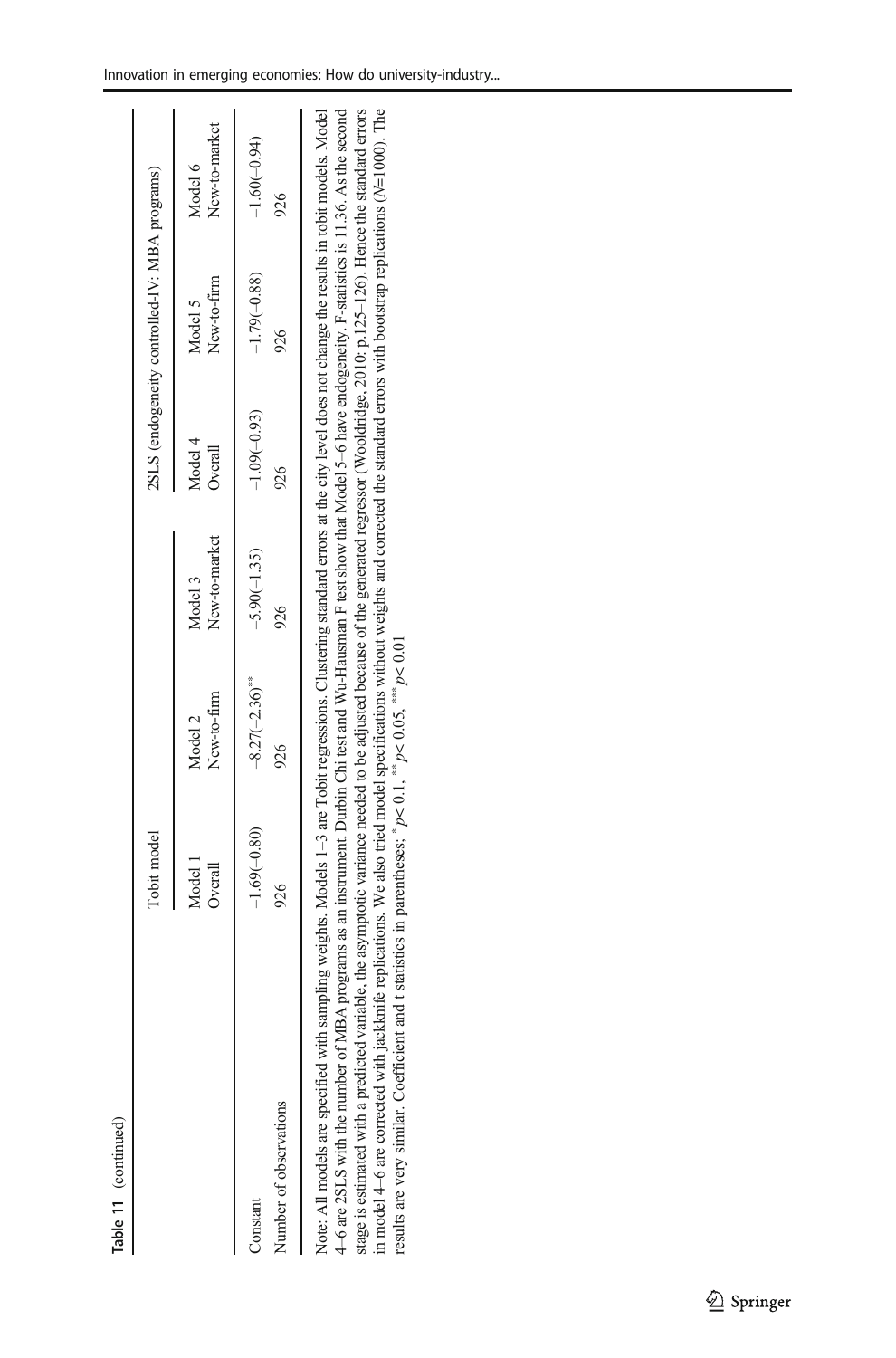| Table 12 Effects of university-industry linkages on innovation propensity (IV= university density; MBA programs) |                             |                             |                          |                           |                                          |                                        |                                                              |                                          |                                |
|------------------------------------------------------------------------------------------------------------------|-----------------------------|-----------------------------|--------------------------|---------------------------|------------------------------------------|----------------------------------------|--------------------------------------------------------------|------------------------------------------|--------------------------------|
|                                                                                                                  | Logistic model              |                             |                          | density)<br>2SLS          |                                          | (endogeneity controlled-IV: University | programs)<br>2SLS                                            | (endogeneity controlled-IV: MBA          |                                |
|                                                                                                                  | Model 1<br>Overall          | New-to-firm<br>Model 2      | New-to-market<br>Model 3 | Model 4<br>Overall        | New-to-firm<br>Model 5                   | $New-to$<br>Model 6<br>market          | Model 7<br>Overall                                           | New-to-firm<br>Model 8                   | $N$ ew-to<br>Model 9<br>market |
| University-industry linkages                                                                                     | 0.12(0.30)                  | 0.36(0.97)                  | $-0.31(-0.63)$           |                           |                                          |                                        |                                                              |                                          |                                |
| University-industry linkages                                                                                     |                             |                             |                          | 0.44(1.46)                | $0.90(1.80)$ *                           | $-0.47(-1.06)$ 0.23(0.55)              |                                                              | $1.24(1.83)$ <sup>*</sup>                | $-1.01(-1.51)$                 |
| Control variables                                                                                                |                             |                             |                          |                           |                                          |                                        |                                                              |                                          |                                |
| Firm size-total employees (log)                                                                                  | $0.61(3.03)$ ***            | $0.49(2.49)$ ***            | 0.32(1.36)               | $0.07(1.90)$ *            | 0.05(0.94)                               | 0.03(0.76)                             | $0.08(2.05)$ **                                              | 0.04(0.73)                               | 0.03(0.66)                     |
| Firm age (log)                                                                                                   | $-0.41(-1.56)$              | $-0.23(-0.85)$              | $-0.14(-0.43)$           | $-0.02(-0.35)$            | 0.01(0.07)                               |                                        | $-0.03(-0.30) -0.02(-0.42)$                                  | 0.01(0.06)                               | $-0.03(-0.21)$                 |
| Total sales (log)                                                                                                | $-0.28(-1.77)$ <sup>*</sup> | $-0.05(-0.29)$              | $-0.43(-2.29)$ **        | $-0.05(-1.43)$ 0.00(0.01) |                                          |                                        | $-0.05(-0.84) -0.05(-1.47)$                                  | 0.00(0.00)                               | $-0.05(-0.69)$                 |
| Employee skills                                                                                                  | $0.18(2.20)$ **             | 0.07(0.94)                  | 0.12(1.03)               | $-0.01(-0.66)$            | $-0.04(-1.39)$                           | 0.03(0.99)                             | $-0.00(-0.21)$                                               | $-0.06(-1.37)$                           | 0.05(1.30)                     |
| R&D intensity (log)                                                                                              | $0.40(5.89)$ ***            | $0.19(2.20)$ <sup>***</sup> | $0.32(4.39)$ ***         | $0.06(4.82)$ ***          | 0.01(0.31)                               | $0.05(2.56)$ **                        | $0.06(4.89)$ ***                                             | 0.00(0.13)                               | $0.06(1.98)$ **                |
| Overdraft facility (dummy)                                                                                       | $-0.61(-1.27)$              | $-0.62(-1.53)$              | $-0.28(-0.55)$           | $-0.06(-0.82)$            | $-0.08(-0.83)$                           | 0.02(0.20)                             | $-0.06(-0.85)$                                               | $-0.08(-0.66)$                           | 0.02(0.12)                     |
| Credit or loan (dummy)                                                                                           | $0.83(2.15)$ **             | $-0.26(-0.66)$              | $0.92(2.02)$ **          | 0.02(0.24)                | $-0.12(-1.37)$ 0.13(1.34)                |                                        | 0.03(0.38)                                                   | $-0.13(-1.32)$                           | 0.16(1.30)                     |
| International quality certification<br>(dunmy)                                                                   | $-0.53(-1.41)$              | $-0.27(-0.62)$              | $-0.29(-0.91)$           |                           |                                          | $-0.08(-0.17)$ $-0.03(-0.19)$ $-0.078$ | $-0.08(-1.22)$ $-0.02(-0.17)$                                |                                          | $-0.06(-0.51)$                 |
| Linkages to suppliers and/or clients<br>(dunmy)                                                                  | $0.66(1.79)^*$              | $0.70(2.08)$ **             | 0.22(0.46)               | 0.05(0.57)                | $-0.03(-0.22)$                           | 0.08(0.73)                             | 0.09(0.91)                                                   | $-0.09(-0.51)$                           | 0.18(1.03)                     |
| Internal development (dummy)                                                                                     | $0.62(1.73)^*$              | 0.35(0.92)                  | 0.42(1.02)               |                           | $-0.05(-0.48)$ $-0.23(-1.54)$ 0.18(1.44) |                                        | 0.01(0.11)                                                   | $-0.33(-1.65)^*$ 0.35(1.72) <sup>*</sup> |                                |
| Licensing foreign technology<br>(dunnny)                                                                         | $1.38(3.56)$ ***            | $1.21(2.89)$ ****           | 0.14(0.35)               | 0.10(1.25)                | 0.01(0.12)                               | 0.09(1.03)                             | 0.12(1.50)                                                   | $-0.02(-0.12)$                           | 0.14(1.12)                     |
| Business group (dummy)                                                                                           | 0.60(1.29)                  | 0.09(0.12)                  | $1.14(1.97)$ **          | 0.15(1.07)                | 0.06(0.43)                               | 0.08(0.56)                             | 0.13(1.05)                                                   | 0.09(0.52)                               | 0.04(0.24)                     |
| Government ownership (dummy)                                                                                     | $-3.94(-5.78)$ ***          | $-3.33(-3.74)$ ***          | $-2.92(-3.30)$ ***       |                           |                                          |                                        | $-0.10(-1.7)$ $-0.04(-0.57)$ $-0.000(-0.57)$ $-0.02(-0.207)$ |                                          | $-0.10(-0.63)$                 |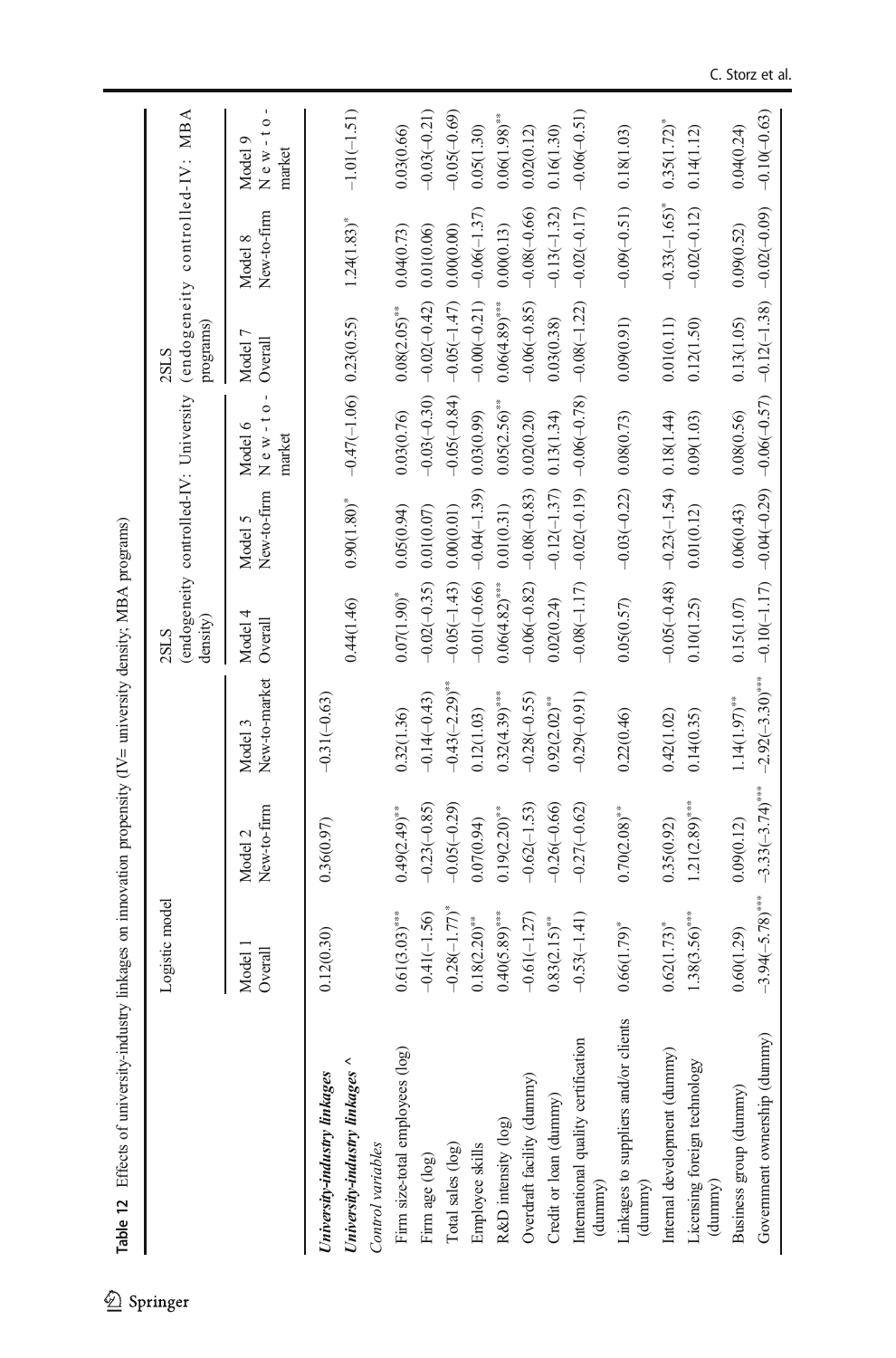|                                                                                                                                                                                                                                                                                                                                                                                                                                                                                                                                                            | Logistic model   |                        |                                                                                                 | density)<br>2SLS |                        |                                              | (endogeneity controlled-IV: University (endogeneity controlled-IV: MBA<br>programs)<br>2SLS                                                                                                                                  |                        |                                |
|------------------------------------------------------------------------------------------------------------------------------------------------------------------------------------------------------------------------------------------------------------------------------------------------------------------------------------------------------------------------------------------------------------------------------------------------------------------------------------------------------------------------------------------------------------|------------------|------------------------|-------------------------------------------------------------------------------------------------|------------------|------------------------|----------------------------------------------|------------------------------------------------------------------------------------------------------------------------------------------------------------------------------------------------------------------------------|------------------------|--------------------------------|
|                                                                                                                                                                                                                                                                                                                                                                                                                                                                                                                                                            | Model<br>Overall | New-to-firm<br>Model 2 | New-to-market Overall<br>Model 3                                                                | Model 4          | New-to-firm<br>Model 5 | $N e W - t o - Overall$<br>Model 6<br>market | Model 7                                                                                                                                                                                                                      | New-to-firm<br>Model 8 | $New-to-$<br>Model 9<br>market |
| Time dealing with gov. regulations<br>$(\%)$                                                                                                                                                                                                                                                                                                                                                                                                                                                                                                               | 0.08(0.47)       |                        | **(8ε'ζ)80'0 (0τ'1→90'0− (∠9'Θ)20'0 *(τ6'l)90'0(τε'1→τ0'0− (εε'0)10'0 (01'0→20'0 − (20'0-)00'0− |                  |                        |                                              |                                                                                                                                                                                                                              |                        |                                |
| regulations-squared (%)<br>Time dealing with gov.                                                                                                                                                                                                                                                                                                                                                                                                                                                                                                          | 0.00(0.31)       | $-0.01(-0.38)$         | 0.02(1.17)                                                                                      |                  |                        |                                              | $-0.00(0.57)$ 0.00000 - 0.00000 - 0.0000 - 0.0000 - 0.0000 - 0.0000 - 0.0000 - 0.0000 - 0.0000 - 0.0000 - 0.0000 - 0.0000 - 0.0000 - 0.0000 - 0.0000 - 0.0000 - 0.0000 - 0.0000 - 0.0000 - 0.0000 - 0.0000 - 0.0000 - 0.0000 |                        | $-0.00(-0.98)$                 |
| Public procurement                                                                                                                                                                                                                                                                                                                                                                                                                                                                                                                                         | 0.47(0.98)       | $-0.48(-0.94)$         | $1.12(2.64)$ ***                                                                                |                  |                        |                                              |                                                                                                                                                                                                                              |                        |                                |
| Industries, City/Provinces FE                                                                                                                                                                                                                                                                                                                                                                                                                                                                                                                              | Yes              | Yes                    | Yes                                                                                             | Yes              | Yes                    | Yes                                          | Yes                                                                                                                                                                                                                          | Yes                    | Yes                            |
| Constant                                                                                                                                                                                                                                                                                                                                                                                                                                                                                                                                                   | $-0.89(-0.60)$   | $-2.98(-1.86)$ *       | $-1.32(-0.71)$                                                                                  | 0.29(0.95)       | 0.03(0.09)             | 0.26(0.98)                                   | 0.26(0.96)                                                                                                                                                                                                                   | 0.08(0.17)             | 0.19(0.57)                     |
| Number of observations                                                                                                                                                                                                                                                                                                                                                                                                                                                                                                                                     | 917              | 878                    | 903                                                                                             | 926              | 926                    | 926                                          | 926                                                                                                                                                                                                                          | 926                    | 926                            |
| Note: All models are specified with sampling weights. Models 1–3 are logistic regressions. Model 4–6 are 2SLS with university density as an instrument whereas Model 7–9 are 2SLS<br>with the number of MBA programs as an instrument. Durbin Chi test and Wu-Hausman F test show that Model 5-6 and Model 8-9 have endogeneity. As the second stage is estimated<br>with a predicted variable, the asymptotic variance needed to be adjusted because of the generated regressor (Wooldridge, 2010: p.125-126). Hence the standard errors in model 4-9 are |                  |                        |                                                                                                 |                  |                        |                                              |                                                                                                                                                                                                                              |                        |                                |

similar. Coefficient and t statistics in parentheses;  $p < 0.1$ , \*\*\*

 $p$  < 0.05, \*\*\*

 $p< 0.01$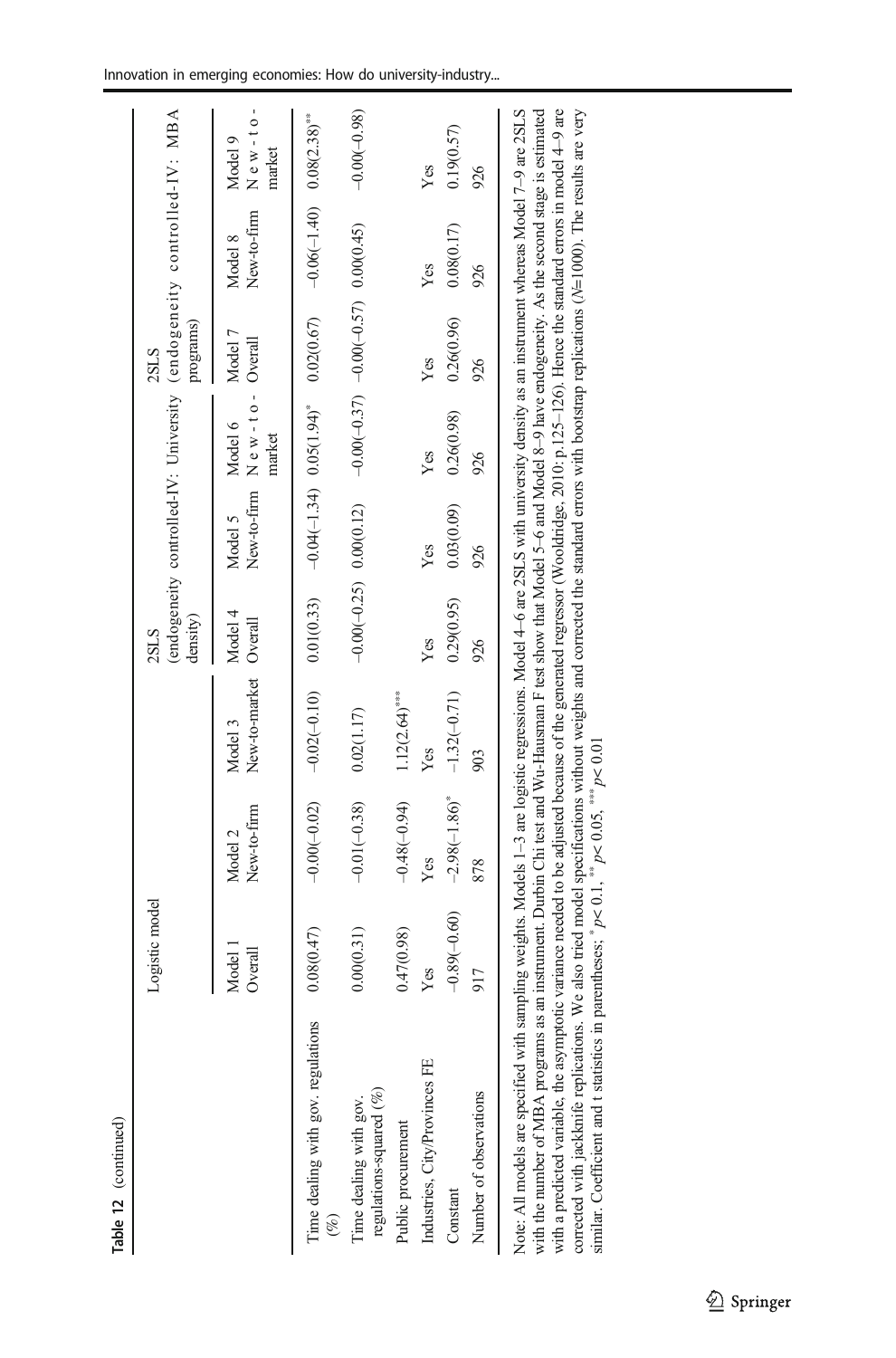|                                                      | Prob (University-industry linkages)           |                                               |                                          |                                             |
|------------------------------------------------------|-----------------------------------------------|-----------------------------------------------|------------------------------------------|---------------------------------------------|
|                                                      | Firms with above mean<br>employees<br>Model 1 | Firms with below mean<br>employees<br>Model 2 | Firms with R&D<br>expenditure<br>Model 3 | Firms without R&D<br>expenditure<br>Model 4 |
| Firm size-total employees (log)<br>Firm age (log)    | $-0.02(-0.29)$<br>0.16(1.65)                  | $-0.05(-0.92)$<br>0.01(0.17)                  | 0.03(0.57)<br>0.05(0.56)                 | $0.09(2.49)$ **<br>0.01(0.29)               |
| Total sales (log)                                    | 0.05(1.52)                                    | 0.00(0.07)                                    | $-0.00(-0.01)$                           | 0.03(0.87)                                  |
| Employee skills                                      | 0.02(0.99)                                    | $0.06(5.40)$ ***                              | $0.07(5.03)$ ***                         | $0.02(2.02)$ <sup>**</sup>                  |
| R&D intensity (log)                                  | $-0.00(-0.21)$                                | 0.01(1.02)                                    | $-0.03(-0.90)$                           |                                             |
| Overdraft facility (dummy)                           | $0.13(1.69)^*$                                | $-0.06(-0.86)$                                | 0.06(0.62)                               | $-0.01(-0.16)$                              |
| Credit or loan (dummy)                               | 0.00(0.03)                                    | 0.09(1.36)                                    | $0.14(1.78)$ <sup>*</sup>                | 0.06(0.87)                                  |
| International quality certification (dummy)          | 0.15(1.64)                                    | 0.03(0.68)                                    | $0.13(1.86)$ <sup>*</sup>                | 0.03(0.57)                                  |
| Linkages to suppliers and/or clients (dummy)         | $0.31(4.39)$ ***                              | $0.16(2.84)$ ***                              | $0.30(3.93)$ ***                         | $0.13(2.06)$ **                             |
| Internal development (dummy)                         | $0.23(2.56)$ **                               | $0.32(5.93)$ ***                              | $0.37(4.59)$ ***                         | $0.30(5.54)$ ***                            |
| Licensing foreign technology (dummy)                 | $-0.01(-0.17)$                                | $0.16(2.08)$ **                               | 0.03(0.34)                               | $0.20(2.74)$ ***                            |
| Business group (dummy)                               | 0.12(1.28)                                    | $-0.18(-1.69)$ *                              | 0.12(0.92)                               | $-0.00(-0.02)$                              |
| Government ownership (dummy)                         | $-0.23(-2.41)$ **                             | $-0.08(-0.98)$                                | $-0.61(-1.99)$ **                        | $-0.20(-3.19)$ ***                          |
| Time dealing with gov. regulations (%)               | $0.13(3.72)$ ***                              | $0.04(2.62)$ ***                              | $0.08(3.83)$ ***                         | 0.03(1.38)                                  |
| Time dealing with gov. regulations-squared<br>$(\%)$ | $-0.01(-2.20)$ <sup>**</sup>                  | $-0.00(-1.26)$                                | $-0.00(-2.35)$ **                        | $-0.00(-0.91)$                              |
| Industries, Provinces FE                             | Yes                                           | Yes                                           | Yes                                      | Yes                                         |
| $\mathop{\mathrm{Constant}}$                         | $-0.97(-1.88)$ *                              | 0.03(0.11)                                    | $-0.18(-0.56)$                           | $-0.13(-0.51)$                              |
| University density                                   | $-0.05(-4.56)$ ***                            | $-0.03(-2.42)$ **                             | $-0.05(-3.72)$ ***                       | $-0.02(-1.55)$                              |

Table 13 Endogeneity: First stage in sample split analyses

Table 13 Endogeneity: First stage in sample split analyses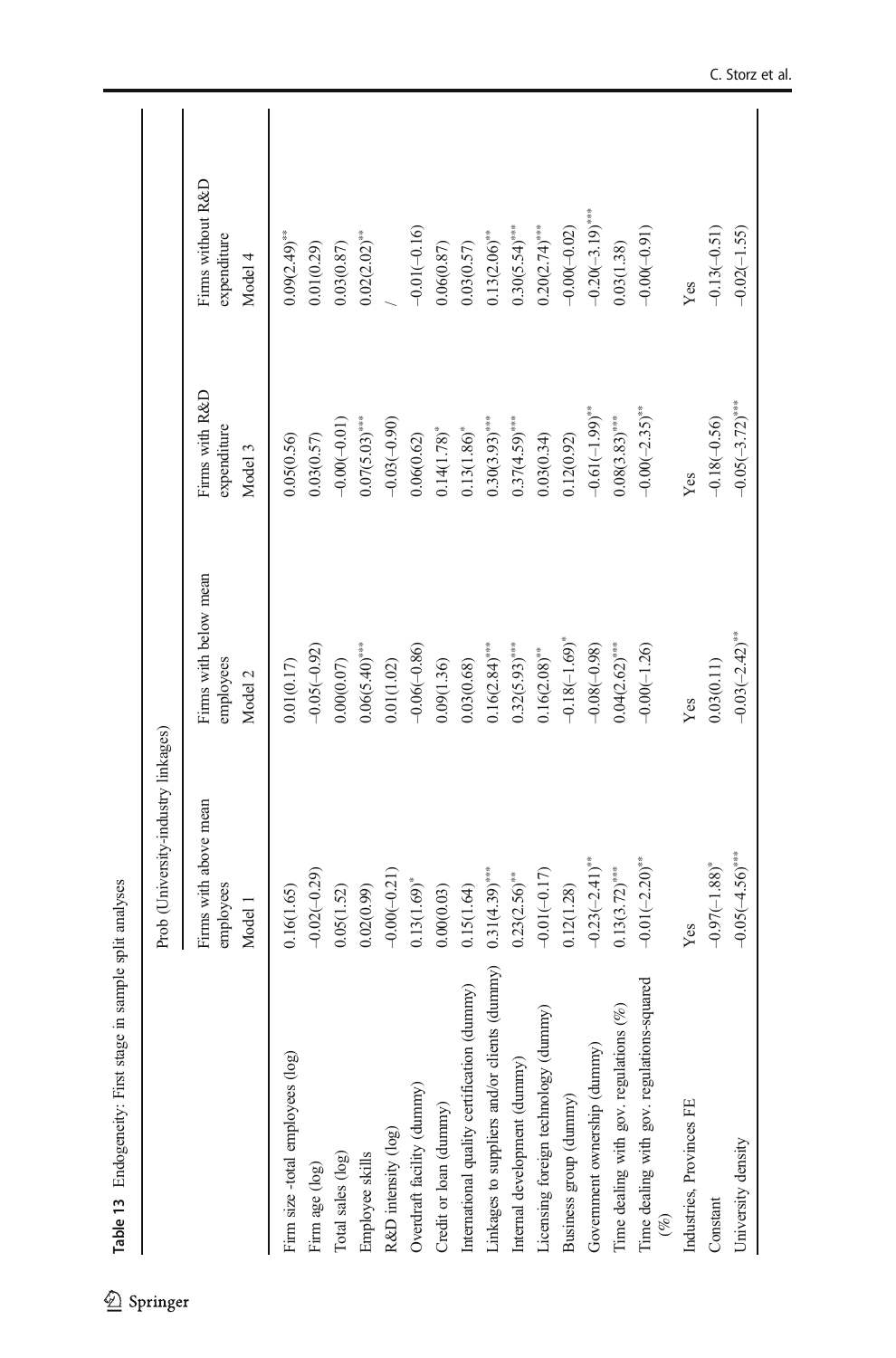|                        | Prob (University-industry linkages)           |                                               |                                          |                                             |
|------------------------|-----------------------------------------------|-----------------------------------------------|------------------------------------------|---------------------------------------------|
|                        | Firms with above mean<br>employees<br>Model 1 | Firms with below mean<br>employees<br>Model 2 | Firms with R&D<br>expenditure<br>Model 3 | Firms without R&D<br>expenditure<br>Model 4 |
| F-statistics           | 20.89                                         | 6.22                                          | 14.47                                    | 2.43                                        |
| Adj. R-square          | 0.43                                          | 0.46                                          | 0.57                                     | 0.34                                        |
| Number of observations | 385                                           | 541                                           | 367                                      | 559                                         |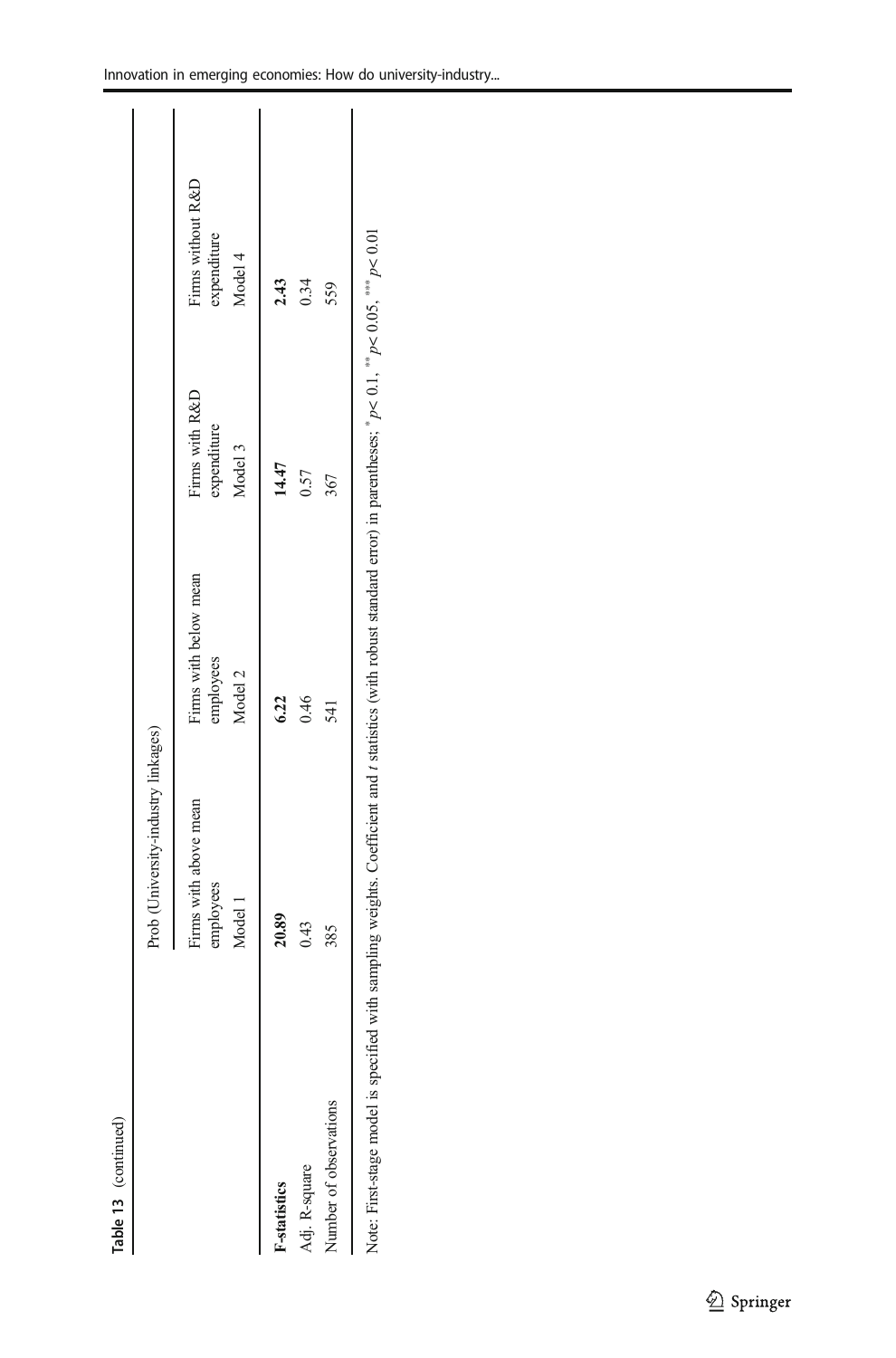| Firm Characteristics                                                                                             | Treated                 | Non-treated              | t test<br>statistics $(p)$ |
|------------------------------------------------------------------------------------------------------------------|-------------------------|--------------------------|----------------------------|
| The value of assets in 2011 (million Yuan)                                                                       | 11.3<br>$(N = 105)$     | 5.74<br>$(N = 888)$      | $0.000***$                 |
| Firm growth (in number of employees)<br>between 2009 and 2011                                                    | 15.07<br>$(N = 110)$    | 9.95<br>$(N = 1011)$     | $0.053*$                   |
| Overdraft facility                                                                                               | .4649123<br>$(N = 114)$ | .2651663<br>$(N = 1022)$ | $0.000***$                 |
| Credit or loan from a financial institution                                                                      | .4649123<br>$(N=114)$   | .2808219<br>$(N=1022)$   | $0.000***$                 |
| Internet connection used to make purchases for the firm                                                          | .8421053<br>$(N=114)$   | .7114625<br>$(N = 1012)$ | $0.003***$                 |
| ICT (professional software such as ERP, SCM<br>or CRM) for inter-organizational relationship<br>and transactions | .7079646<br>$(N = 113)$ | .3788027<br>$(N = 1019)$ | $0.000***$                 |
| Sharing raw material inventory<br>with raw material suppliers                                                    | .6140351<br>$(N=114)$   | .4096267<br>$(N = 1018)$ | $0.000***$                 |
| Sharing finished goods inventory with clients                                                                    | .4824561<br>$(N=114)$   | .391945<br>$(N=1018)$    | $0.062*$                   |

Table 14 Comparison of firms' scaling capabilities between treated and non-treated firms

Note: Treated firms are firms participated in public procurement whereas non-treated firms are firms did not participated in public procurement.  $p < 0.1$ ; \*\*\*  $p < 0.05$ ; \*\*\*  $p < 0.01$ 

|  | Table 15 University-industry linkages and access to finance (Linear probability model) <sup>1</sup> |  |  |  |  |  |  |
|--|-----------------------------------------------------------------------------------------------------|--|--|--|--|--|--|
|--|-----------------------------------------------------------------------------------------------------|--|--|--|--|--|--|

| University-industry linkages                        | 0.05(0.96)         |
|-----------------------------------------------------|--------------------|
| Control variables                                   |                    |
| $R&D$ intensity (log)                               | $-0.01(-0.65)$     |
| Firm size - total employees (log)                   | $0.13(3.16)$ ***   |
| Firm age $(log)$                                    | $0.07(1.79)^*$     |
| Total sales (log)                                   | 0.02(1.00)         |
| International quality certification (dummy)         | $0.11(2.22)^{**}$  |
| Licensing foreign technology (dummy)                | 0.05(0.99)         |
| Business group (dummy)                              | 0.12(0.92)         |
| Government ownership (dummy)                        | $-0.06(-1.18)$     |
| Time dealing with gov. regulations $(\%)$           | 0.01(0.68)         |
| Time dealing with gov. regulations - squared $(\%)$ | $-0.00(-0.03)$     |
| Public procurement                                  | 0.04(0.51)         |
| Industries, cities FE                               | Yes                |
| Constant                                            | $-0.65(-3.79)$ *** |
| Adj. R-square                                       | 0.32               |
| Number of observations                              | 926                |

Dependent variable: Dummy=1 if a firm has a line of credit or a loan from a financial institution

Note Coefficient and t statistics in parentheses; \*  $p$  < 0.1, \*\*  $p$  < 0.05, \*\*\*  $p$  < 0.01

<sup>&</sup>lt;sup>1</sup> We also used 2SLS with university density to account for the potential endogenous variable-universityindustry linkages. The coefficient of university-industry linkages is qualitative unchanged. Since both Dubin Chi test and Hausman F-test suggest that endogeneity is not a concern, we do not show the IV results here (available upon request)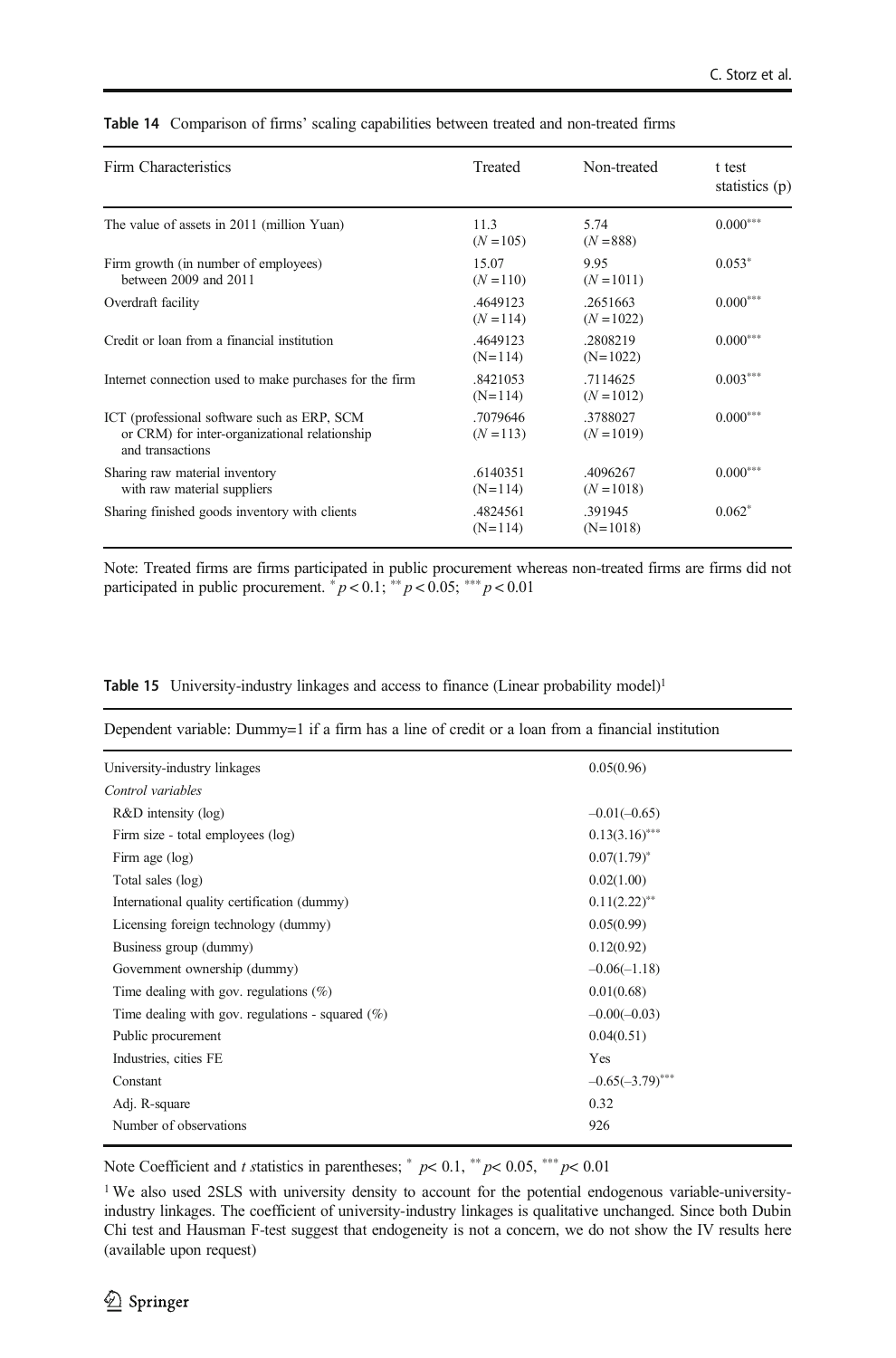<span id="page-36-0"></span>Acknowledgements We graciously thank senior editor Lin Cui and two anonymous reviewers for their tremendous insights that greatly improved the paper. Earlier versions of this paper were presented at APIC, TIE/VHB, SASE, the Duisburg-Frankfurt Workshop on Institutions in East Asia and seminars at Goethe University Frankfurt. We greatly appreciate the insightful comments from the participants. We would like to thank Junrong Du, Haixiong Qiu, Karl Wu, and Wei Zhao for their helpful comments on the context of Chinese innovation policies, as well as the Institute for Reform and Development of the Pearl River Delta at Sun Yat-sen University Guangzhou, which supported our work. We further thank Egbert Amoncio, Bin Chen, Marcus Conlé, Daniel Ehnes, Xia Fan, Rainer Frietsch, Xiaolan Fu, Markus Heckel, Andrea Herrmann, Kubo Katsuyuki, Sonja Opper, Daniel Schiller, Rajesh Ramachandran, Bocheng Sun, Junmin Wang, Yanbo Wang for their excellent comments and suggestions. Special thanks go to Theresa Graf and Elssy Kiradjieva for their careful research assistance. This research has been supported by the DFG (STO 860/8-1, STO 860/8-2; DFG-TE 1069/5-1, DFG-TE-1069/5-2).

Availability of data and material The dataset used in this study is publicly available.

Code availability Stata codes for results replication will be available upon request.

Funding Open Access funding enabled and organized by Projekt DEAL. This research has been supported by the Deutsche Forschungsgemeinschaft (DFG) (STO 860/8–1, STO 860/8–2; DFG-TE 1069/5–1, DFG-TE- $1069/5-2$ ).

### **Declarations**

Conflicts of interest/competing interests The authors declare that they have no conflict of interest.

Open Access This article is licensed under a Creative Commons Attribution 4.0 International License, which permits use, sharing, adaptation, distribution and reproduction in any medium or format, as long as you give appropriate credit to the original author(s) and the source, provide a link to the Creative Commons licence, and indicate if changes were made. The images or other third party material in this article are included in the article's Creative Commons licence, unless indicated otherwise in a credit line to the material. If material is not included in the article's Creative Commons licence and your intended use is not permitted by statutory regulation or exceeds the permitted use, you will need to obtain permission directly from the copyright holder. To view a copy of this licence, visit <http://creativecommons.org/licenses/by/4.0/>.

## References

- Allard, G., Martinez, C. A., & Williams, C. 2012. Political instability, pro-business market reforms and their impacts on national systems of innovation. Research Policy, 41(3), 638-651.
- Alvarez, S. A., Busenitz, L. W., 2001. The entrepreneurship of resource-based theory. Journal of Management 27(6), 755-775.
- Andrews, I., & Stock, J. H. 2018. Weak instruments and what to do about them. In *NBER summer institute* 2018 methods lectures. Harvard University.
- Armanios, D.E., & Eesley, C.E., 2021. How do institutional carriers alleviate normative and cognitive barriers to regulatory change? Organization Science, forthcoming.
- Amit, R., & Schoemaker, P. J. H. 1993. Strategic assets and organizational rent. Strategic Management Journal, 14(1), 33-46.
- Aschhoff, B., Baier, E., Crass, D., Hud, M., Hünermund, P., Köhler, C., Peters, B., Rammer, C., Schricke, E., Schubert, T., Schwiebacher, F., (2013). Innovation in Germany - results of the German CIS 2006 to 2010. ZEW-Dokumentation Mannheim 13-01. Working Paper.
- Aschhoff, B., Sofka, W., 2009. Innovation on Demand Can Public Procurement Drive Market Success of Innovations. Research Policy 38 (8), 1235-1247.
- Atkinson, A. B., Stiglitz, J. E., 1969. A New View of Technological Change. The Economic Journal 79 (315), 573-578.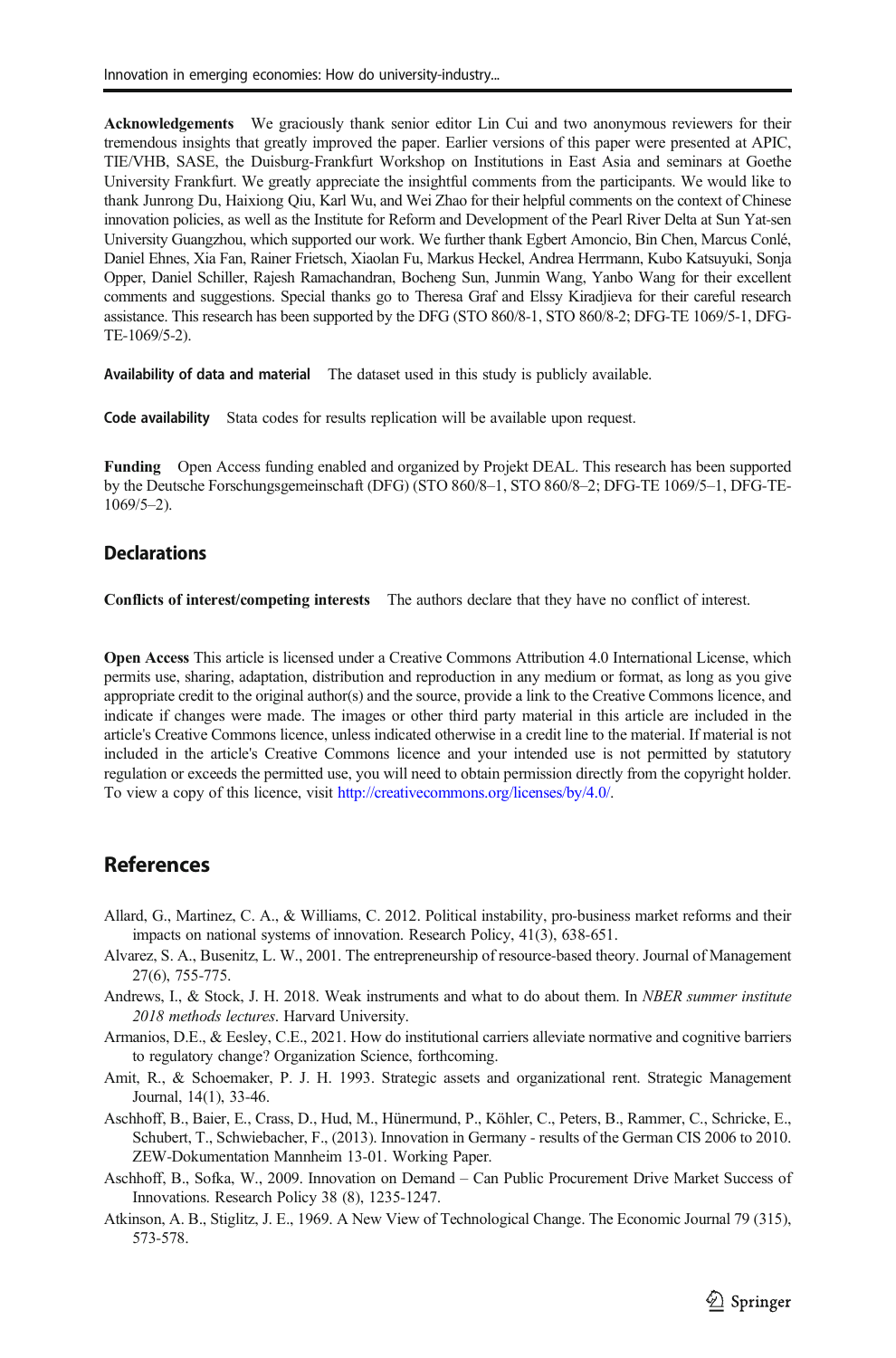- <span id="page-37-0"></span>Audretsch, D. B., Thurik, A. R., 2001. What's New about the New Economy? Sources of Growth in the Managed and Entrepreneurial Economies. Industrial and Corporate Change 10 (1), 267-315.
- Barney, J., Clark, D., 2007. Resource-based Theory. In: Barney, J., Clark, D., (Eds.) Resource-based Theory: Creating and Sustaining Competitive Advantage. Oxford University Press: New York.
- Barro, R. J., Sala-i-Martin, X., 1995. Economic growth. Advanced Series in Economics. McGraw Hill: New York.
- Basu, S., Weil, D. N., 1998. Appropriate technology and growth. The Quarterly Journal of Economics 113 (4), 1025-1054.
- Bound, J., Cummins, C., Griliches, Z., Hall, B. H., & Jaffe, A. B. 1982. Who does R&D and who patents? (No. w0908). National Bureau of Economic Research.
- Buddelmeyer, H., Jensen, P. H., & Webster, E. 2010. Innovation and the determinants of company survival. Oxford Economic Papers, 62 (2), 261-285.
- Caliendo, M., Kopeinig, S., 2008. Some practical guidance for the implementation of propensity score matching. Journal of Economic Surveys, 22 (1), 31-72.
- Caloghirou, Y., Protogerou, A., Panagiotopoulos, P., 2016. Public procurement for innovation: A novel eGovernment services scheme in Greek local authorities. Technological Forecasting and Social Change 103, 1-10.
- Chinese Ministry of Finance, 2016. The Ministry of Finance issues a short brief of national government procurement for 2015 [available at: [http://www.gov.cn/xinwen/2016-08/13/content\\_5099132.htm,](http://www.gov.cn/xinwen/2016-08/13/content_5099132.htm) in Chinese, accessed on Sep 14, 2018].
- Choi, S. B., Lee, S. H., Williams, C., 2011. Ownership and firm innovation in a transition economy: Evidence from China Research Policy 40 (3), 441-452.
- Cirera, X., 2015. Catching up to the Technological Frontier? Understanding Firm-Level Innovation and Productivity in Kenya. World Bank Group: Washington, DC.
- Cohen, W., & Levinthal, D. 1989. Innovation and learning: The two faces of R&D. Economic Journal, 99 (397), 569-596.
- Cunha, M.P.E., Rego, A., Oliveira, P., Rosado, P., Habib, N. 2014. Product Innovation in Resource-Poor Environments. Journal of Product Innovation Management 31, 202-21
- Czarnitzki, D., Hünermund, P., Moshgbar, N., 2018. Public Procurement as Policy Instrument for Innovation. ZEW – Centre for European Economic Research Discussion Paper 18-001.
- D'Costa, A. P., 2006. Exports, university-industry linkages, and innovation challenges in Bangalore, India. World Bank Policy Research Working Paper 3887.
- De Jong, J. P. J., Freel, M., 2010. Absorptive capacity and the reach of collaboration in high technology small firms. Research Policy 39 (1), 47-54.
- Dehejia, R. H., Wahba, S., 2002. Propensity score-matching methods for nonexperimental causal studies. Review of Economics and statistics 84 (1), 151-161.
- Deng, P., & Zhang, S. 2018. Institutional quality and internationalization of emerging market firms: Focusing on Chinese SMEs. Journal of Business Research, 92, 279-289.
- Eaton, J., Kortum, S., 1995. Engines of growth: Domestic and foreign sources of innovation. NBER Working Papers 5207, National Bureau of Economic Research, Inc.
- Edler, J., Georghiou, L., 2007. Public procurement and innovation − Resurrecting the demand side. Research Policy 36 (7), 949-963.
- Edler, J., J Yeow, J., 2016. Connecting demand and supply: The role of intermediation in public procurement of innovation. Research Policy 45(2), 414-426.
- Eom, B. Y., Lee, K., 2010. Determinants of industry academy linkages and, their impact on firm performance: The case of Korea as a latecomer in knowledge industrialization. Research Policy 39 (5), 625-639.
- Eun, J. H., Lee, K., Wu, G., 2006. Explaining the "University-run enterprises" in China: A theoretical framework for university – industry relationship in developing countries and its application to China. Research Policy 35 (9), 1329-1346.
- Evans, P. B., 1995. Embedded autonomy. Princeton University Press: New York.
- Feng, X., Johansson, A. C., 2017. Political Uncertainty and Innovation in China. Stockholm School of Economics Asia Working Paper 44.
- Fernández-Sastre, J., Montalvo-Quizhpi, F., 2019. The effect of developing countries' innovation policies on firms' decisions to invest in R&D. Technological Forecasting and Social Change 143, 214-223.
- Fischer, B. B., Rücker Schaeffer, P., Vonortas, N. S., 2019a. Evolution of university-industry collaboration in Brazil from a technology upgrading perspective. Technological Forecasting and Social Change 145, 330- 340.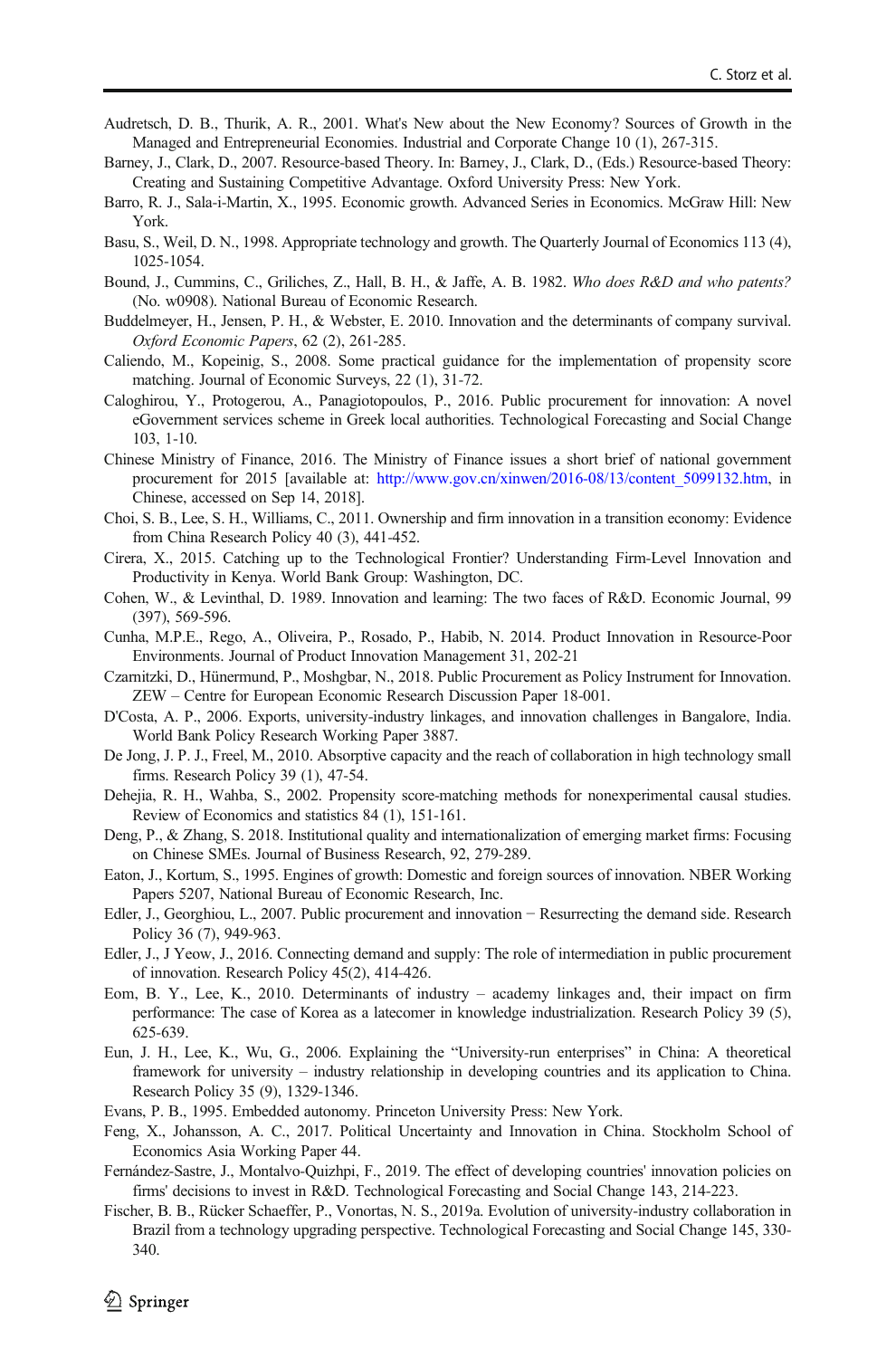- <span id="page-38-0"></span>Fischer, B. B., de Moraes, G. H. S. M., Rücker Schaeffer, P., 2019b. Universities' institutional settings and academic entrepreneurship: Notes from a developing country. Technological Forecasting and Social Change 147, 243-252.
- Fitiar, R. D., Rodriguez-Pose, A., 2013. Firm collaboration and modes of innovation in Norway. Research Policy 42 (1), 128-138.
- Freitas, I. M. B., Marques, R. A., de Paula e Silva, E. M., 2013. University-industry collaboration and innovation in emergent and mature industries in new industrialized countries. Research Policy 42 (2), 443-453.
- Fu, X., 2015. China's path to innovation. Cambridge University Press: Cambridge, UK.
- Fu, X., Pietrobelli, C., Soete, L., 2011. The Role of Foreign Technology and Indigenous Innovation in the Emerging Economies: Technological Change and Catching-up. World Development 39 (7), 1204-1212.
- Fukugawa, N. 2013. University spillovers into small technology-based firms: Channel, mechanism, and geography. The Journal of Technology Transfer, 38 (4), 415-431.
- Georghiou, L., Edler, J., Uyarra, E., Yeow, J., 2014. Policy instruments for public procurement of innovation: Choice, design and assessment. Technological Forecasting and Social Change 86, 1-12.
- Grimm, V., Pacini, R., Spagnolo, G., Zanza, M., 2006. Division into lots and competition in procurement. In: Dimitri, N., Piga, G., Spagnolo, G. (Eds.), Handbook of Procurement. Cambridge University Press: Cambridge, 168-192.
- Guo, K., 1997. The Transformation of China's Economic Growth Pattern Conditions and Methods. Social Sciences in China 18 (3), 12-20.
- Hall, J. K., & Martin, M. J., 2005. Disruptive technologies, stakeholders and the innovation value-added chain: a framework for evaluating radical technology development. R&D Management, 35 (3), 273-284.
- Haus-Reve, S., Fitjar, R. D., & Rodríguez-Pose, A., 2019. Does combining different types of collaboration always benefit firms? Collaboration, complementarity and product innovation in Norway. Research Policy, 48 (6), 1476-1486.
- Heckman, J. J., Ichimura, H., Todd, P. E., 1997. Matching as an econometric evaluation estimator: Evidence from evaluating a job training programme. The Review of Economic Studies 64 (4), 605-654.
- Helfat, C. E., & Winter, S. G. 2011. Untangling Dynamic and Operational Capabilities: Strategy for the (N)ever-Changing World. Strategic Management Journal, 32(11): 1243-1250.
- Herrmann, A.M., Storz, C. & Held, L., 2020. Whom do nascent ventures search for? Resource scarcity and linkage formation activities during new product development processes. Small Business Economics. [available at: [https://doi.org/10.1007/s11187-020-00426-9,](https://doi.org/10.1007/s11187-020-00426-9) accessed on 16 December 2020]
- Hong, W., Su, Y. S., 2013. The effect of institutional proximity in non-local university industry collaborations: An analysis based on Chinese patent data. Research Policy 42 (2), 454-464.
- Howell, A., 2018. Innovation and Firm Performance in the People's Republic of China: A Structural Approach with Spillovers. ADBI Institute Working Paper Series 805.
- Jensen, M. B., Johnson, B., Lorenz, E., & Lundvall, B. Å., 2007. Forms of knowledge and modes of innovation. Research Policy 36 (5), 680-693.
- Jones, O., Tilley, F. (Eds.), 2003. Competitive Advantage in SMEs: organizing for Innovation and Change. Wiley: Chichester.
- Kafouros, M., Wang, C., Piperopoulos, P., & Zhang, M., 2015. Academic collaborations and firm innovation performance in China: The role of region-specific institutions. Research Policy 44 (3), 803-817.
- Kattel, R., Lember, V. 2010. Public procurement as an industrial policy tool An option of developing countries? Journal of Public Procurement 10 (3), 368-404.
- Khanna, T., Palepu, K. G., & Sinha, J. 2005. Strategies that fit emerging markets. Harvard business review, 83 (6), 4-19.
- Klingebiel, R., Rammer, C., 2014. Resource allocation strategy for innovation portfolio management. Strategic Management Journal 35 (2), 246-268.
- Kotha, R., Zheng, Y., George, G., 2011. Entry into new niches: the effects of firm age and the expansion of technological capabilities on innovative output and impact. Strategic Management Journal 32 (9), 1011- 1024.
- Lane, P., Koka, B., & Pathak, S. 2006. The Reification of Absorptive Capacity: A Critical Review and Rejuvenation of the Construct. The Academy of Management Review, 31 (4), 833-863.
- Lane, P. J., & Lubatkin, M. 1998. Relative absorptive capacity and interorganizational learning. Strategic Management Journal, 19 (5), 461-477.
- Laursen, K., Salter, A., 2006. Open for innovation: the role of openness in explaining innovation performance among U.K. manufacturing firms', Strategic Management Journal 27 (2), 131-150.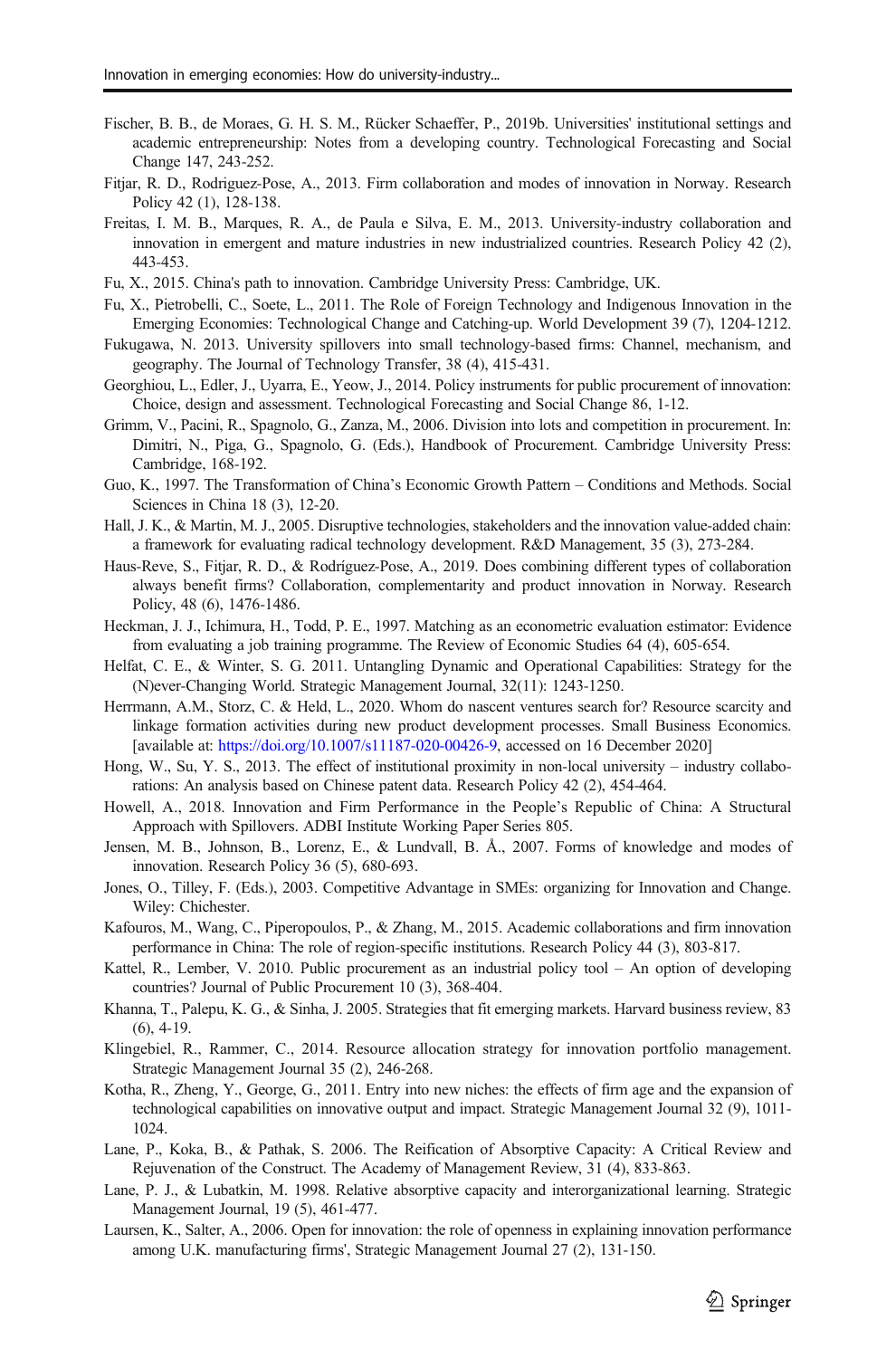- <span id="page-39-0"></span>Lechevalier, S., Nishimura, J., & Storz, C., 2014. Diversity in patterns of industry evolution: How an intrapreneurial regime contributed to the emergence of the service robot industry. Research Policy, 43 (10), 1716-1729.
- Lee, S., Park, G., Yoon, B., Park, J., 2010. Open innovation in SMEs An intermediated network model. Research Policy 39 (2), 290-300.
- Li, X., 2011. Sources of External Technology, Absorptive Capacity, and Innovation Capability in Chinese State-Owned High-Tech Enterprises. World Development 39 (7), 1240-1248.
- Li, Y., Georghiou, L., Rigby, J., 2015. Public procurement for innovation elements in the Chinese new energy vehicles program. In: Edquist, C., Vonortas, N. S., Zabala-Iturriagagoitia, J. M., Edler, J. (Eds.), Public Procurement for Innovation, 179-208, Edward Elgar Publishing.
- Liang, X., Liu, A. M. M., 2018. The evolution of government sponsored collaboration network and its impact on innovation: A bibliometric analysis in the Chinese solar PV sector. Research Policy 47 (7), 1295-1308.
- Lichtenthaler, U., & Lichtenthaler, E. 2009. A Capability-Based Framework for Open Innovation: Complementing Absorptive Capacity. Journal of Management Studies, 46 (8), 1315-1338.
- Liu, X., Lu, J., & Chizema, A. 2014. Top executive compensation, regional institutions and Chinese OFDI. Journal of World Business, 49 (1), 143-155.
- Love, J. H., Roper, S., Vahter, P., 2014. Learning from openness: The dynamics of breadth in external innovation linkages. Strategic Management Journal 35, 1703-1716.
- Lundvall, B. Å., 1985. Product Innovation and User-Producer Interaction. Aalborg University Press: Aalbor.
- Mairesse, J., Mohnen, P., 2003. R&D and productivity: a reexamination in light of the innovation surveys. DRUID Summer Conference, 12-14.
- Mina, A., Lahr, H., Hughes, A., 2013. The demand and supply of external finance for innovative firms. Industrial and Corporate Change 22 (4), 869-901.
- Montinola, G., Qian, Y., Weingast, B. R., 1995. Federalism, Chinese style: the political basis for economic success in China. World Politics 48 (1), 50-81.
- Monux, D., Ospina, M., 2016. Chile. In: Monux, D., Uyarra, E. (Eds.), Spurring innovation-led growth in Latin America and the Carribean through public procurement, 184-208. Inter-American Development Bank.
- Morone, J. G. (1993). Winning in high-tech markets: The role of general management. Harvard Business Press.
- Motohashi, K., Yun, X., 2007. Federalism, Chinese style: the political basis for economic success in China China's innovation system reform and growing industry and science linkages. Research Policy 36 (8), 1251-1260.
- National Bureau of Statistics, 2011. Statistical Classification for Large, Medium, Small and Micro Firms [available at: [http://www.stats.gov.cn/tjsj/tjbz/201109/t20110909\\_8669.html](http://www.stats.gov.cn/tjsj/tjbz/201109/t20110909_8669.html), accessed on July 5, 2020]
- National Bureau of Statistics, 2014. The Third National Economic Census Data Bulletin 1 [available at: [http://](http://www.stats.gov.cn/tjsj/zxfb/201412/t20141216_653709.html) [www.stats.gov.cn/tjsj/zxfb/201412/t20141216\\_653709.html,](http://www.stats.gov.cn/tjsj/zxfb/201412/t20141216_653709.html) accessed on Sept 16, 2018].
- Nee V., Opper, S., 2012 Capitalism from below: Markets and institutional change in China. Harvard University Press.
- Ngyuyen, H., Jaramillo, P. A., 2014. Institutions and Firms' Return to Innovation. Policy Research Working Paper WPS 6918.
- Noland, M., Pack, H., 2005. The East Asian Industrial Policy Experience: Implications for the Middle East. Institute for International Economics Working Paper, 05-14. [available at: SSRN: [https://ssrn.com/](https://ssrn.com/abstract=871784) [abstract=871784](https://ssrn.com/abstract=871784) or [https://doi.org/10.2139/ssrn.871784\]](https://doi.org/10.2139/ssrn.871784).
- Nooteboom, B. 1993. Firm size effects on transaction costs. Small business economics, 5 (4), 283-295.
- O'Connor, G. C., & Rice, M. P. 2013. Uncertainty and Radical Innovation. Journal of Product Innovation Management, 30 (S1), 2-18.
- OECD, 2018. R&D Tax Incentives: China. Directorate for Science, Technology and Innovation, April 2018. [available at: [http://www.oecd.org/sti/rd-tax-stats-china.pdf\]](http://www.oecd.org/sti/rd-tax-stats-china.pdf).
- OECD, Oslo Manual, 2005. The measurement of scientific and technological activities. Proposes Guidelines for Collecting and Interpreting Innovation Data, Paris.
- Pertuze, J.A., Reyes, T., Vassolo, R.S., & Olivares, N. 2019. Political uncertainty and innovation: The relative effects of national leaders' education levels and regime systems on firm-level patent applications. Research Policy, 48 (9), 103808.
- Pollock, T., Baker, T., Sapienza, H. 2013. Winning an unfair game: How a resource-constrained player uses bricolage to maneuver for advantage in a highly institutionalized field. In Corbett, A.C. & Katz, J.A. (eds.) Advances in Entrepreneurship, Firm Emergence & Growth.
- Ponomariov, B., 2014. Knowledge flows and bases in emerging economy innovation systems: Brazilian research 2005-2009. Research Policy 43 (3), 588-596.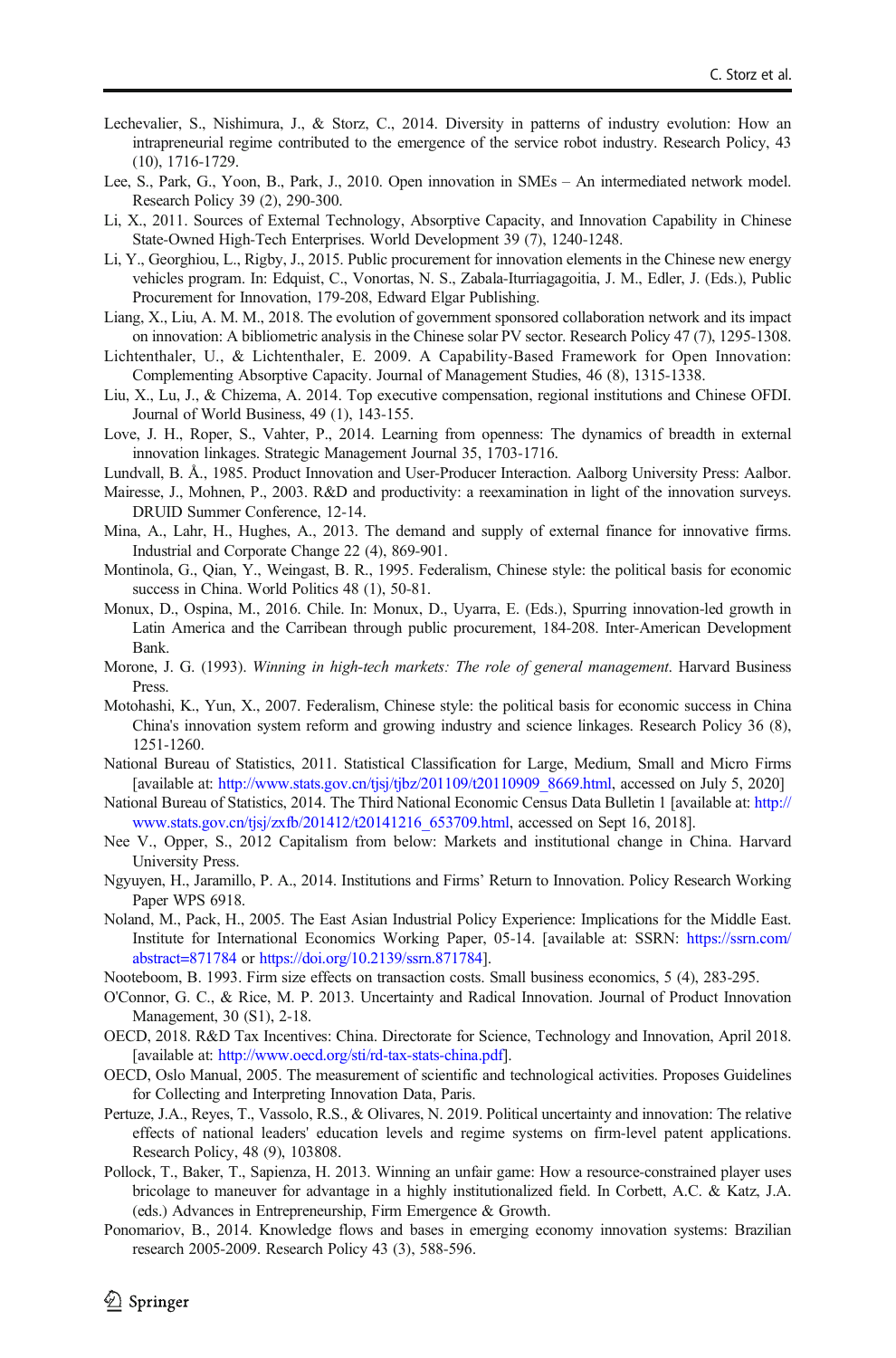- <span id="page-40-0"></span>Robin, S., Schubert, T., 2013.Cooperation with public research institutions and success in innovation: Evidence from France and Germany. Research Policy 42 (1), 149-166.
- Rocha, F., 2018. Procurement as innovation policy and its distinguishing effects on innovative efforts of the Brazilian oil and gas suppliers. Economics of Innovation and New Technology 27 (8), 750-769.
- Rong, Z., Wu, X., Boeing, P., 2017. The effect of institutional ownership on firm innovation: Evidence from Chinese listed firms. Research Policy 46 (9), 1533-1551.
- Rosenbaum, P. R., Rubin, D. B., 1983. The central role of the propensity score in observational studies for causal effects. Biometrika 70 (1), 41-55.
- Rothwell, R., Dodgson, M., 1991. External linkages and innovation in small and medium-sized enterprises. R&D Management 21, 125-138.
- Sadowski, B. M., Sadowski-Rasters, G., 2006. On the innovativeness of foreign affiliates: Evidence from companies in The Netherlands. Research Policy 35 (3), 447-462.
- Scandura, A. 2016. University–industry collaboration and firms' R&D effort. Research Policy, 45 (9), 1907- 1922.
- Steinfeld, E. S., 2004. China's shallow integration: networked production and the new challenges for late industrialization. World Development 32 (11), 1971-1987.
- Stockstrom, C., & Herstatt, C. 2008. Planning and uncertainty in new product development. R&D Management, 38 (5), 480-490.
- Storz, C., & Schäfer, S., 2011. Institutional Diversity and Innovation. Continuing and Emerging Patterns in Japan and China. London: Routledge.
- Sun, L. 2018. Implementing valid two-step identification-robust confidence sets for linear instrumentalvariables models. The Stata Journal, 18 (4), 803-825.
- Szücs, F. 2018. Research subsidies, industry–university cooperation and innovation. Research Policy, 47(7), 1256-1266.
- Tang, Y., Motohashi, K., Hu, X., Montoro-Sanchez, A., 2019. University-industry interaction and product innovation performance of Guangdong manufacturing firms: the roles of regional proximity and research quality of universities The Journal of Technology Transfer 1-41.
- Teece, D. J., & Pisano, G. 1994. The dynamics capabilities of firms: an introduction. Industrial and Corporate Change, 3 (3), 537-556.
- Teece, D. J., Pisano, G., & Shuen, A. 1997. Dynamic capabilities and strategic management. Strategic Management Journal, 18 (7), 509-533
- Terziovski, M., 2010. Innovation practice and its performance implications in small and medium enterprises (SMEs) in the manufacturing sector: a resource-based view. Strategic Management Journal 31, 892-902.
- The State Council, 2006. Notice on Some Supporting Policies for Implementing National Guideline on Medium and Long-term Program for Science and Technology Development (2006-2020). [available at: [http://www.gov.cn/zwgk/2006-02/26/content\\_211553.htm](http://www.gov.cn/zwgk/2006-02/26/content_211553.htm), in Chinese, accessed on Sep 14, 2018].
- The State Council, 2015. Overall Plan for Coordinately Advancing the Construction of World First-class Universities and First-class Academic Disciplines. [available at: [http://www.gov.cn/zhengce/content/](http://www.gov.cn/zhengce/content/2015-11/05/content_10269.htm) [2015-11/05/content\\_10269.htm](http://www.gov.cn/zhengce/content/2015-11/05/content_10269.htm), in Chinese, accessed on Sep 14, 2018].
- Thursby, J., & Thursby, M. 2011. University-industry linkages in nanotechnology and biotechnology: evidence on collaborative patterns for new methods of inventing. The Journal of Technology Transfer, 36 (6), 605-623.
- Van Burg, E., Podoynitsyna, K., Beck, L., & Lommelen, T. 2012. Directive Deficiencies: How Resource Constraints Direct Opportunity Identification in SMEs. Journal of Product Innovation Management, 29(6), 1000-1011,
- Wang, Y., Li, J., & Furman, J. L. 2017. Firm performance and state innovation funding: Evidence from China's Innofund program. Research Policy, 46 (6), 1142-1161.
- Wang, G., Dou, W., Zhu, W., & Zhou, N. 2015. The effects of firm capabilities on external collaboration and performance: The moderating role of market turbulence. Journal of Business Research, 68 (9), 1928- 1936.
- Wooldridge, J. M., 2010. Econometric analysis of cross section and panel data. MIT Press.
- World Bank, 2012. China Enterprise Survey 2012. [available at: [https://www.enterprisesurveys.org/Portal/\]](https://www.enterprisesurveys.org/Portal/).
- World Bank, 2009. Enterprise survey and indicator surveys: Sampling methodology [available at: [www.](http://www.enterprisesurveys.org) [enterprisesurveys.org](http://www.enterprisesurveys.org)].
- Wu, W., 2010. Managing and incentivizing research commercialization in Chinese Universities. Journal of Technology Transfer 35 (2), 203-224.
- Wu, W., 2007. Cultivating Research Universities and Industrial Linkages in China: The Case of Shanghai. World Development 35 (6), 1075-1093.